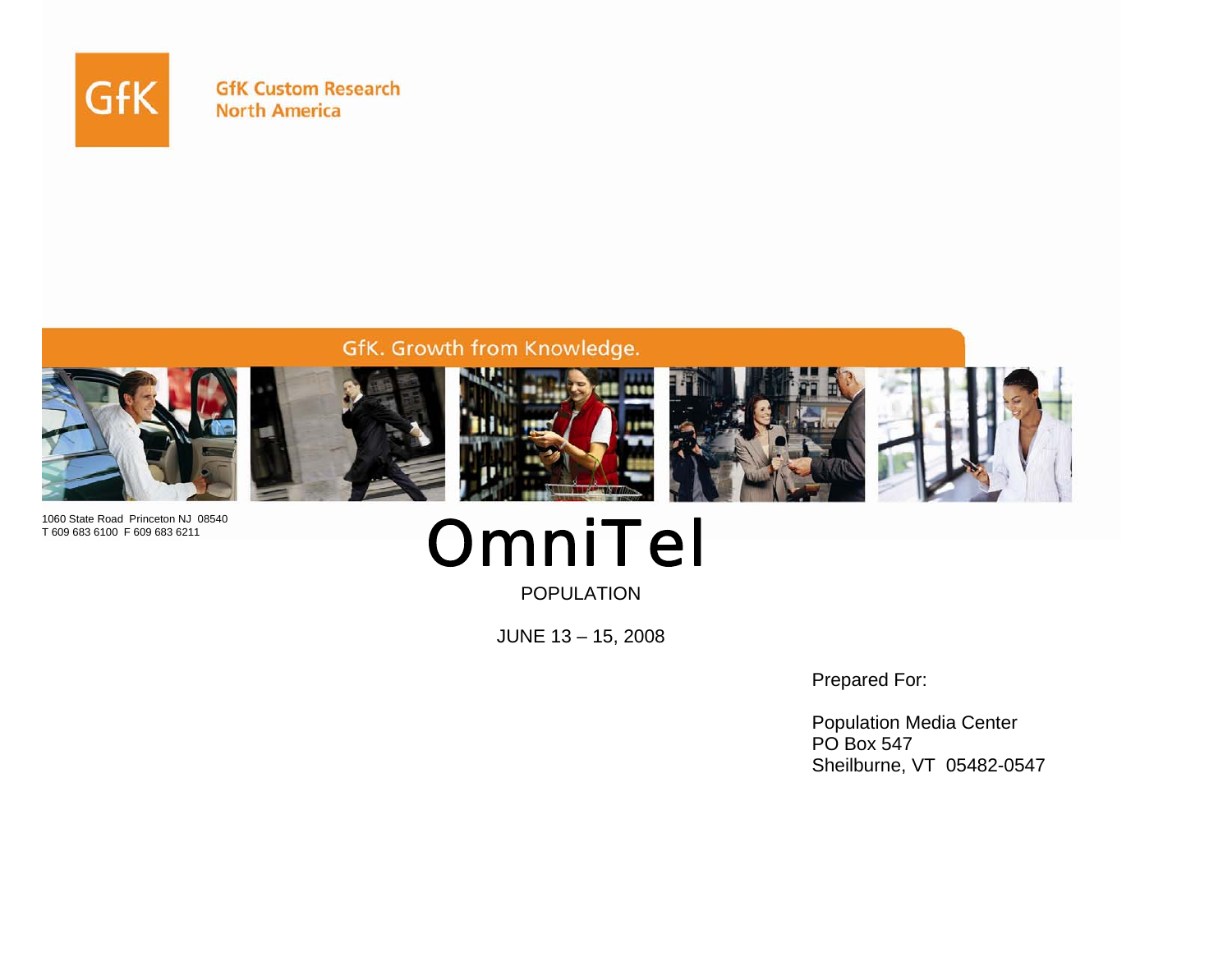## **OMNITEL**

OMNITEL is a weekly national telephone omnibus service of GfK Custom Research North America.

The sample for each week's OMNITEL wave consists of 1,000 completed interviews, made up of male and female adults (in approximately equal number), all 18 years of age and over.

All interviews are conducted by telephone from four GfK sites: Twin Falls & Rexburg, ID; San Jose, Costa Rica and Cebu, Philippines. Together, the four sites have a full-time capacity of 400 lines, and utilize an interviewing procedure known as CATI - Computer Assisted Telephone Interviewing. Interviewers have been professionally trained and are continuously monitored and supervised.

Each OMNITEL study is based on a random digit dialing (RDD) probability sample of all telephone households in the continental United States. The RDD sampling system is totally computer based and provides an equal probability of selection for each and every telephone household. Thus, the sample represents telephone households with both listed and unlisted phones in their proper proportions. All sample numbers selected by this procedure are subject to an original and at least four follow-up attempts to complete an interview.

All data are entered and cleaned through the CATI system during the interviewing process. Thus, this process eliminates the editing and keypunch operations. All completed interviews are weighted to ensure accurate and reliable representation of the total population, 18 years and older.

The raw data are weighted by a custom designed computer program, which automatically develops a weighting factor for each respondent. This procedure employs five variables: age, sex, education, race and geographic region. Each interview is assigned a single weight derived from the relationship between the actual proportion of the population with its specific combination of age, sex, education, race and geographic characteristics and the proportion in our sample that week. Tabular results show both weighted and unweighted bases for these demographic variables.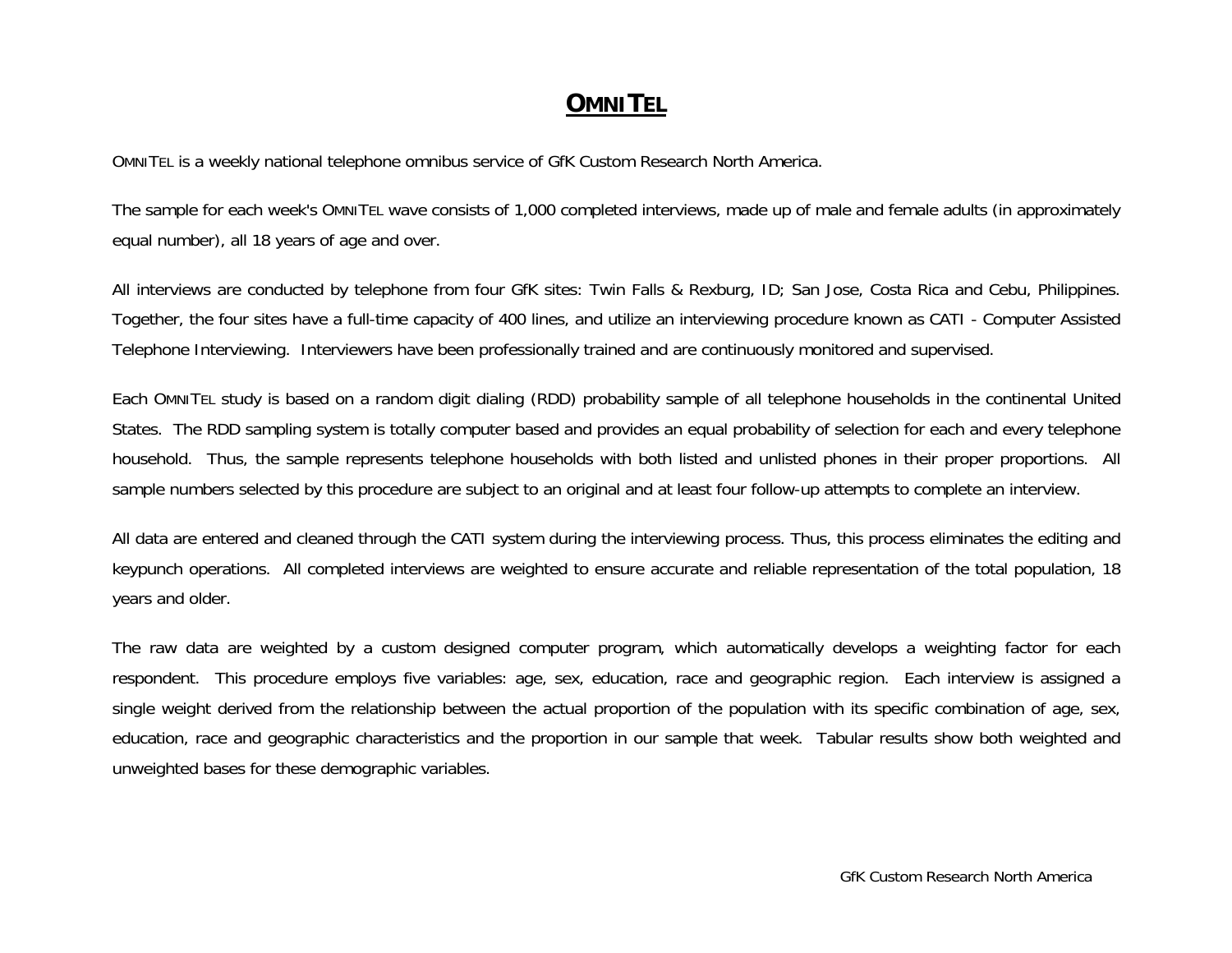Because of the use of rigid and replicable sampling, field, and weighting procedures, all OMNITEL studies are parallel to one another. This affords the opportunity to draw trend comparisons, as well as point-in-time analysis.

In addition to the standard breakdowns by sex, age, income, region, Internet access and Influentials, the following classification items have been obtained and are available to subscribers:

| Nine Census Regions                   | <b>Family Size/Composition</b> |
|---------------------------------------|--------------------------------|
| Metro Area vs. Non-Metro              | <b>Marital Status</b>          |
| <b>Nielsen County Classifications</b> | Race                           |
| DMA Affiliations                      | <b>Employment Status</b>       |
| <b>MSA Affiliations</b>               | <b>F</b> ducation              |
| Time Zone                             | Cable TV                       |

Optional classification items available upon a request only basis prior to field start are:

<span id="page-2-0"></span>\*

| Home Ownership    | <b>Primary Grocery Shopper</b> |
|-------------------|--------------------------------|
| Head of Household | Status of Non-Employed         |

The Influentials; a GfK exclusive, are identified by a Political/Social activity index built out of response to a list of activities reportedly engaged in during the last year – such things as having written a letter to the editor or a politician, having made a speech, or written an article, having worked in a political campaign, being an officer of a civic or fraternal organization, being a member of a group that tries to influence public policy or government, signed a petition, etc. "Signed a petition" was put on the list largely so that anyone who wanted to say he/she had done something would have something to say. All responses to "signed a petition" are ignored in building this scale. Respondents who have done three or more of the things on the list (beyond signing a petition) are classified as "Influential" – and may be roughly equated with "thought leaders."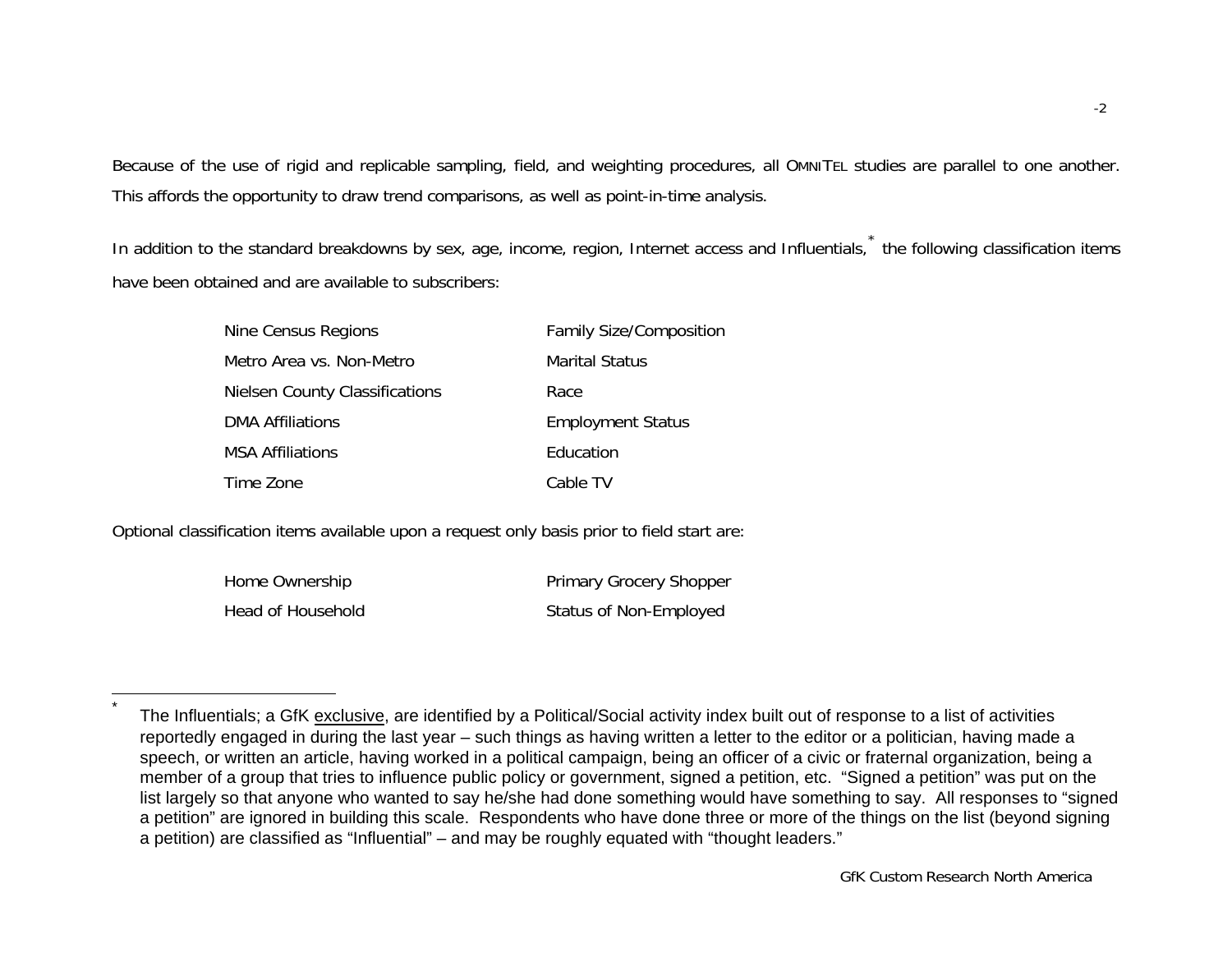The results contained in this report are based on interviews conducted from June 13 – 15, 2008. A total of 1,011 interviews were completed, 530 with female adults and 481 with male adults. The margin of error on weighted data is  $\pm$  3 percentage points for the full sample.

The client's questionnaire is shown on the next page, with tabular results following.

\_\_\_\_\_\_\_\_\_\_\_\_\_\_\_\_\_\_\_\_\_\_

<sup>\*\*</sup> **Tabulation note**: Please be advised that frequencies on all summary tables are percentaged off of their original bases, not necessarily off of the base shown on the summary table.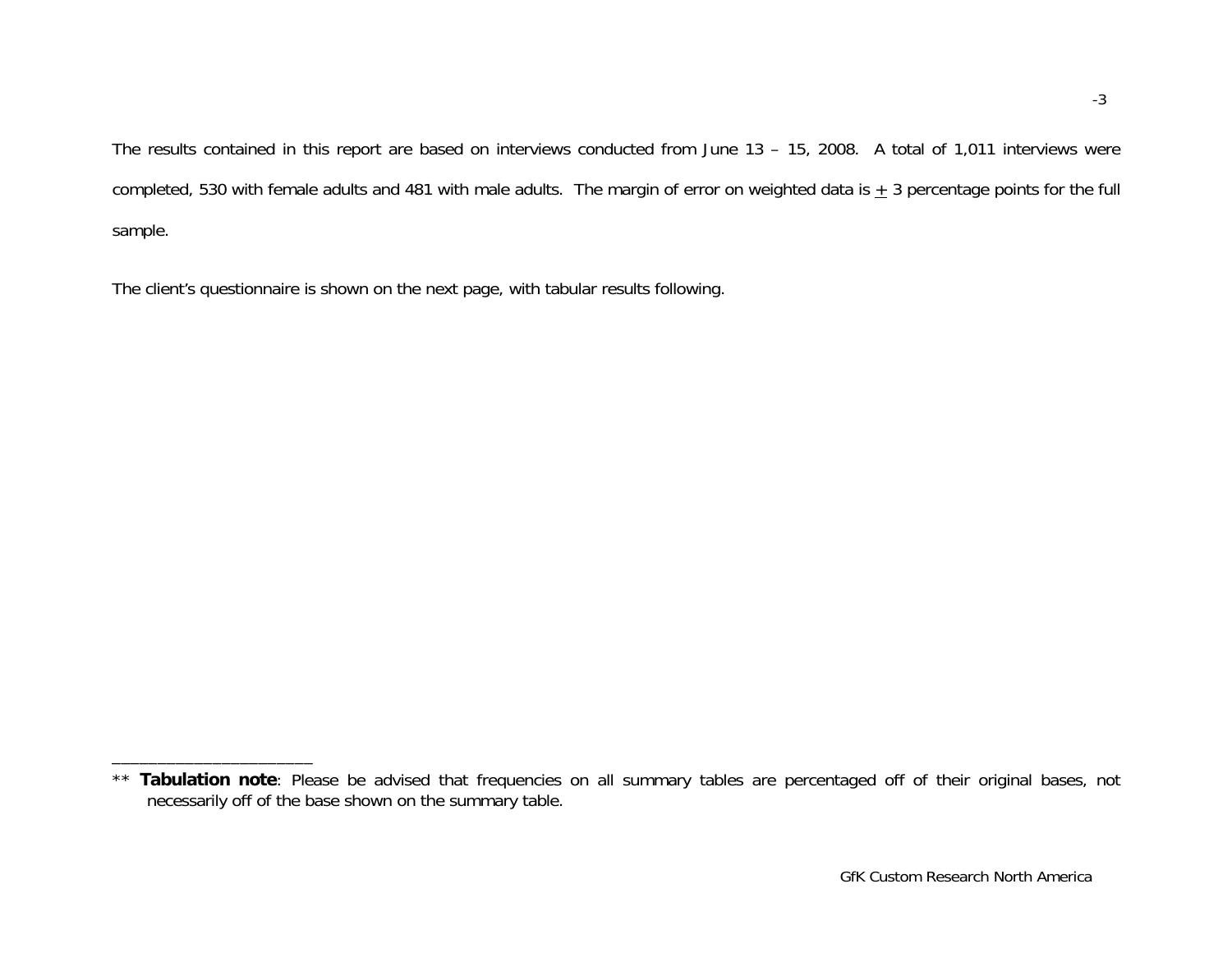(DO NOT

### On another subject,

1. Please tell me whether you strongly agree, generally agree, generally disagree, or strongly disagree with each of the following statements. (READ LIST. RANDOMIZE. CHECK ONLY ONE RESPONSE FOR EACH.)

|                                                                                                                                                                                       |                   |                    |                       |                          |                      | READ)               |
|---------------------------------------------------------------------------------------------------------------------------------------------------------------------------------------|-------------------|--------------------|-----------------------|--------------------------|----------------------|---------------------|
|                                                                                                                                                                                       | Strongly<br>agree | Generally<br>agree | Generally<br>disagree | Strongly<br>disagree     | Don't<br><u>know</u> | Re-<br><u>fused</u> |
| If developing countries had better family<br>planning initiatives in place, there would be<br>fewer people trying to immigrate to the<br><b>United States</b>                         | 1                 | $\overline{2}$     | 3                     | 4                        | dk                   | ref                 |
| Reducing the number of immigrants we<br>allow into the U.S. will help reduce carbon<br>emissions coming from the U.S.                                                                 | 1                 | $\overline{2}$     | 3                     | 4                        | dk                   | ref                 |
| Population growth is one of the leading<br>cause of CO2 emissions, which cause<br>global warming                                                                                      | 1                 | $\overline{2}$     | 3                     | $\overline{\mathbf{4}}$  | dk                   | ref                 |
| As the U.S. population grows, so does the<br>amount of carbon emissions coming from<br>the U.S.                                                                                       | 1                 | $\overline{2}$     | 3                     | 4                        | dk                   | ref                 |
| Every year, the world adds 78 million<br>people to its population. At this rate of<br>growth, there will not be enough resources<br>for today's children when they reach<br>adulthood | 1                 | $\overline{2}$     | 3                     | 4                        | dk                   | ref                 |
| The global population needs to stop<br>growing so there will be enough resources<br>for future generations                                                                            | 1                 | $\overline{2}$     | 3                     | $\overline{\mathbf{4}}$  | dk                   | ref                 |
| Limiting family size to two children or less<br>will help stabilize population numbers.                                                                                               | 1                 | $\overline{2}$     | 3                     | 4                        | dk                   | ref                 |
| There is a strong link between a growing<br>global population and climate change                                                                                                      | 1                 | $\overline{2}$     | 3                     | 4                        | dk                   | ref                 |
| Supporting global family planning initiatives<br>will help improve the health of our planet<br>and people around the world                                                            | 1                 | $\overline{2}$     | 3                     | 4                        | dk                   | ref                 |
| If the global population stops growing, it<br>will help improve the health of our planet<br>and people around the world                                                               | 1                 | $\overline{2}$     | 3                     | $\overline{\mathcal{A}}$ | dk                   | ref                 |
| Global population growth will lead to more<br>water shortages                                                                                                                         | 1                 | $\overline{2}$     | 3                     | 4                        | dk                   | ref                 |
| If people have fewer children, it will<br>increase their financial options                                                                                                            | 1                 | $\overline{2}$     | 3                     | 4                        | dk                   | ref                 |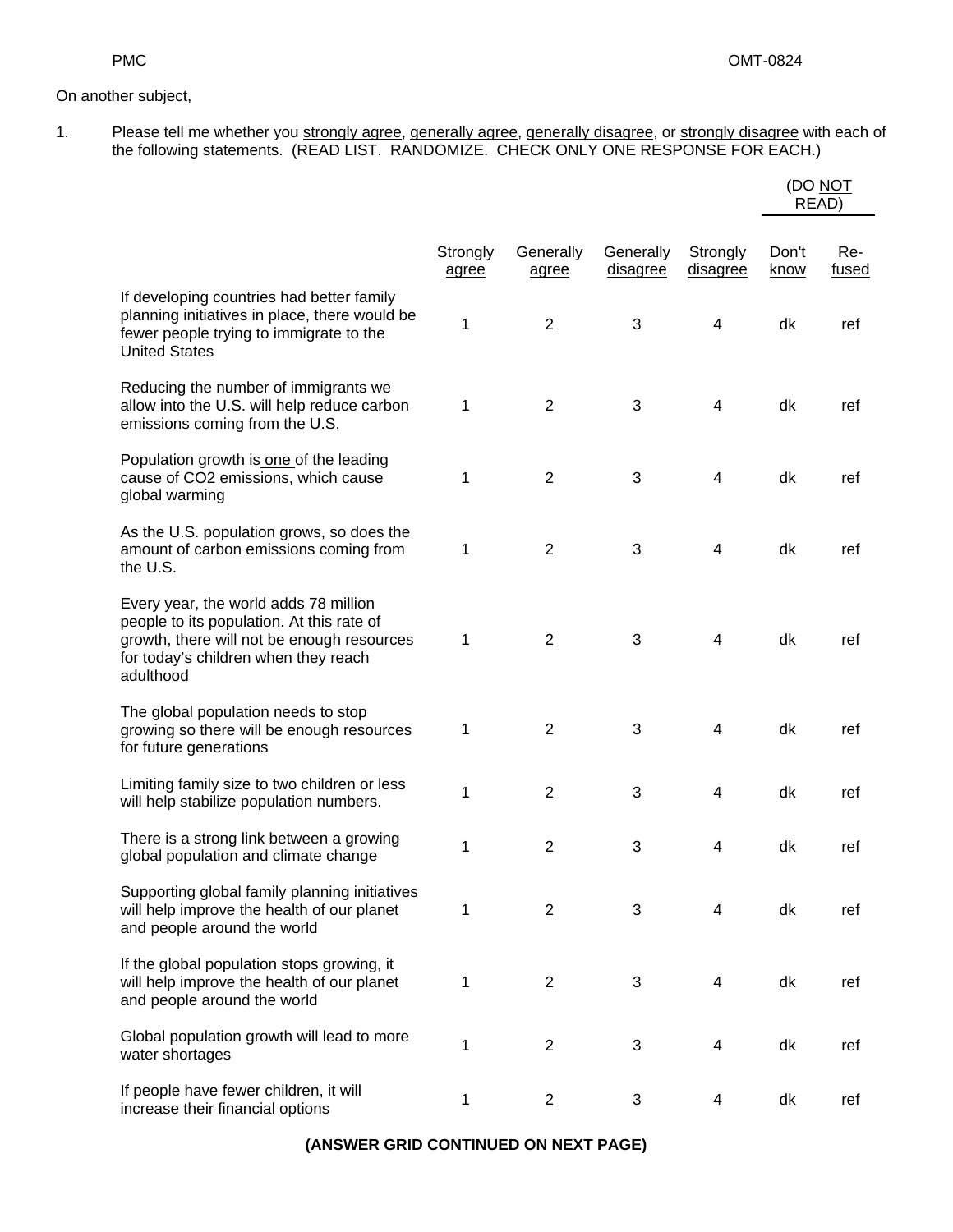| (DO NOT |
|---------|
| READ)   |

|                                                                                                                         | Strongly<br>agree | Generally<br>agree | Generally<br>disagree | Strongly<br>disagree | Don't<br>know | Re-<br><u>fused</u> |
|-------------------------------------------------------------------------------------------------------------------------|-------------------|--------------------|-----------------------|----------------------|---------------|---------------------|
| Reducing population numbers will help<br>reduce sprawl                                                                  | 1                 | 2                  | 3                     | 4                    | dk            | ref                 |
| If people had fewer children, it would help<br>protect the environment                                                  | 1                 | 2                  | 3                     | 4                    | dk            | ref                 |
| The resources on earth can support only<br>so many people, so unmanaged population<br>growth could lead to catastrophe  | 1                 | 2                  | 3                     | 4                    | dk            | ref                 |
| The growing global population is a threat to<br>U.S. security                                                           | 1                 | 2                  | 3                     | 4                    | dk            | ref                 |
| Rapid population growth causes an<br>increase in demand for food, which leads<br>to higher food prices                  | 1                 | 2                  | 3                     | 4                    | dk            | ref                 |
| Rapid population growth is causing an<br>increased demand for energy, which leads<br>to increases in oil and gas prices | 1                 | $\overline{2}$     | 3                     | 4                    | dk            | ref                 |
| The rise of oil and gas prices is due in<br>large part to world population growth                                       | 1                 | 2                  | 3                     | 4                    | dk            | ref                 |
| Stopping population growth will help<br>reduce traffic congestion.                                                      | 1                 | $\overline{2}$     | 3                     | 4                    | dk            | ref                 |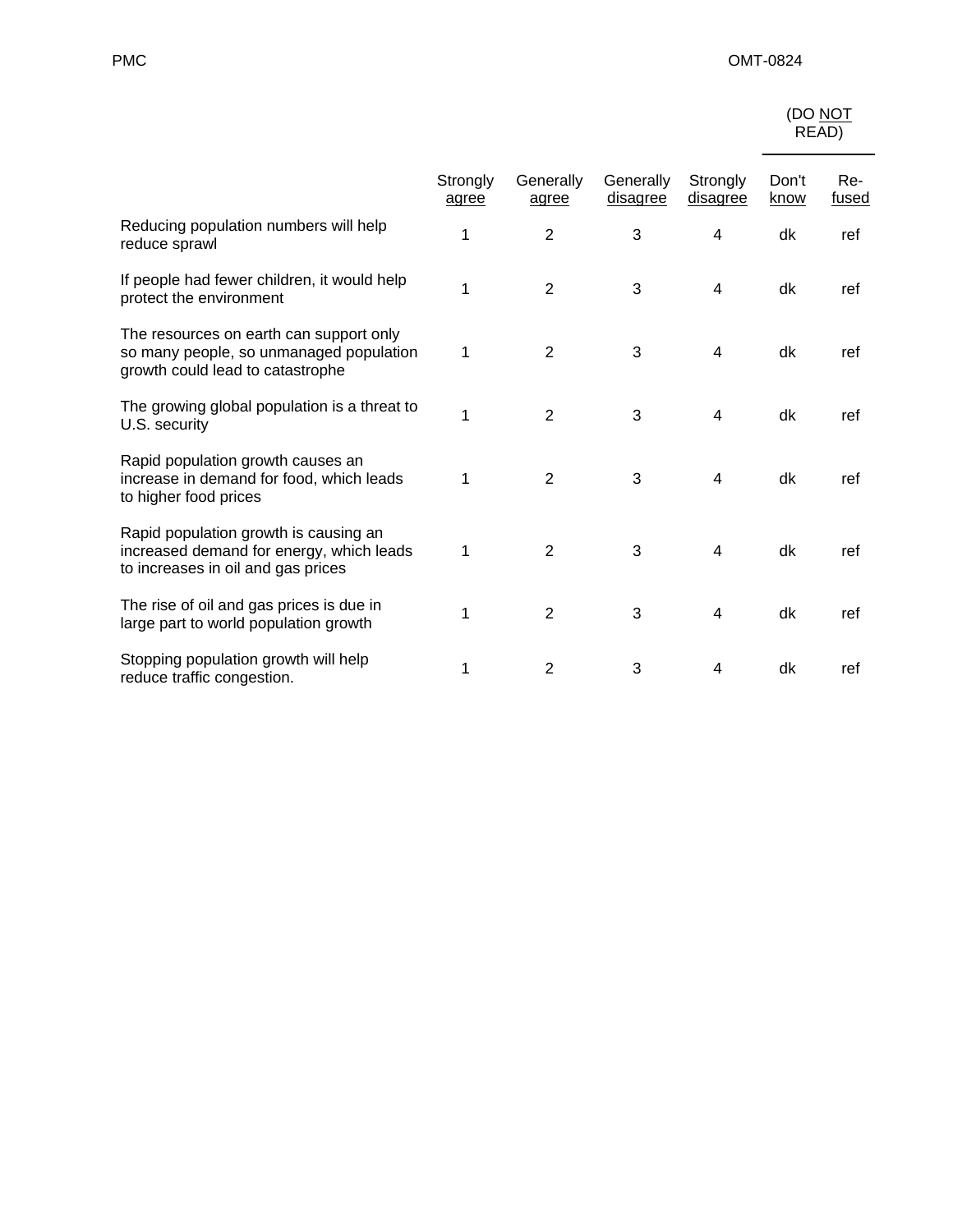#### Omnitel - June 13, 2008

Population

Page Table Title

- .l G.1 Please tell me whether you strongly agree, generally agree, generally disagree, or strongly disagree with each of the following statements.<br>...lf developing countries had better family planning initiatives in place,
- 22 Q.1 Please tell me whether you strongly agree, generally agree, generally disagree, or strongly disagree with each of the following statements. ...Reducing the number of immigrants we allow into the U.S. will help reduce carbon emissions coming from the U.S....
- 3 3 Q.1 Please tell me whether you strongly agree, generally agree, generally disagree, or strongly disagree with each of the following statements. ...Population growth is ONE of the leading cause of CO2 emissions, which cause global warming...
- 44 Q.1 Please tell me whether you strongly agree, generally agree, generally disagree, or strongly disagree with each of the following statements. ...As the U.S. population grows, so does the amount of carbon emissions coming from the U.S....
- 5 5 Q.1 Please tell me whether you strongly agree, generally agree, generally disagree, or strongly disagree with each of the following statements. ...Every year, the world adds 78 million people to its population. At this rate of growth, there will not be enough resources for today's children when they reach adulthood...
- 6 6 Q.1 Please tell me whether you strongly agree, generally agree, generally disagree, or strongly disagree with each of the following statements. ...The global population needs to stop growing so there will be enough resources for future generations...
- 7 7 Q.1 Please tell me whether you strongly agree, generally agree, generally disagree, or strongly disagree with each of the following statements. ...Limiting family size to two children or less will help stabilize population numbers....
- 88 Q.1 Please tell me whether you strongly agree, generally agree, generally disagree, or strongly disagree with each of the following statements. ...There is a strong link between a growing global population and climate change...
- $\circ$  9 Q.1 Please tell me whether you strongly agree, generally agree, generally disagree, or strongly disagree with each of the following statements. ...Supporting global family planning initiatives will help improve the health of our planet and people around the world...
- 10 10 Q.1 Please tell me whether you strongly agree, generally agree, generally disagree, or strongly disagree with each of the following statements. ...If the global population stops growing, it will help improve the health of our planet and people around the world...
- 11 11 Q.1 Please tell me whether you strongly agree, generally agree, generally disagree, or strongly disagree with each of the following statements. ...Global population growth will lead to more water shortages...
- 1212 Q.1 Please tell me whether you strongly agree, generally agree, generally disagree, or strongly disagree with each of the following statements. ...If people have fewer children, it will increase their financial options...
- 1313 Q.1 Please tell me whether you strongly agree, generally agree, generally disagree, or strongly disagree with each of the following statements. ...Reducing population numbers will help reduce sprawl...
- 1414 Q.1 Please tell me whether you strongly agree, generally agree, generally disagree, or strongly disagree with each of the following statements. ...If people had fewer children, it would help protect the environment...
- 15 15 Q.1 Please tell me whether you strongly agree, generally agree, generally disagree, or strongly disagree with each of the following statements. ...The resources on earth can support only so many people, so unmanaged population growth could lead to catastrophe...

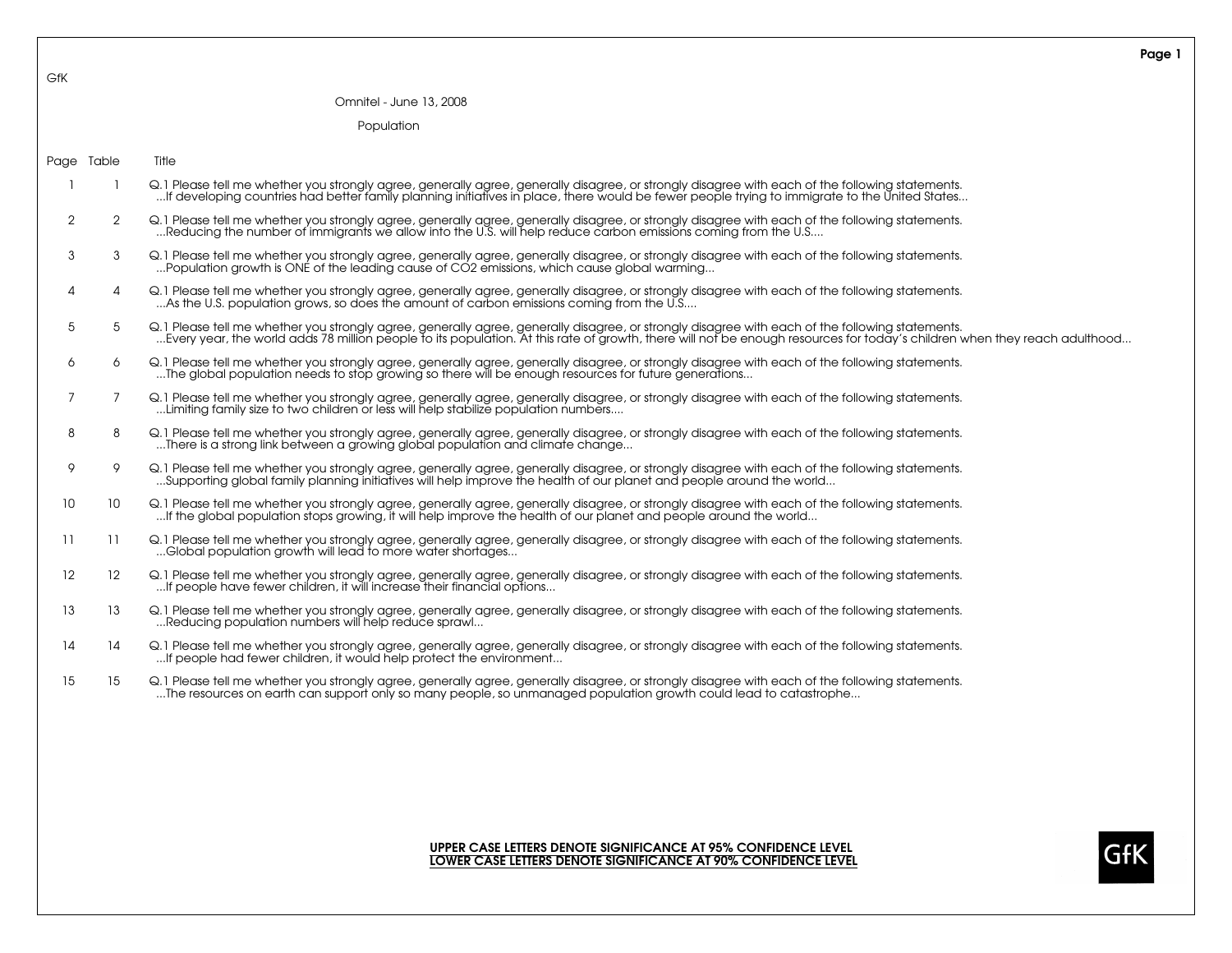Omnitel - June 13, 2008

Population

Page Table Title

- 1616 Q.1 Please tell me whether you strongly agree, generally agree, generally disagree, or strongly disagree with each of the following statements. ...The growing global population is a threat to U.S. security...
- 1717 Q.1 Please tell me whether you strongly agree, generally agree, generally disagree, or strongly disagree with each of the following statements. ...Rapid population growth causes an increase in demand for food, which leads to higher food prices...
- 1818 Q.1 Please tell me whether you strongly agree, generally agree, generally disagree, or strongly disagree with each of the following statements. ...Rapid population growth is causing an increased demand for energy, which leads to increases in oil and gas prices...
- 1919 Q.1 Please tell me whether you strongly agree, generally agree, generally disagree, or strongly disagree with each of the following statements. ...The rise of oil and gas prices is due in large part to world population growth...
- 2020 Q.1 Please tell me whether you strongly agree, generally agree, generally disagree, or strongly disagree with each of the following statements. ...Stopping population growth will help reduce traffic congestion....
- 2121 Q.1 Please tell me whether you strongly agree, generally agree, generally disagree, or strongly disagree with each of the following statements. ...Summary of Agree...
- 2522 Q.1 Please tell me whether you strongly agree, generally agree, generally disagree, or strongly disagree with each of the following statements. ...Summary of Disagree...

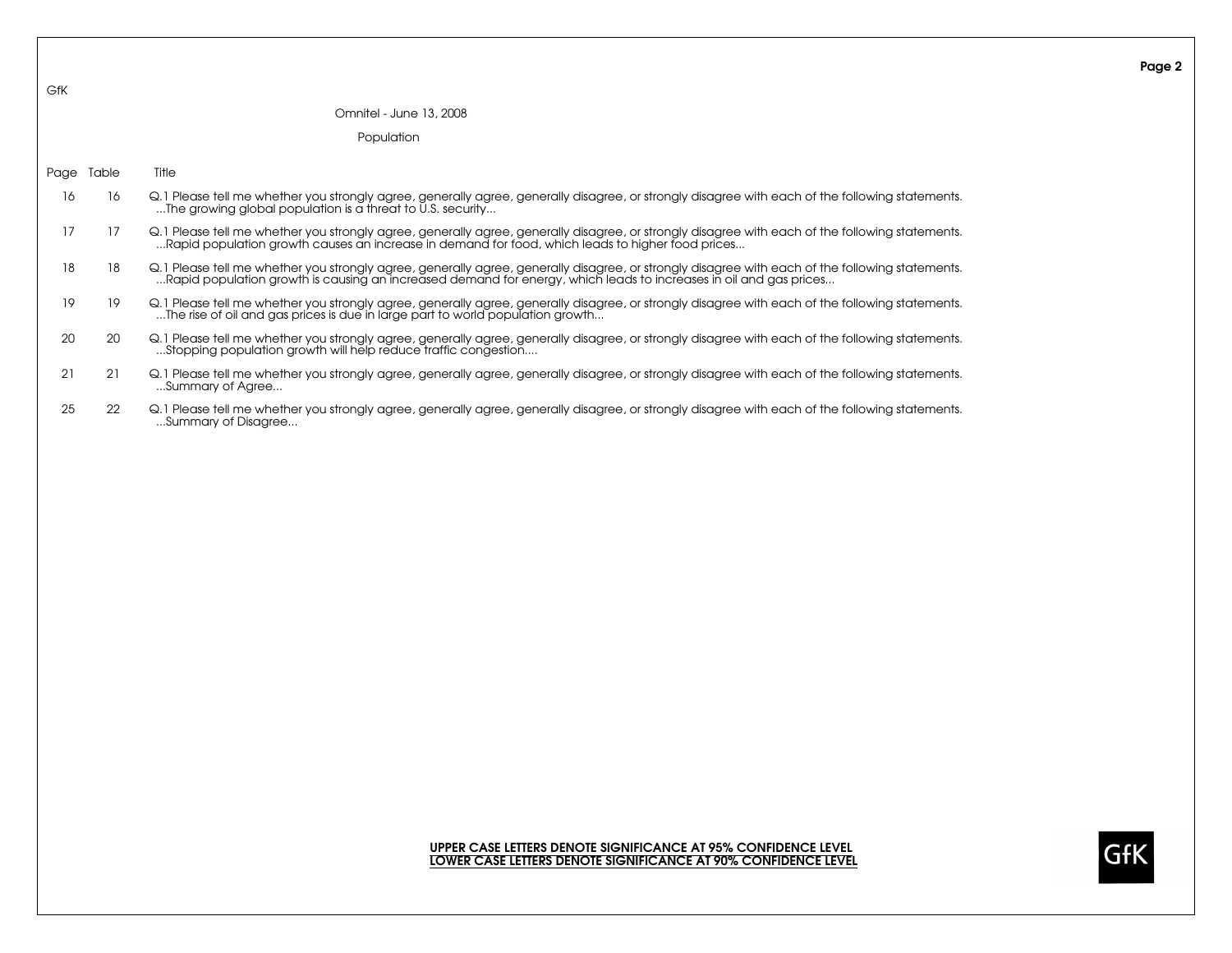## Omnitel - June 13, 2008

#### Population

Q.1 Please tell me whether you strongly agree, generally agree, generally disagree, or strongly disagree with each of the following statements.

...If developing countries had better family planning initiatives in place, there would be fewer people trying to immigrate to the United States...

Base: Total respondents

|                         |                    |                             | Sex                |                       |              | Age                    |                         |                                   |                   |                               | Income                       |                   |                     |                           |                        | Region           |                            |                  |                  |                   |
|-------------------------|--------------------|-----------------------------|--------------------|-----------------------|--------------|------------------------|-------------------------|-----------------------------------|-------------------|-------------------------------|------------------------------|-------------------|---------------------|---------------------------|------------------------|------------------|----------------------------|------------------|------------------|-------------------|
|                         |                    |                             |                    |                       |              |                        |                         |                                   | Less              |                               |                              |                   |                     |                           |                        |                  |                            |                  | $In-$            | $Infl-$           |
|                         | Total              | Male                        | Fe-<br>male        | 18-24                 | 25-34        | 35-49                  | 50-64                   | $65+$                             | than<br>\$20K     | \$20K-<br>29.9K               | \$30K-<br>39.9K              | \$40K-<br>49.9K   | \$50K+              | $$75K+$                   | North<br>east          | Mid-<br>west     | South                      | West             | ternet<br>access | uen-<br>tials     |
|                         | (A)                | (B)                         | (C)                | (D)                   | (E)          | (F)                    | (G)                     | (H)                               | (1)               | (J)                           | (K)                          | (L)               | (M)                 | (N)                       | (O)                    | (P)              | $\left( \mathsf{Q}\right)$ | (R)              | (S)              | (1)               |
| <b>Total Unweighted</b> | 1011               | 481                         | 530                | 62                    | 99           | 218                    | 324                     | 254                               | 141               | 138                           | 86                           | 83                | 403                 | 228                       | 192                    | 226              | 369                        | 224              | 764              | 130               |
| <b>Total Weighted</b>   | 1000<br>100        | 484<br>100                  | 516<br>100         | 128<br>100            | 179<br>100   | 264<br>100             | 229<br>100              | 161<br>100                        | 153<br>100        | 160<br>100                    | 85<br>100                    | 89<br>100         | 381<br>100          | 209<br>100                | 189<br>100             | 224<br>100       | 364<br>100                 | 223<br>100       | 767<br>100       | $\frac{117}{100}$ |
| Agree (Net)             | 501<br>50.1        | 261<br>53.9<br>$\mathsf{C}$ | 240<br>46.5        | 65<br>50.9            | 95<br>52.9   | 120<br>45.4            | 110<br>48.1             | 94<br>58.6<br>FG                  | 81<br>52.5        | 102<br>63.5<br><b>LM</b><br>N | 48<br>56.8<br>mn             | 42<br>47.0        | 170<br>44.7         | 92<br>43.8                | 98<br>51.6             | 120<br>53.8      | 183<br>50.3                | 100<br>44.8      | 361<br>47.1      | $\frac{57}{48.8}$ |
| Strongly agree          | 223<br>22.3        | 127<br>26.2<br>$\mathsf{C}$ | 96<br>18.7         | $\frac{23}{18.3}$     | 47<br>26.4   | 39<br>14.8             | 62<br>27.3              | 42<br>26.4                        | 43<br>28.0<br>Mn  | 44<br>27.7<br>Mn              | $\frac{28}{33.2}$<br>IM<br>N | 16<br>18.1        | $rac{65}{16.9}$     | $39$<br>18.6              | $^{48}_{25.5}$<br>R    | 51<br>22.8       | 87<br>23.9                 | 37<br>16.5       | 155<br>20.2      | $^{27}_{22.6}$    |
| Generally agree         | $\frac{278}{27.8}$ | $\frac{134}{27.8}$          | $\frac{144}{27.8}$ | $rac{42}{32.6}$<br>g  | 47<br>26.5   | $\frac{81}{30.6}$<br>G | 48<br>20.8              | $\frac{52}{32.2}$<br>$\mathsf{G}$ | $38$<br>24.5      | $\frac{57}{35.9}$<br>ik<br>n  | $^{20}_{23.5}$               | $^{26}_{28.9}$    | $\frac{106}{27.8}$  | $\frac{53}{25.2}$         | $49$<br>26.1           | $rac{69}{31.0}$  | $\frac{96}{26.4}$          | 63<br>28.3       | 206<br>26.9      | $\frac{31}{26.2}$ |
| Disagree (Net)          | 455<br>45.5        | 199<br>41.2                 | 256<br>49.6        | 59<br>45.9            | $73$<br>40.9 | $135$<br>51.0<br>H     | $\frac{110}{48.3}$<br>Н | 58<br>35.7                        | 64<br>41.8        | 57<br>35.7                    | $34$<br>39.5                 | $^{46}_{51.2}$    | $201$<br>52.7<br>IJ | 116<br>55.2<br><b>IJK</b> | 80<br>42.6             | 94<br>41.8       | 166<br>45.6                | 115<br>51.6<br>p | 376<br>49.1      | $54$<br>46.3      |
| Generally disagree      | 227<br>22.7        | 94<br>19.4                  | 133<br>25.7<br>B   | 37<br>29.2<br>h       | 33<br>18.2   | 65<br>24.4             | 54<br>23.6              | 30<br>18.7                        | $34$<br>22.2      | 32<br>20.1                    | $\frac{14}{16.7}$            | $\frac{27}{30.2}$ | $94$<br>24.7        | 51<br>24.3                | $\frac{39}{20.5}$      | 57<br>25.5       | 74<br>20.4                 | 56<br>25.3       | 195<br>25.4      | $\frac{28}{24.1}$ |
| Strongly disagree       | 229<br>22.9        | 105<br>21.8                 | $\frac{123}{23.9}$ | $\frac{21}{16.7}$     | 41<br>22.7   | $70$<br>26.5           | $\frac{56}{24.7}$       | $\frac{27}{17.0}$                 | $\frac{30}{19.5}$ | $^{25}_{15.6}$                | $\frac{19}{22.8}$            | 19<br>21.0        | 107<br>28.0         | $rac{65}{30.9}$<br>IJ     | $^{42}_{22.0}$         | $36$<br>16.3     | $\frac{92}{25.3}$          | 59<br>26.3       | 181<br>23.6      | $\frac{26}{22.3}$ |
| Refused                 | 3<br>0.3           | 0.2                         | $0.\overline{4}$   |                       |              |                        | $1.\overline{2}$        | 0.3                               |                   |                               |                              |                   | 0.3                 | 0.2                       | $0.\overline{3}$       |                  | $0.\overline{2}$           | $0.9^{2}$        | $0.\overline{3}$ | $1.\dot{0}$       |
| Don't know/No response  | 40<br>4.0          | $^{23}_{4.7}$               | $\frac{18}{3.5}$   | 4<br>$3.\overline{2}$ | 11<br>6.2    | $\frac{10}{3.6}$       | $^{6}_{2.5}$            | 9<br>5.4<br>a                     | 5.7<br>imN        | 0.8                           | $3.\overline{7}$             | $\frac{2}{1.8}$   | 9<br>2.3<br>N       | $\overline{2}$<br>0.8     | 10<br>$5.\overline{5}$ | $\frac{10}{4.4}$ | $\frac{14}{3.9}$           | 6<br>2.7         | 27<br>3.5        | $rac{5}{3.8}$     |

#### *UPPER CASE LETTERS DENOTE SIGNIFICANCE AT 95% CONFIDENCE LEVELLOWER CASE LETTERS DENOTE SIGNIFICANCE AT 90% CONFIDENCE LEVEL*

*Proportions/Means: Columns Tested (5%, 10% risk level) - B/C - D/E/F/G/H - I/J/K/L/M/N - O/P/Q/R* Overlap formulae used.



Page 1

Table 1

0824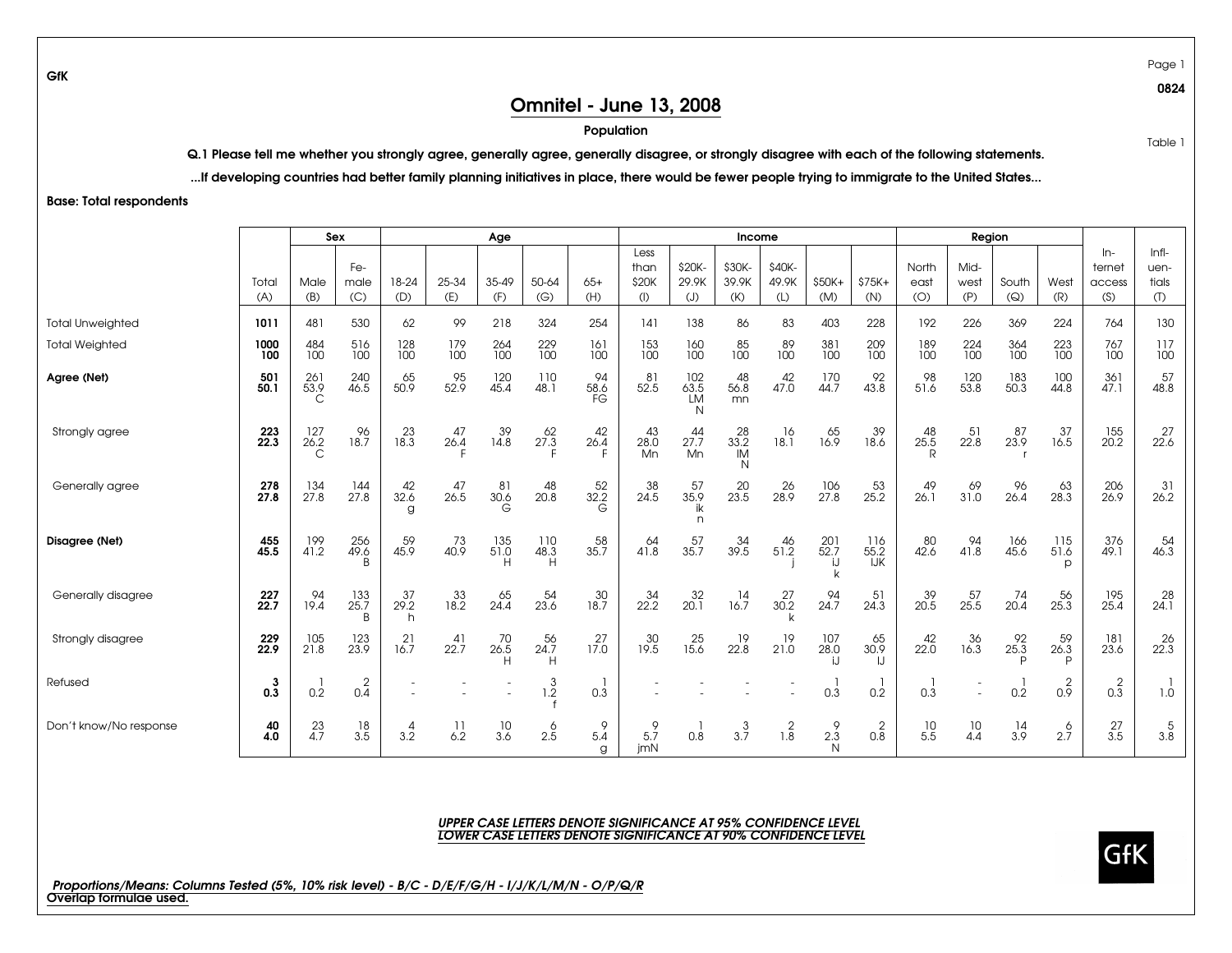## Omnitel - June 13, 2008

#### Population

Q.1 Please tell me whether you strongly agree, generally agree, generally disagree, or strongly disagree with each of the following statements.

...Reducing the number of immigrants we allow into the U.S. will help reduce carbon emissions coming from the U.S....

Base: Total respondents

|                         |                    |                    | Sex                |                   |                       | Age               |                         |                            |                                     |                   | Income                     |                       |                     |                                |                        | Region             |                                    |                   |                 |                   |
|-------------------------|--------------------|--------------------|--------------------|-------------------|-----------------------|-------------------|-------------------------|----------------------------|-------------------------------------|-------------------|----------------------------|-----------------------|---------------------|--------------------------------|------------------------|--------------------|------------------------------------|-------------------|-----------------|-------------------|
|                         |                    |                    | Fe-                |                   |                       |                   |                         |                            | Less<br>than                        | \$20K-            | \$30K-                     | \$40K-                |                     |                                | North                  | Mid-               |                                    |                   | $In-$<br>ternet | $Infl-$<br>uen-   |
|                         | Total<br>(A)       | Male<br>(B)        | male<br>(C)        | 18-24<br>(D)      | 25-34<br>(E)          | 35-49<br>(F)      | 50-64<br>(G)            | $65+$<br>(H)               | \$20K<br>$($ l                      | 29.9K<br>(J)      | 39.9K<br>(K)               | 49.9K<br>(L)          | $$50K+$<br>(M)      | $$75K+$<br>(N)                 | east<br>(O)            | west<br>(P)        | South<br>(Q)                       | West<br>(R)       | access<br>(S)   | tials<br>(1)      |
| <b>Total Unweighted</b> | 1011               | 481                | 530                | 62                | 99                    | 218               | 324                     | 254                        | 141                                 | 138               | 86                         | 83                    | 403                 | 228                            | 192                    | 226                | 369                                | 224               | 764             | 130               |
| <b>Total Weighted</b>   | 1000<br>100        | 484<br>100         | 516<br>100         | 128<br>100        | 179<br>100            | 264<br>100        | 229<br>100              | 161<br>100                 | 153<br>100                          | 160<br>100        | 85<br>100                  | 89<br>100             | 381<br>100          | 209<br>100                     | 189<br>100             | 224<br>100         | 364<br>100                         | 223<br>100        | 767<br>100      | 117<br>100        |
| Agree (Net)             | 348<br>34.8        | 167<br>34.5        | 181<br>35.1        | 39<br>30.6        | 56<br>31.1            | 93<br>35.1        | 78<br>34.1              | 68<br>42.3<br>eg           | 60<br>39.4<br>$\mathsf{N}$          | 53<br>33.4        | 37<br>43.7<br><b>MN</b>    | 35<br>39.3<br>N       | 119<br>31.1<br>N    | 53<br>25.2                     | 64<br>33.9             | 80<br>35.7         | 116<br>31.9                        | 88<br>39.4        | 247<br>32.2     | $35$<br>$30.2$    |
| Strongly agree          | 159<br>15.9        | $78$<br>16.0       | $82$<br>15.8       | 17.0              | $\frac{26}{14.7}$     | $36$<br>$13.8$    | $\frac{35}{15.1}$       | 30<br>18.9                 | $\frac{35}{22.8}$<br><b>JM</b><br>N | $\frac{18}{11.5}$ | $\frac{17}{19.7}$<br>N     | 14<br>15.2            | $^{48}_{12.6}$<br>N | 19<br>8.8                      | $\frac{27}{14.2}$      | $34$<br>15.2       | $^{61}_{16.6}$                     | $\frac{38}{17.0}$ | 108<br>14.1     | $\frac{18}{15.7}$ |
| Generally agree         | 189<br>18.9        | 89<br>18.5         | 99<br>19.2         | 17<br>13.7        | 29<br>16.4            | 56<br>21.3        | 43<br>19.0              | 38<br>23.4<br><sub>d</sub> | 25<br>16.6                          | 35<br>21.9        | 20<br>24.0                 | $\frac{21}{24.1}$     | $\frac{70}{18.5}$   | 34<br>16.3                     | $\frac{37}{19.8}$      | 46<br>20.5         | 56<br>15.3                         | 50<br>22.4<br>a   | 139<br>18.1     | $\frac{17}{14.5}$ |
| Disagree (Net)          | $\frac{611}{61.1}$ | $^{298}_{61.7}$    | $313$<br>60.6      | $85$<br>66.7<br>h | 117<br>65.4<br>H      | $160$<br>60.7     | $\frac{140}{61.1}$<br>h | $85$<br>53.0               | $87$<br>56.6                        | 104<br>64.9       | $\frac{44}{51.2}$          | $\frac{51}{57.1}$     | 254<br>66.5         | $\frac{155}{74.1}$<br>IKL<br>M | 113<br>59.9            | $\frac{135}{60.1}$ | $^{234}_{64.2}$                    | $129$<br>58.0     | 497<br>64.8     | $80$<br>68.6      |
| Generally disagree      | $323$<br>$32.3$    | 159<br>32.8        | $\frac{164}{31.8}$ | 47<br>37.0        | 71<br>39.5<br>fH      | 74<br>28.0        | 75<br>32.7              | 45<br>27.7                 | 48<br>31.1                          | $54$<br>33.8      | $\frac{21}{24.5}$          | $\frac{27}{30.4}$     | $\frac{134}{35.2}$  | 78<br>37.1<br>k                | $\frac{58}{30.4}$      | $87$<br>38.9       | 127<br>34.9<br>R                   | 51<br>23.0        | 265<br>34.6     | $39$<br>$33.4$    |
| Strongly disagree       | 288<br>28.8        | $\frac{140}{28.9}$ | $\frac{149}{28.8}$ | 38<br>29.8        | 46<br>25.9            | $\frac{86}{32.7}$ | $^{65}_{28.4}$          | $^{41}_{25.3}$             | $39$<br>25.5                        | $\frac{50}{31.0}$ | $\frac{23}{26.8}$          | $^{24}_{26.7}$        | 119<br>31.3         | $\frac{78}{37.0}$<br>iM        | $\frac{56}{29.5}$<br>p | $^{48}_{21.3}$     | $\frac{107}{29.3}$<br>$\mathsf{D}$ | 78<br>35.0<br>D   | 231<br>30.1     | $^{41}_{35.2}$    |
| Refused                 | 4<br>0.4           | 0.3                | 2<br>0.4           |                   |                       |                   | $\overline{2}$<br>0.7   | $\frac{2}{1.3}$            | 0.5                                 | 0.5               |                            |                       | 0.2                 |                                | 0.3                    | $0.7^{2}$          |                                    | 2<br>0.7          | 3<br>0.4        | 0.6               |
| Don't know/No response  | 37<br>3.7          | 17<br>3.6          | 20<br>3.9          | 3<br>2.6          | 6<br>$3.\overline{5}$ | 11<br>4.2         | 10<br>4.2               | 6<br>$3.\overline{4}$      | $rac{5}{3.5}$                       | $1.2^{2}$         | $\overline{4}$<br>5.1<br>N | 3<br>$3.\overline{6}$ | $^{8}_{2.2}$<br>N   | 0.7                            | 11<br>5.9              | 8<br>3.4           | 14<br>3.9                          | 4<br>1.9          | 20<br>2.6       | 0.6               |

#### *UPPER CASE LETTERS DENOTE SIGNIFICANCE AT 95% CONFIDENCE LEVELLOWER CASE LETTERS DENOTE SIGNIFICANCE AT 90% CONFIDENCE LEVEL*



Page 2

0824

Table 2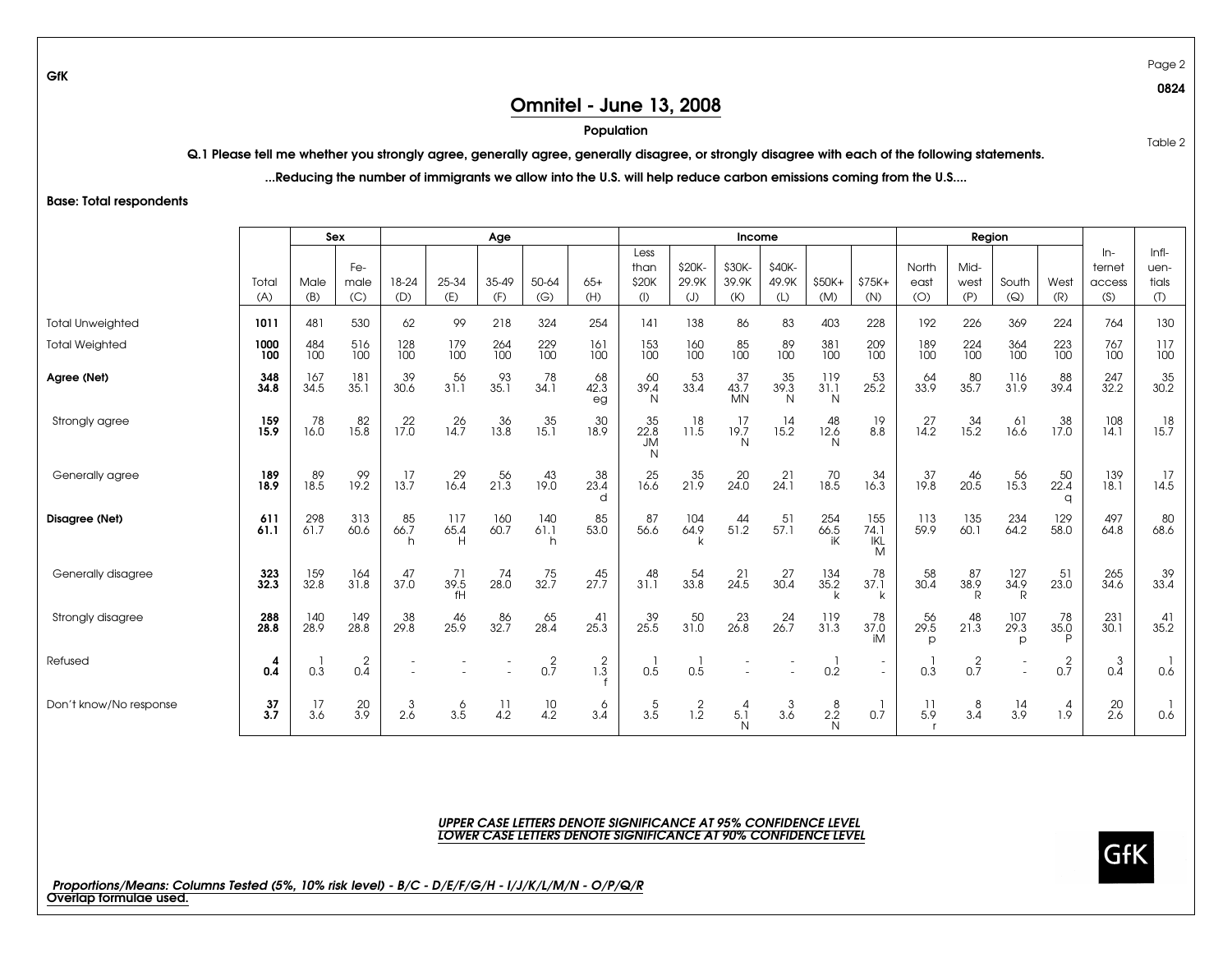## Omnitel - June 13, 2008

Population

Q.1 Please tell me whether you strongly agree, generally agree, generally disagree, or strongly disagree with each of the following statements.

...Population growth is ONE of the leading cause of CO2 emissions, which cause global warming...

Base: Total respondents

|                         |                                |                    | Sex                         |                          |                   | Age                     |                         |                 |                           |                           | Income            |                   |                    |                 |                   | Region             |                    |                       |                 |                   |
|-------------------------|--------------------------------|--------------------|-----------------------------|--------------------------|-------------------|-------------------------|-------------------------|-----------------|---------------------------|---------------------------|-------------------|-------------------|--------------------|-----------------|-------------------|--------------------|--------------------|-----------------------|-----------------|-------------------|
|                         |                                |                    | Fe-                         |                          |                   |                         |                         |                 | Less<br>than              | \$20K-                    | \$30K-            | \$40K-            |                    |                 | North             | Mid-               |                    |                       | $In-$<br>ternet | $Infl-$<br>uen-   |
|                         | Total<br>(A)                   | Male<br>(B)        | male<br>(C)                 | 18-24<br>(D)             | 25-34<br>(E)      | 35-49<br>(F)            | 50-64<br>(G)            | $65+$<br>(H)    | \$20K<br>$($ l $)$        | 29.9K<br>(J)              | 39.9K<br>(K)      | 49.9K<br>(L)      | $$50K+$<br>(M)     | $$75K+$<br>(N)  | east<br>(O)       | west<br>(P)        | South<br>(Q)       | West<br>(R)           | access<br>(S)   | tials<br>(1)      |
| <b>Total Unweighted</b> | 1011                           | 481                | 530                         | 62                       | 99                | 218                     | 324                     | 254             | 141                       | 138                       | 86                | 83                | 403                | 228             | 192               | 226                | 369                | 224                   | 764             | 130               |
| <b>Total Weighted</b>   | 1000<br>100                    | 484<br>100         | 516<br>100                  | 128<br>100               | 179<br>100        | 264<br>100              | 229<br>$\overline{100}$ | 161<br>100      | 153<br>100                | 160<br>100                | $\frac{85}{100}$  | 89<br>100         | 381<br>100         | 209<br>100      | 189<br>100        | 224<br>100         | 364<br>100         | 223<br>100            | 767<br>100      | 117<br>100        |
| Agree (Net)             | 459<br>45.9                    | 230<br>47.4        | 229<br>44.4                 | 76<br>$59.6$<br>eFG<br>h | 82<br>45.5        | 116<br>43.8             | 96<br>42.0              | 73<br>45.2      | 74<br>48.4                | 90<br>56.3<br>kM<br>n     | 35<br>41.6        | 42<br>47.5        | 169<br>44.3        | 92<br>43.7      | 86<br>45.8        | 110<br>49.0        | 160<br>43.9        | 103<br>46.1           | 344<br>44.9     | $59$<br>50.4      |
| Strongly agree          | 173<br>17.3                    | 88<br>18.2         | $85$ 16.5                   | $33$<br>25.5<br>G        | $^{28}_{15.5}$    | 43<br>16.4              | 33<br>14.4              | 32<br>19.9<br>g | $^{42}_{27.7}$<br>KM<br>N | $36$<br>22.2<br><b>MN</b> | $\frac{12}{14.5}$ | 17<br>19.4        | 49<br>12.8         | $^{24}_{11.7}$  | $\frac{37}{19.3}$ | 42<br>18.9         | 56<br>15.5         | 38<br>17.0            | 123<br>16.1     | $^{27}_{22.9}$    |
| Generally agree         | $285$<br>$28.5$                | $\frac{141}{29.2}$ | $\frac{144}{27.9}$          | 44<br>34.1               | $\frac{54}{30.1}$ | $^{72}_{27.3}$          | $^{63}_{27.6}$          | $^{41}_{25.3}$  | $\frac{32}{20.7}$         | $\frac{54}{34.1}$         | $\frac{23}{27.1}$ | $\frac{25}{28.1}$ | $\frac{120}{31.6}$ | $rac{67}{32.0}$ | $\frac{50}{26.4}$ | $rac{67}{30.0}$    | $\frac{103}{28.3}$ | $^{65}_{29.1}$        | $^{221}_{28.8}$ | $\frac{32}{27.5}$ |
| Disagree (Net)          | 496<br>49.6                    | 233<br>48.1        | $^{263}_{51.0}$             | $\frac{50}{39.1}$        | $^{86}_{47.8}$    | $\frac{142}{53.7}$<br>d | 118<br>51.8<br>d        | 79<br>48.8      | -71<br>46.4               | 65<br>40.6                | 46<br>54.6        | 42<br>47.0        | 199<br>52.1        | 114<br>54.3     | $^{92}_{48.9}$    | $\frac{105}{46.7}$ | 190<br>52.3        | 109<br>48.7           | 388<br>50.6     | $\frac{56}{47.4}$ |
| Generally disagree      | 279<br>27.9                    | 120<br>24.8        | 159<br>30.8<br>$\mathsf{b}$ | 40<br>31.5               | 47<br>26.1        | 74<br>27.9              | 72<br>31.5              | 37<br>23.2      | 27<br>17.7                | 41<br>25.3                | $^{24}_{27.9}$    | $26$<br>28.7      | $\frac{124}{32.5}$ | 68<br>32.7      | 57<br>30.0        | 65<br>29.2         | 97<br>26.6         | 60<br>26.8            | 219<br>28.6     | $\frac{30}{25.4}$ |
| Strongly disagree       | 217<br>21.7                    | 113<br>23.4        | $\frac{104}{20.2}$          | $\frac{10}{7.6}$         | $39$<br>21.7<br>D | $^{68}_{25.8}$<br>D     | $^{46}_{20.3}$<br>D     | 41<br>25.6<br>D | 44<br>28.6<br>Jm          | $\frac{24}{15.2}$         | $\frac{23}{26.7}$ | 16<br>18.4        | 75<br>19.6         | 45<br>21.6      | $36$<br>18.9      | $39$<br>17.5       | $93$<br>25.7<br>D  | 49<br>21.9            | 169<br>22.0     | $^{26}_{22.0}$    |
| Refused                 | $\overline{\mathbf{2}}$<br>0.2 | 0.1                | $\overline{c}$<br>0.3       |                          |                   |                         | $\overline{2}$<br>0.7   | 0.3             |                           |                           |                   |                   | 0.2                | $\sim$          | 0.3               |                    |                    | $\overline{2}$<br>0.7 | 0.2             | 0.6               |
| Don't know/No response  | 43<br>4.3                      | $^{21}_{4.3}$      | 22<br>4.4                   | $\overline{2}$<br>1.4    | $\frac{12}{6.6}$  | $\frac{7}{2.5}$         | $\frac{13}{5.5}$        | 9<br>5.7        | $rac{8}{5.2}$             | 5<br>3.1                  | 3.7               | $\frac{5}{5.5}$   | $\frac{13}{3.3}$   | 4<br>2.0        | $\frac{10}{5.1}$  | $\frac{10}{4.3}$   | $\frac{14}{3.8}$   | 10<br>4.6             | 33<br>4.3       | $\frac{2}{1.6}$   |

#### *UPPER CASE LETTERS DENOTE SIGNIFICANCE AT 95% CONFIDENCE LEVELLOWER CASE LETTERS DENOTE SIGNIFICANCE AT 90% CONFIDENCE LEVEL*



Page 3

Table 3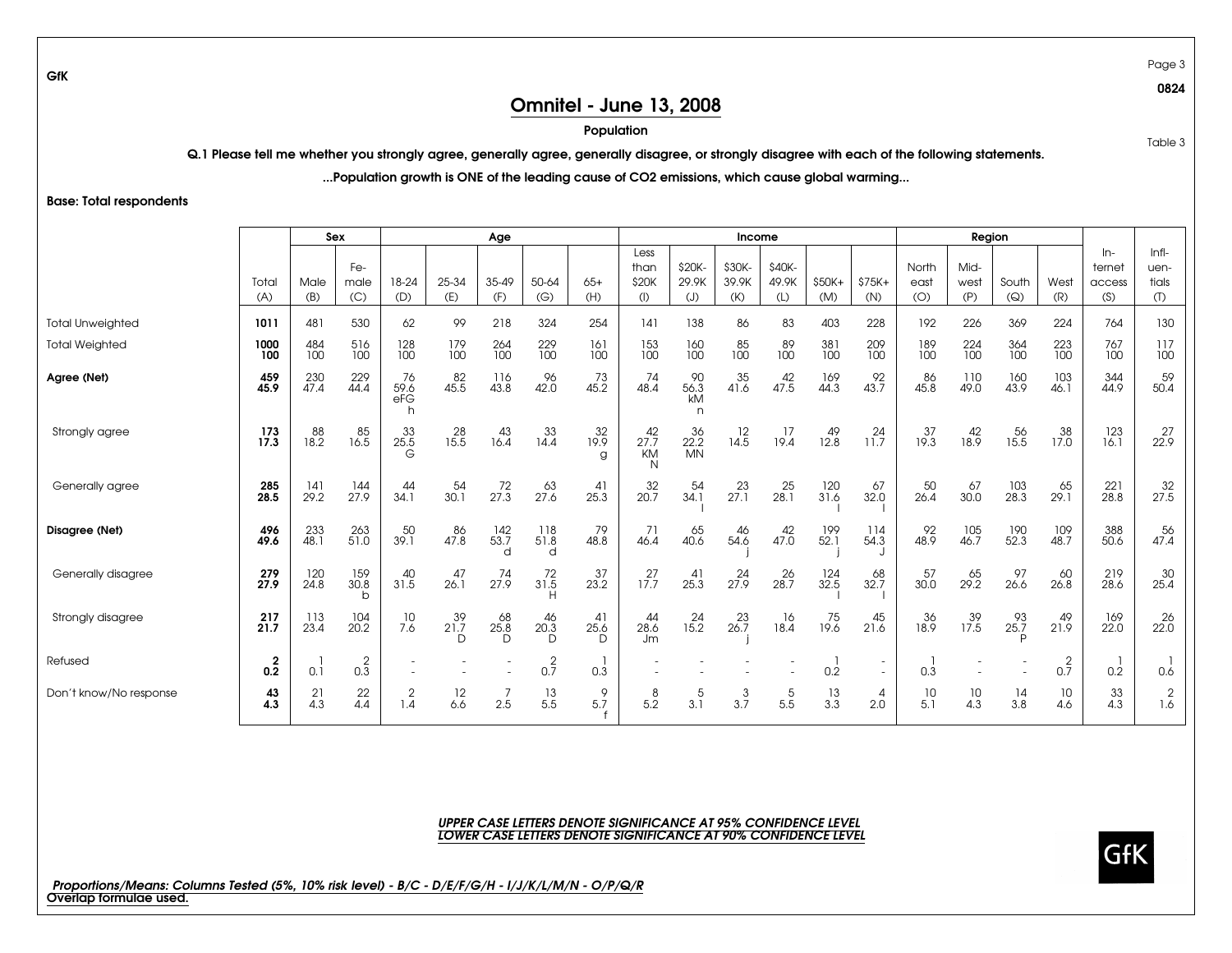Page 4 0824

Table 4

## Omnitel - June 13, 2008

#### Population

Q.1 Please tell me whether you strongly agree, generally agree, generally disagree, or strongly disagree with each of the following statements.

...As the U.S. population grows, so does the amount of carbon emissions coming from the U.S....

Base: Total respondents

|                         |                  | Sex                |                    |                                    |                         | Age               |                  |                        |                                |                                   | Income          |                        |                         |                                    |                   | Region               |                   |                |                           |                                   |
|-------------------------|------------------|--------------------|--------------------|------------------------------------|-------------------------|-------------------|------------------|------------------------|--------------------------------|-----------------------------------|-----------------|------------------------|-------------------------|------------------------------------|-------------------|----------------------|-------------------|----------------|---------------------------|-----------------------------------|
|                         | Total<br>(A)     | Male               | Fe-<br>male<br>(C) | 18-24                              | 25-34<br>(E)            | 35-49             | 50-64<br>(G)     | $65+$                  | Less<br>than<br>\$20K          | \$20K-<br>29.9K                   | \$30K-<br>39.9K | \$40K-<br>49.9K        | \$50K+<br>(M)           | $$75K+$                            | North<br>east     | Mid-<br>west         | South             | West<br>(R)    | $ln-$<br>ternet<br>access | $Infl-$<br>uen-<br>tials          |
| <b>Total Unweighted</b> | 1011             | (B)<br>481         | 530                | (D)<br>62                          | 99                      | (F)<br>218        | 324              | (H)<br>254             | (<br>141                       | (J)<br>138                        | (K)<br>86       | (L)<br>83              | 403                     | (N)<br>228                         | (O)<br>192        | (P)<br>226           | (Q)<br>369        | 224            | (S)<br>764                | $\left( \mathrm{L}\right)$<br>130 |
| <b>Total Weighted</b>   | 1000<br>100      | 484<br>100         | 516<br>100         | 128<br>100                         | 179<br>100              | 264<br>100        | 229<br>100       | 161<br>100             | 153<br>100                     | 160<br>100                        | 85<br>100       | 89<br>100              | 381<br>100              | 209<br>100                         | 189<br>100        | 224<br>100           | 364<br>100        | 223<br>100     | 767<br>100                | 117<br>100                        |
| Agree (Net)             | 639<br>63.9      | 309<br>63.9        | 330<br>63.9        | 80<br>62.7                         | 106<br>59.4             | 179<br>67.8<br>h. | 155<br>67.8      | 94<br>58.6             | 85<br>55.7                     | 109<br>68.0                       | 51<br>59.5      | 66<br>73.9             | 260<br>68.1             | 135<br>64.5                        | 113<br>59.9       | 157<br>69.9<br>0Q    | 218<br>59.9       | 151<br>67.6    | 509<br>66.4               | 79<br>67.3                        |
| Strongly agree          | $^{274}_{27.4}$  | 140<br>28.9        | $\frac{135}{26.1}$ | $36$<br>28.3                       | $^{44}_{24.5}$          | $^{69}_{26.2}$    | 71<br>31.1       | $^{44}_{27.5}$         | $\frac{50}{32.3}$<br>n         | $\frac{53}{33.0}$<br>$\mathsf{n}$ | $^{20}_{24.0}$  | 19<br>21.8             | $\frac{104}{27.4}$<br>N | $^{47}_{22.3}$                     | $\frac{54}{28.4}$ | $^{61}_{27.1}$       | $\frac{99}{27.2}$ | $^{61}_{27.4}$ | $^{210}_{27.4}$           | $\frac{33}{28.3}$                 |
| Generally agree         | 365<br>36.5      | 170<br>35.0        | 195<br>37.8        | 44<br>34.4                         | 62<br>34.9              | 110<br>41.6<br>H  | 84<br>36.8       | 50<br>31.1             | 36<br>23.4                     | $\frac{56}{35.1}$                 | 30<br>35.4      | 46<br>52.1<br>IJ<br>km | 155<br>40.7             | 88<br>42.2                         | 60<br>31.5        | $^{96}_{42.8}$<br>OQ | 119<br>32.8       | 90<br>40.2     | 299<br>39.0               | $\frac{46}{39.0}$                 |
| Disagree (Net)          | $302$<br>$30.2$  | $\frac{149}{30.7}$ | 154<br>29.8        | 44<br>34.1                         | $\frac{54}{30.4}$       | $^{74}_{27.9}$    | $^{64}_{27.9}$   | $\frac{52}{32.5}$      | $\frac{54}{35.1}$              | $^{44}_{27.7}$                    | 33.5            | $\frac{21}{23.7}$      | $\frac{108}{28.4}$      | $rac{69}{32.8}$<br>m               | $rac{62}{32.7}$   | $\frac{56}{25.1}$    | 124<br>34.1<br>P  | $^{60}_{26.9}$ | 219<br>28.6               | $\frac{30}{25.7}$                 |
| Generally disagree      | 175<br>17.5      | 77<br>15.9         | 97<br>18.9         | 33<br>25.4                         | 34<br>19.1              | 31<br>11.7        | 38<br>16.4       | 30<br>18.4             | 31<br>20.1                     | $^{26}_{16.5}$                    | 19<br>22.5      | 13<br>14.4             | 65<br>17.1              | 36<br>17.2                         | 38<br>20.2        | 36<br>15.9           | 61<br>16.8        | 39<br>17.7     | 127<br>16.5               | 17<br>14.1                        |
| Strongly disagree       | 128<br>12.8      | 71<br>14.8         | 56<br>10.9         | 11<br>8.7                          | 20<br>11.3              | 43<br>16.2        | 26<br>11.5       | 23<br>14.2             | 23<br>15.0                     | 18<br>11.2                        | 9<br>11.1       | 8<br>9.2               | 43<br>11.3              | 33<br>15.5<br>M                    | $\frac{24}{12.5}$ | $^{21}_{9.2}$        | 63<br>17.3<br>PR  | 21<br>9.2      | 92<br>12.0                | 14<br>11.6                        |
| Refused                 | $0.\overline{2}$ | 0.2                | 0.1                |                                    |                         |                   | 0.3              | 0.7                    |                                | 0.4                               |                 |                        | 0.2                     | $\overline{\phantom{a}}$<br>$\sim$ | 0.3               |                      | $0.\overline{2}$  | 0.3            | $0.\overline{2}$          | $0.\dot{6}$                       |
| Don't know/No response  | 57<br>5.7        | $^{25}_{5.2}$      | $\frac{32}{6.2}$   | $\overline{4}$<br>$3.\overline{2}$ | $\frac{18}{10.3}$<br>fG | 11<br>4.3         | 9<br>$4.\dot{0}$ | $\frac{13}{8.2}$<br>fG | $\frac{14}{9.2}$<br><b>IMN</b> | $rac{6}{3.9}$                     | $7.0^{6}$       | $2.\overline{4}$       | $\frac{13}{3.3}$        | 2.8                                | $\frac{13}{7.1}$  | $\frac{11}{5.0}$     | $^{21}_{5.8}$     | -11<br>5.1     | 36<br>4.8                 | $6.\overline{5}$                  |

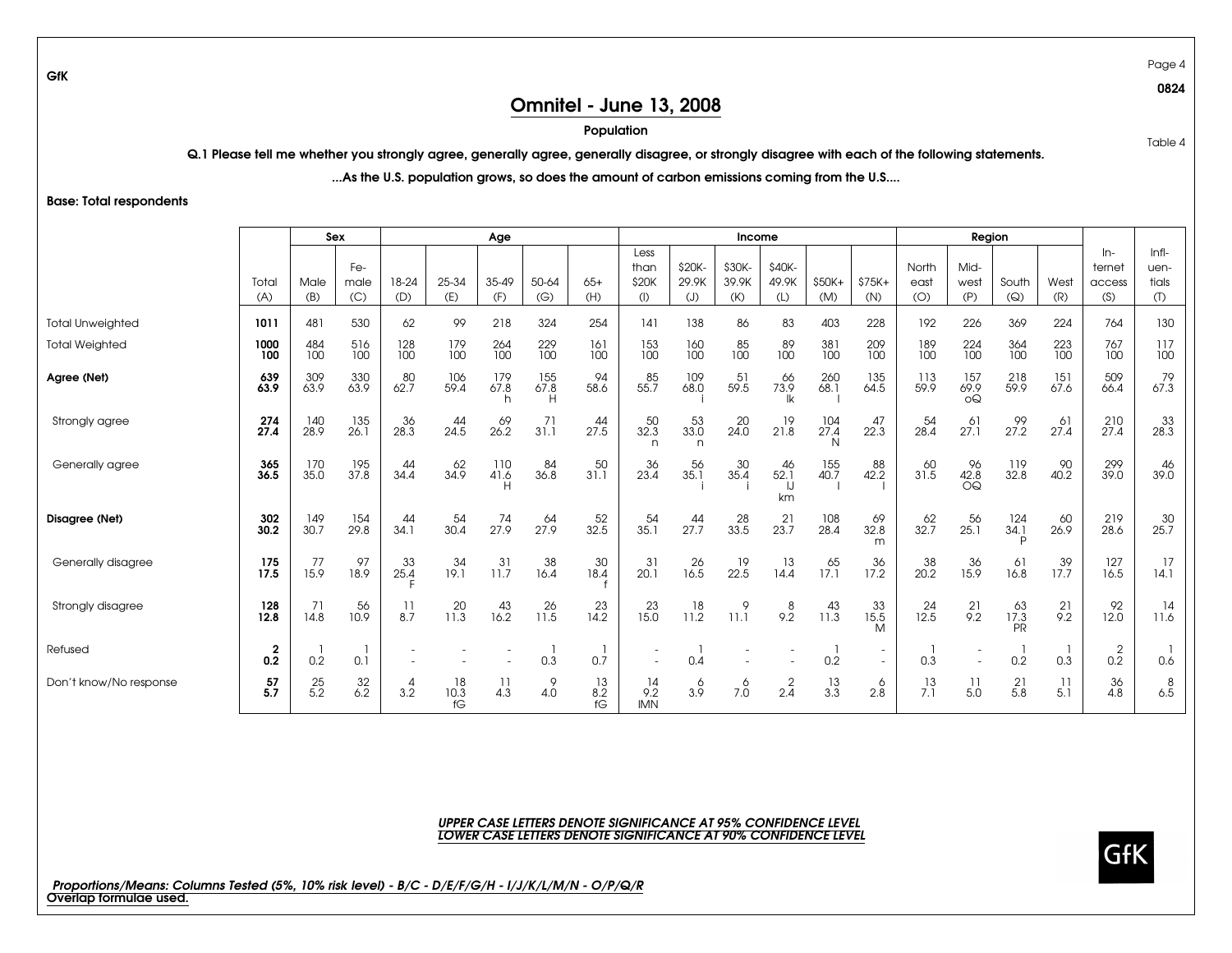Page 5 0824

Table 5

## Omnitel - June 13, 2008

#### Population

Q.1 Please tell me whether you strongly agree, generally agree, generally disagree, or strongly disagree with each of the following statements.

...Every year, the world adds 78 million people to its population. At this rate of growth, there will not be enough resources for today's children when they reach adulthood...

Base: Total respondents

|                         |              |                    | Sex                |                   |                   | Age               |                |                   |                       |                              | Income              |                    |                                    |                         |                              | Region                      |                           |                        |                 |                |
|-------------------------|--------------|--------------------|--------------------|-------------------|-------------------|-------------------|----------------|-------------------|-----------------------|------------------------------|---------------------|--------------------|------------------------------------|-------------------------|------------------------------|-----------------------------|---------------------------|------------------------|-----------------|----------------|
|                         |              |                    | Fe-                |                   |                   |                   |                |                   | Less<br>than          | \$20K-                       | \$30K-              | \$40K-             |                                    |                         | North                        | Mid-                        |                           |                        | $In-$<br>ternet | Infl-<br>uen-  |
|                         | Total<br>(A) | Male<br>(B)        | male<br>(C)        | 18-24<br>(D)      | 25-34<br>(E)      | 35-49<br>(F)      | 50-64<br>(G)   | $65+$<br>(H)      | \$20K<br>$($ l $)$    | 29.9K<br>(J)                 | 39.9K<br>(K)        | 49.9K<br>(L)       | $$50K+$<br>(M)                     | $$75K+$<br>(N)          | east<br>(O)                  | west<br>(P)                 | South<br>(Q)              | West<br>(R)            | access<br>(S)   | tials<br>(1)   |
| <b>Total Unweighted</b> | 1011         | 481                | 530                | 62                | 99                | 218               | 324            | 254               | 141                   | 138                          | 86                  | 83                 | 403                                | 228                     | 192                          | 226                         | 369                       | 224                    | 764             | 130            |
| <b>Total Weighted</b>   | 1000<br>100  | 484<br>100         | 516<br>100         | 128<br>100        | 179<br>100        | 264<br>100        | 229<br>100     | 161<br>100        | 153<br>100            | 160<br>100                   | 85<br>100           | 89<br>100          | 381<br>100                         | 209<br>100              | 189<br>100                   | 224<br>100                  | 364<br>100                | 223<br>100             | 767<br>100      | 117<br>100     |
| Agree (Net)             | 484<br>48.4  | $^{220}_{45.4}$    | $^{264}_{51.2}$    | 57<br>44.6        | 86<br>47.8        | 131<br>49.4       | 119<br>52.0    | 73<br>45.3        | 79<br>51.4<br>N       | 101<br>63.4<br>ik<br>LMN     | $33$<br>39.3        | $^{42}_{47.5}$     | $175$<br>45.8<br>N                 | 79<br>37.6              | $\frac{115}{60.7}$<br>QR     | 118<br>52.6<br>$\mathsf{Q}$ | $\frac{152}{41.8}$        | 99<br>44.5             | 356<br>46.4     | $^{49}_{41.8}$ |
| Strongly agree          | 199<br>19.9  | 90<br>18.6         | 109<br>21.1        | 26<br>20.3        | 30<br>16.6        | 54<br>20.3        | 51<br>22.4     | 34<br>21.0        | 41<br>26.5<br>Lm<br>N | 44<br>27.7<br><b>LM</b><br>N | 16<br>18.7          | 11<br>12.0         | 67<br>17.6<br>N                    | 29<br>13.7              | 48<br>25.5<br>$\overline{R}$ | 44<br>19.7                  | 70<br>19.1                | 37<br>16.4             | 134<br>17.5     | $^{20}_{17.4}$ |
| Generally agree         | 285<br>28.5  | $\frac{130}{26.9}$ | $\frac{155}{30.1}$ | $\frac{31}{24.3}$ | $\frac{56}{31.2}$ | 77<br>29.1        | $^{68}_{29.6}$ | $39$<br>24.3      | $38$<br>25.0          | $\frac{57}{35.7}$<br>KN      | 17<br>20.5          | $32$<br>35.5<br>kn | $\frac{108}{28.3}$<br>$\mathsf{n}$ | $\frac{50}{23.9}$       | $rac{66}{35.2}$<br>$\Omega$  | $74$<br>32.9<br>$\mathsf Q$ | $82$<br>22.6              | $^{63}_{28.1}$         | $^{221}_{28.9}$ | $^{29}_{24.4}$ |
| Disagree (Net)          | 471<br>47.   | 240<br>49.6        | 232<br>44.9        | 63<br>49.0        | 85<br>47.4        | 124<br>46.8       | 101<br>44.2    | 81<br>50.3        | 68<br>44.1            | 55<br>34.3                   | $48$<br>56.5        | 44<br>48.9         | 193<br>50.7                        | 123<br>58.6<br>IJM      | 67<br>35.6                   | $95$<br>42.3                | 196<br>53.8<br>OP         | 114<br>51.0<br>$\circ$ | 380<br>49.6     | $61$<br>51.9   |
| Generally disagree      | 283<br>28.3  | 138<br>28.5        | $\frac{145}{28.2}$ | 47<br>36.6<br>g   | 47<br>26.5        | 76<br>28.6        | 56<br>24.3     | 47<br>29.5        | 41<br>26.7            | $36$<br>22.4                 | $\frac{23}{26.8}$   | $^{23}_{26.2}$     | $\frac{123}{32.3}$                 | 76<br>36.4<br>i.J       | 39<br>20.9                   | $67$<br>29.9<br>$\circ$     | 102<br>28.0               | 75<br>33.5<br>$\circ$  | 228<br>29.8     | $38$<br>32.5   |
| Strongly disagree       | 188<br>18.8  | $\frac{102}{21.0}$ | 86<br>16.7         | 16<br>12.4        | $38$<br>21.0      | $\frac{48}{18.2}$ | 46<br>19.9     | $\frac{33}{20.8}$ | $\frac{27}{17.4}$     | $\frac{19}{11.9}$            | $^{25}_{29.8}$<br>M | $^{20}_{22.7}$     | $\frac{70}{18.4}$                  | 46<br>22.1<br><b>Jm</b> | $\frac{28}{14.7}$            | $^{28}_{12.4}$              | $\frac{94}{25.7}$ OP<br>R | $\frac{39}{17.5}$      | 152<br>19.8     | $^{23}_{19.4}$ |
| Refused                 | 0.1          | 0.1                | 0.1                |                   |                   |                   | 0.3            | 0.3               |                       |                              |                     |                    | 0.2                                |                         | 0.3                          |                             |                           | 0.3                    | 0.2             | 0.6            |
| Don't know/No response  | 43<br>4.3    | 24<br>4.9          | 20<br>3.8          | 8<br>6.4          | 8<br>4.7          | $\frac{10}{3.8}$  | 8<br>3.5       | 4.2               | 7<br>4.4              | 4<br>2.3                     | 4.2                 | 3<br>3.6           | $\frac{12}{3.3}$                   | 8<br>3.9                | 3.4                          | 5.1                         | 16<br>4.5                 | 9<br>4.1               | 30<br>3.9       | 7<br>5.7       |



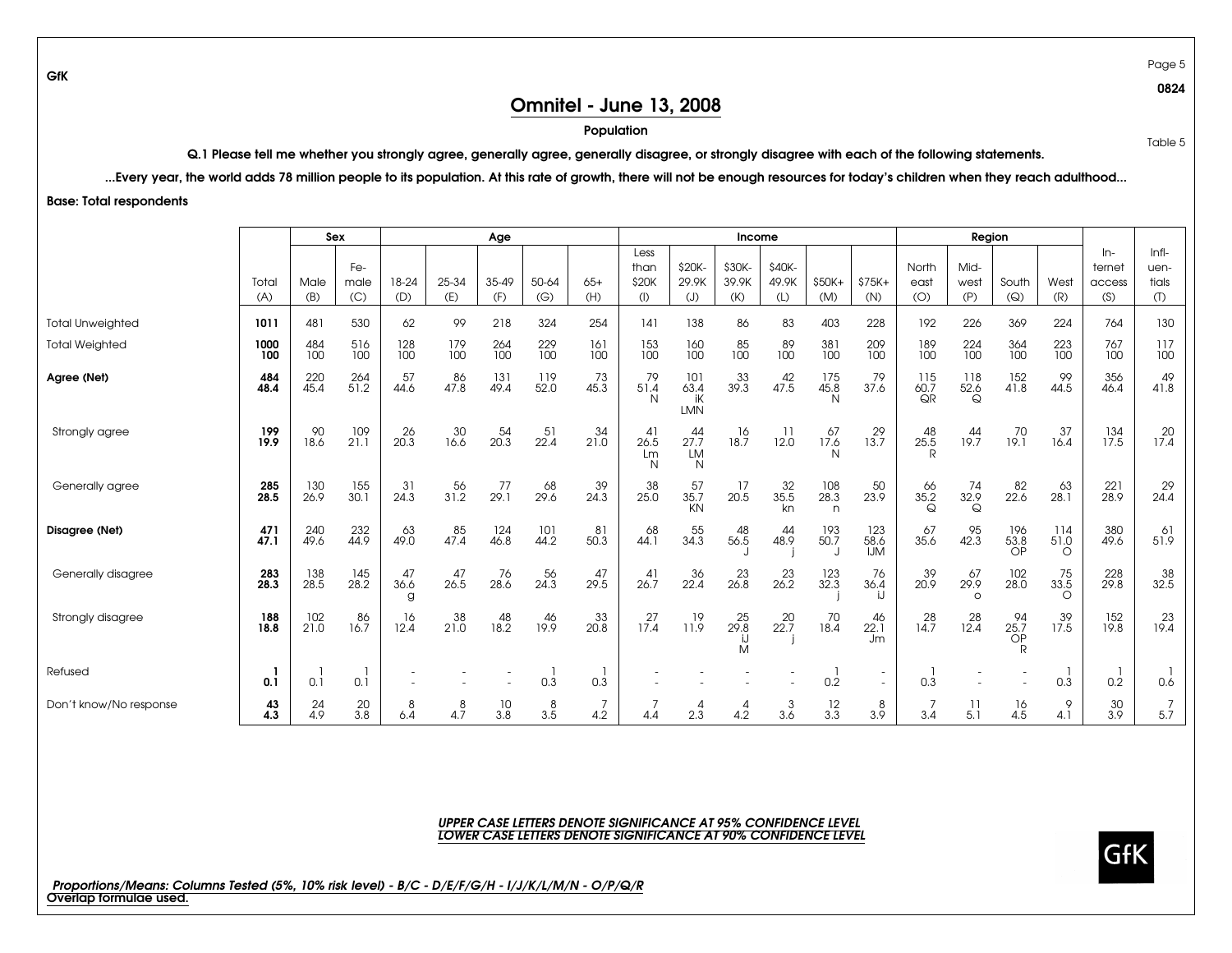Page 6 0824

Table 6

## Omnitel - June 13, 2008

#### Population

Q.1 Please tell me whether you strongly agree, generally agree, generally disagree, or strongly disagree with each of the following statements.

...The global population needs to stop growing so there will be enough resources for future generations...

Base: Total respondents

|                         |              |                            | Sex                         |                       |                   | Age                    |                                 |                       |                           |                       | Income                |                   |                    |                    |                       | Region                   |                                                  |                       |                 |                   |
|-------------------------|--------------|----------------------------|-----------------------------|-----------------------|-------------------|------------------------|---------------------------------|-----------------------|---------------------------|-----------------------|-----------------------|-------------------|--------------------|--------------------|-----------------------|--------------------------|--------------------------------------------------|-----------------------|-----------------|-------------------|
|                         |              |                            | Fe-                         |                       |                   |                        |                                 |                       | Less<br>than              | \$20K-                | \$30K-                | \$40K-            |                    |                    | North                 | Mid-                     |                                                  |                       | $ln-$<br>ternet | $Infl-$<br>uen-   |
|                         | Total<br>(A) | Male<br>(B)                | male<br>(C)                 | 18-24<br>(D)          | 25-34<br>(E)      | 35-49<br>(F)           | 50-64<br>(G)                    | $65+$<br>(H)          | \$20K<br>$($ l $)$        | 29.9K<br>(J)          | 39.9K<br>(K)          | 49.9K<br>(L)      | $$50K+$<br>(M)     | $$75K+$<br>(N)     | east<br>(O)           | west<br>(P)              | South<br>(Q)                                     | West<br>(R)           | access<br>(S)   | tials<br>$\sigma$ |
| <b>Total Unweighted</b> | 1011         | 481                        | 530                         | 62                    | 99                | 218                    | 324                             | 254                   | 141                       | 138                   | 86                    | 83                | 403                | 228                | 192                   | 226                      | 369                                              | 224                   | 764             | 130               |
| <b>Total Weighted</b>   | 1000<br>100  | 484<br>100                 | 516<br>100                  | 128<br>100            | 179<br>100        | 264<br>100             | 229<br>100                      | 161<br>100            | 153<br>100                | 160<br>100            | 85<br>100             | 89<br>100         | 381<br>100         | 209<br>100         | 189<br>100            | 224<br>$\overline{100}$  | 364<br>100                                       | 223<br>100            | 767<br>100      | 117<br>100        |
| Agree (Net)             | 454<br>45.4  | 235<br>48.5<br>$\mathbf C$ | 219<br>42.5                 | 56<br>43.8            | 81<br>45.5        | 117<br>44.3            | 117<br>51.4                     | 68<br>42.2            | $72 \overline{47.3}$      | 82<br>51.4            | 41<br>48.3            | 4 <br>46.4        | 170<br>44.7        | 88<br>41.8         | 80<br>42.3            | 106<br>47.4              | 160<br>43.8                                      | 108<br>48.6           | 342<br>44.7     | 45<br>38.4        |
| Strongly agree          | 177<br>17.7  | 98<br>20.2<br>$\mathbf C$  | $79$<br>15.2                | $\frac{23}{18.3}$     | $\frac{24}{13.2}$ | 49<br>18.4             | 47<br>20.6                      | $^{29}_{18.3}$        | $39$<br>25.5<br><b>MN</b> | $36$<br>22.6<br>mN    | $\frac{13}{15.2}$     | $\frac{15}{16.5}$ | $\frac{54}{14.0}$  | $^{25}_{12.2}$     | 15.5                  | $\frac{53}{23.9}$<br>0Q  | 57<br>15.6                                       | 37<br>16.6            | 121<br>15.8     | $\frac{21}{18.0}$ |
| Generally agree         | 277<br>27.7  | 137<br>28.3                | 141<br>27.2                 | 33<br>25.5            | 58<br>32.3        | 68<br>25.9             | 70<br>30.8                      | 39<br>24.0            | 33<br>21.8                | 46<br>28.8            | 28<br>33.1            | 27<br>29.9        | 117<br>30.7        | 62<br>29.7         | 51<br>26.8            | 53<br>23.6               | 103<br>28.2                                      | -71<br>32.0<br>D      | 221<br>28.8     | $^{24}_{20.5}$    |
| Disagree (Net)          | 510<br>50.9  | 233<br>48.2                | 276<br>53.5                 | $66$<br>51.5          | $\frac{93}{52.2}$ | 139<br>52.6            | 105<br>45.9                     | $83$ <sub>51.3</sub>  | $73$<br>47.7              | $74$<br>46.5          | $^{40}_{47.3}$        | $48$<br>53.6      | 204<br>53.4        | $\frac{121}{57.5}$ | $\frac{100}{52.7}$    | 108<br>48.1              | 193<br>52.9                                      | $\frac{110}{49.2}$    | 398<br>52.0     | $65$<br>55.3      |
| Generally disagree      | 271<br>27.1  | 117<br>24.2                | 154<br>29.8<br>$\mathsf{b}$ | 40<br>31.4            | 44<br>24.9        | 66<br>24.9             | 54<br>23.8                      | 51<br>31.6<br>G       | 37<br>23.9                | 42<br>26.4            | $^{22}_{25.5}$        | $^{25}_{28.0}$    | $\frac{113}{29.7}$ | 64<br>30.6         | 61<br>32.1<br>$\circ$ | $75$<br>33.3<br>$\Omega$ | 79<br>21.8                                       | 56<br>25.2            | 216<br>28.2     | $\frac{35}{29.5}$ |
| Strongly disagree       | 239<br>23.9  | 116<br>24.0                | $\frac{123}{23.8}$          | 26<br>20.1            | $^{49}_{27.3}$    | $\frac{73}{27.7}$<br>h | 51<br>22.1                      | 32<br>19.8            | 36<br>23.8                | 32<br>20.1            | 19<br>21.8            | 23<br>25.6        | 90<br>23.7         | 56<br>27.0         | 39<br>20.7            | 33<br>14.8               | $\begin{array}{c} 113 \\ 31.1 \\ OP \end{array}$ | 53<br>24.0<br>P       | 182<br>23.8     | $\frac{30}{25.8}$ |
| Refused                 | Δ<br>0.4     | 0.1                        | $0.\overline{7}$            |                       |                   |                        | 3<br>1.2                        | 0.3                   |                           |                       | 0.6                   |                   | 0.2                |                    | 0.5                   |                          | 0.4                                              | $0.\overline{7}$      | 3<br>0.4        | 1.1               |
| Don't know/No response  | 33<br>3.3    | $\frac{15}{3.2}$           | 17<br>3.3                   | 6<br>$4.\overline{7}$ | 4<br>2.3          | 8<br>3.1               | $\overline{\mathcal{L}}$<br>1.6 | $\frac{10}{6.1}$<br>G | 8<br>5.0<br>ImN           | 3<br>$2.\overline{0}$ | 3<br>$3.\bar{8}$<br>n |                   | 1.7<br>n           | 0.6                | 8<br>4.4              | $\frac{10}{4.5}$         | 11<br>2.9                                        | 3<br>$1.\overline{5}$ | $^{23}_{3.0}$   | 6.2               |



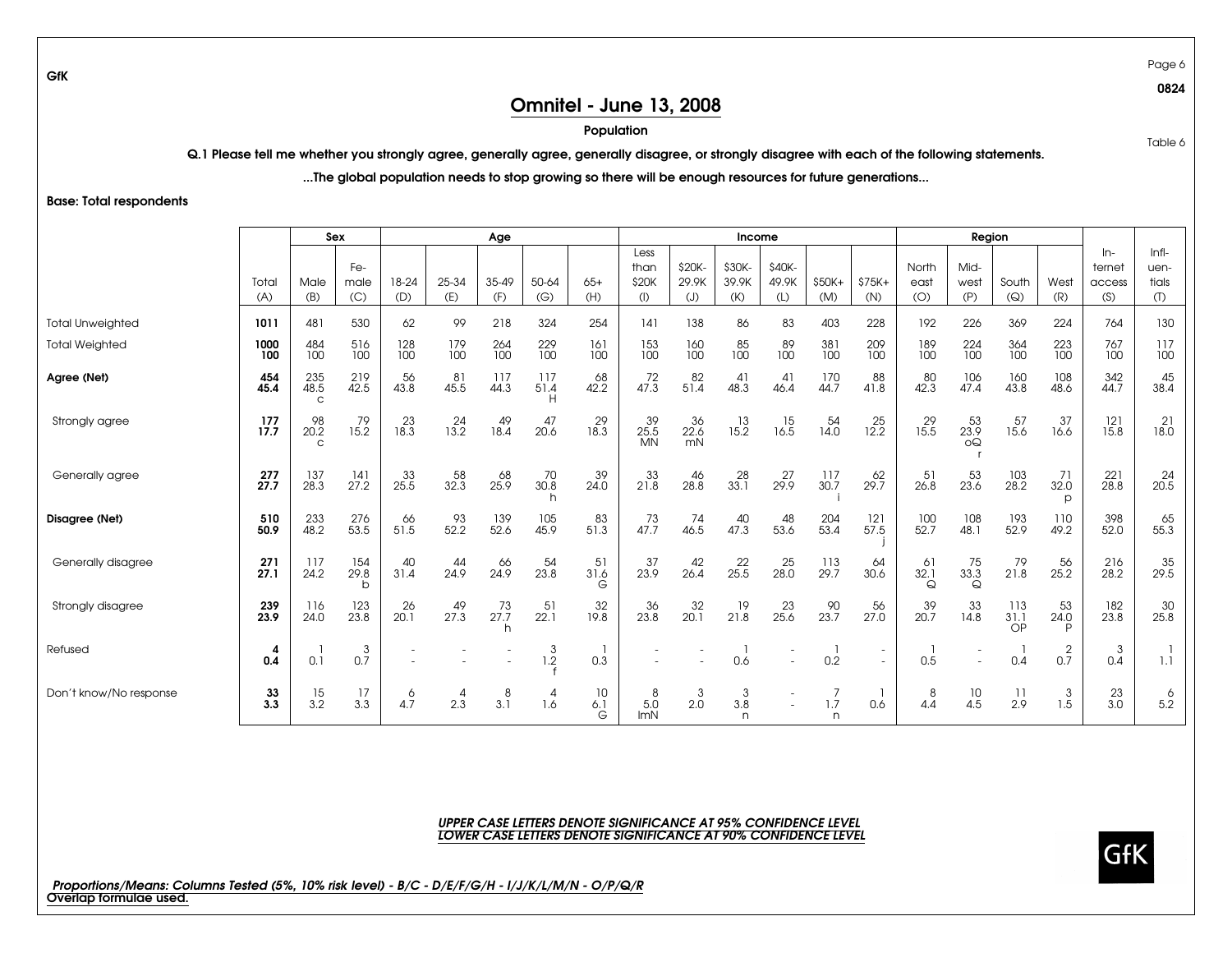## Omnitel - June 13, 2008

Population

Q.1 Please tell me whether you strongly agree, generally agree, generally disagree, or strongly disagree with each of the following statements.

...Limiting family size to two children or less will help stabilize population numbers....

Base: Total respondents

|                         |                 |                             | Sex                         |                       |                       | Age                |                       |                    |                       |                        | Income            |                      |                             |                    |                         | Region                       |                         |                  |                           |                          |
|-------------------------|-----------------|-----------------------------|-----------------------------|-----------------------|-----------------------|--------------------|-----------------------|--------------------|-----------------------|------------------------|-------------------|----------------------|-----------------------------|--------------------|-------------------------|------------------------------|-------------------------|------------------|---------------------------|--------------------------|
|                         | Total           | Male                        | Fe-<br>male                 | 18-24                 | 25-34                 | 35-49              | 50-64                 | $65+$              | Less<br>than<br>\$20K | \$20K-<br>29.9K        | \$30K-<br>39.9K   | \$40K-<br>49.9K      | $$50K+$                     | $$75K+$            | North<br>east           | Mid-<br>west                 | South                   | West             | $In-$<br>ternet<br>access | $Infl-$<br>uen-<br>tials |
|                         | (A)             | (B)                         | (C)                         | (D)                   | (E)                   | (F)                | (G)                   | (H)                | $($ l                 | (J)                    | (K)               | (L)                  | (M)                         | (N)                | (O)                     | (P)                          | (Q)                     | (R)              | (S)                       | (1)                      |
| <b>Total Unweighted</b> | 1011            | 481                         | 530                         | 62                    | 99                    | 218                | 324                   | 254                | 141                   | 138                    | 86                | 83                   | 403                         | 228                | 192                     | 226                          | 369                     | 224              | 764                       | 130                      |
| <b>Total Weighted</b>   | 1000<br>100     | 484<br>100                  | 516<br>100                  | 128<br>100            | 179<br>100            | 264<br>100         | 229<br>100            | 161<br>100         | 153<br>100            | 160<br>100             | 85<br>100         | 89<br>100            | 381<br>100                  | 209<br>100         | 189<br>100              | 224<br>100                   | 364<br>100              | 223<br>100       | 767<br>100                | 117<br>100               |
| Agree (Net)             | 465<br>46.5     | 250<br>51.7<br>C            | 215<br>41.7                 | 53<br>41.5            | 88<br>49.2            | 117<br>44.4        | 113<br>49.6           | 74<br>46.1         | 65<br>42.5            | 96<br>59.7<br>ΙK<br>Mn | 34<br>39.6        | 41<br>46.5           | 180<br>47.1                 | 102<br>48.9        | 72<br>38.3              | 126<br>56.1<br>OQ.           | 166<br>45.7             | 101<br>45.3      | 357<br>46.5               | 65<br>55.1               |
| Strongly agree          | 164<br>16.4     | 86<br>17.8                  | 78<br>15.1                  | $\frac{13}{10.2}$     | 26<br>14.3            | 37<br>13.9         | 48<br>21.2<br>DF      | 35<br>$21.5$<br>DF | 34<br>21.9<br>Lm<br>N | 31<br>19.7             | 13<br>15.8        | 6<br>7.1             | 53<br>13.8                  | 26<br>12.6         | 27<br>14.3              | 44<br>19.5                   | 64<br>17.5              | 30<br>13.5       | 109<br>14.2               | $\frac{16}{13.8}$        |
| Generally agree         | 301<br>30.1     | 164<br>33.9<br>$\mathsf{C}$ | $\frac{137}{26.6}$          | $rac{40}{31.3}$       | 62<br>34.8<br>h       | $\frac{81}{30.5}$  | $^{65}_{28.4}$        | $^{40}_{24.5}$     | $32$<br>20.6          | $64$<br>40.1<br>IK     | $\frac{20}{23.8}$ | $35$<br>$39.4$<br>Ik | $\frac{127}{33.3}$          | $76$<br>36.3<br>lk | 45<br>24.0              | 82<br>36.6<br>O <sub>a</sub> | $\frac{103}{28.2}$      | -71<br>31.8      | 247<br>32.3               | $^{48}_{41.2}$           |
| Disagree (Net)          | 499<br>49.9     | $221$<br>45.7               | 277<br>53.8<br><sub>R</sub> | -71<br>55.3           | $89$<br>49.7          | $\frac{138}{52.1}$ | 105<br>45.9           | $78$<br>48.5       | 84<br>54.8            | 60<br>37.8             | 50<br>58.4        | 47<br>52.5           | 193<br>50.5                 | $105$<br>50.2      | $\frac{109}{57.5}$<br>D | 91<br>40.4                   | $\frac{187}{51.3}$<br>D | 112<br>50.4<br>p | 384<br>50.1               | $rac{46}{39.1}$          |
| Generally disagree      | $213$<br>$21.3$ | 99<br>20.5                  | 114<br>22.0                 | 40<br>30.9<br>fG      | $34$<br>19.0          | $\frac{53}{20.1}$  | 42<br>18.3            | $36$<br>22.2       | 39<br>25.5            | 20<br>12.6             | 23<br>27.4        | 19<br>21.8           | 87<br>22.9                  | -51<br>24.4        | 56<br>$29.7$ PQ         | 40<br>18.0                   | $\frac{67}{18.3}$       | 50<br>22.3       | 160<br>20.9               | $^{23}_{19.2}$           |
| Strongly disagree       | 286<br>28.6     | $\frac{122}{25.2}$          | $\frac{164}{31.8}$<br>B     | 31<br>24.4            | $\frac{55}{30.8}$     | $84$<br>31.9       | $^{63}_{27.5}$        | $^{42}_{26.3}$     | $45$ <sub>29.3</sub>  | $^{40}_{25.2}$         | 31.0              | $\frac{27}{30.7}$    | $\frac{105}{27.6}$          | $\frac{54}{25.8}$  | $\frac{53}{27.9}$       | $\frac{50}{22.5}$            | $\frac{120}{33.1}$<br>D | 63<br>28.1       | $^{224}_{29.2}$           | $\frac{23}{19.9}$        |
| Refused                 | 4<br>0.4        | 0.1                         | 3<br>0.7                    |                       |                       |                    | $\overline{2}$<br>0.9 | $1.1^{2}$          | 0.5                   |                        | 0.6               |                      | 0.2                         |                    | 0.5                     | 0.3                          |                         | 2<br>0.9         | 3<br>0.4                  | 1.1                      |
| Don't know/No response  | 32<br>3.2       | $\frac{12}{2.5}$            | $\frac{20}{3.9}$            | $\overline{4}$<br>3.2 | $\overline{2}$<br>1.1 | 9<br>3.5           | 8<br>3.7              | 4.3                | $\overline{4}$<br>2.3 | 4<br>2.5               | 1.4               | 1.0                  | 8<br>$2.\overline{2}$<br>n. | 2<br>0.9           | 3.6                     | 3.1                          | 11<br>3.0               | 8<br>3.4         | 23<br>3.0                 | $4.7^{6}$                |

#### *UPPER CASE LETTERS DENOTE SIGNIFICANCE AT 95% CONFIDENCE LEVELLOWER CASE LETTERS DENOTE SIGNIFICANCE AT 90% CONFIDENCE LEVEL*



Page 7

Table 7

0824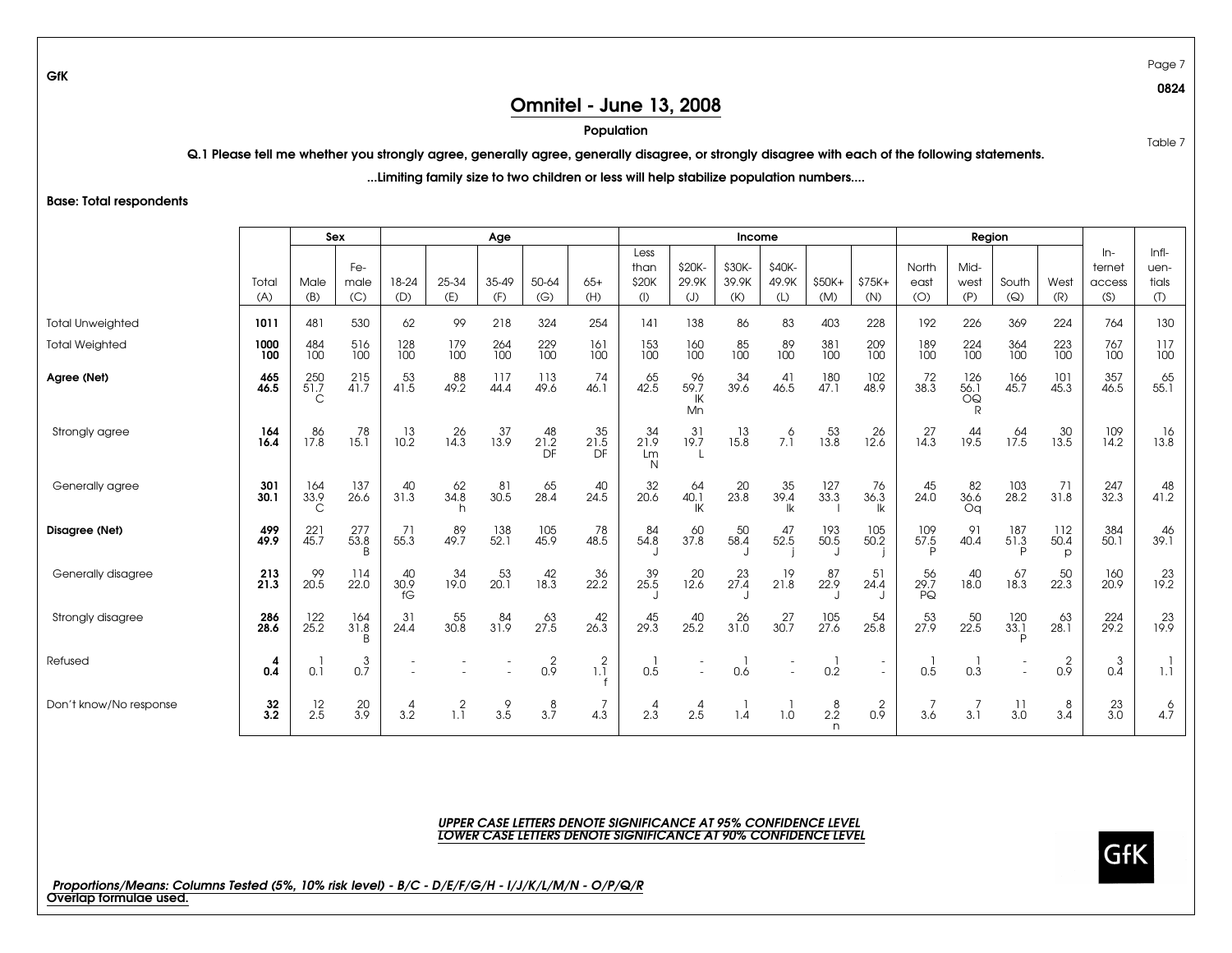## Omnitel - June 13, 2008

#### Population

Q.1 Please tell me whether you strongly agree, generally agree, generally disagree, or strongly disagree with each of the following statements.

...There is a strong link between a growing global population and climate change...

Base: Total respondents

|                         |                                |                    | Sex                |                  | Age             |                   |                   |                         |                    |                   | Income            |                |                    |                    |                  | Region            |                  |                        |                 |                   |
|-------------------------|--------------------------------|--------------------|--------------------|------------------|-----------------|-------------------|-------------------|-------------------------|--------------------|-------------------|-------------------|----------------|--------------------|--------------------|------------------|-------------------|------------------|------------------------|-----------------|-------------------|
|                         |                                |                    | Fe-                |                  |                 |                   |                   |                         | Less<br>than       | \$20K-            | \$30K-            | \$40K-         |                    |                    | North            | Mid-              |                  |                        | $In-$<br>ternet | $Infl-$<br>uen-   |
|                         | Total<br>(A)                   | Male<br>(B)        | male<br>(C)        | 18-24<br>(D)     | 25-34<br>(E)    | 35-49<br>(F)      | 50-64<br>(G)      | $65+$<br>(H)            | \$20K<br>$($ l $)$ | 29.9K<br>(J)      | 39.9K<br>(K)      | 49.9K<br>(L)   | \$50K+<br>(M)      | $$75K+$<br>(N)     | east<br>(O)      | west<br>(P)       | South<br>(Q)     | West<br>(R)            | access<br>(S)   | tials<br>(1)      |
| <b>Total Unweighted</b> | 1011                           | 481                | 530                | 62               | 99              | 218               | 324               | 254                     | 141                | 138               | 86                | 83             | 403                | 228                | 192              | 226               | 369              | 224                    | 764             | 130               |
| <b>Total Weighted</b>   | 1000<br>100                    | 484<br>100         | 516<br>100         | 128<br>100       | 179<br>100      | 264<br>100        | 229<br>100        | 161<br>100              | 153<br>100         | 160<br>100        | 85<br>100         | 89<br>100      | 381<br>100         | 209<br>100         | 189<br>100       | 224<br>100        | 364<br>100       | 223<br>100             | 767<br>100      | 117<br>100        |
| Agree (Net)             | 519<br>51.9                    | 251<br>51.9        | 267<br>51.8        | 76<br>59.1<br>H  | 97<br>54.2<br>h | 142<br>53.7<br>Н  | 116<br>50.7<br>h. | 68<br>42.3              | 85<br>55.3         | 89<br>55.9        | 47<br>55.7        | 45<br>50.5     | 195<br>51.1        | 99<br>47.5         | 95<br>50.1       | 118<br>52.5       | 176<br>48.4      | 130<br>58.4<br>$\circ$ | 398<br>51.9     | $60$<br>50.7      |
| Strongly agree          | 208<br>20.8                    | 108<br>22.3        | $\frac{100}{19.4}$ | 30<br>23.1       | 45<br>24.9      | 41<br>15.6        | 53<br>23.3        | 31<br>19.1              | 35<br>23.0         | $^{40}_{24.7}$    | 19<br>22.6        | 17<br>19.6     | 68<br>17.8         | $^{41}_{19.6}$     | 45<br>24.0       | 44<br>19.6        | $^{63}_{17.4}$   | 55<br>24.9<br>a        | 155<br>20.2     | $^{28}_{24.1}$    |
| Generally agree         | 310<br>31.0                    | 143<br>29.6        | 167<br>32.4        | 46<br>36.0<br>h. | 52<br>29.3      | 101<br>38.1<br>GH | 63<br>27.4        | 37<br>23.2              | 50<br>32.3         | 50<br>31.2        | 28<br>33.0        | 28<br>31.0     | 127<br>33.3<br>N   | 58<br>27.8         | 49<br>26.1       | 74<br>32.9        | 113<br>31.0      | 75<br>33.5             | 243<br>31.8     | $\frac{31}{26.7}$ |
| Disagree (Net)          | 427<br>42.7                    | 206<br>42.6        | 221<br>42.7        | 46<br>35.9       | 73<br>41.1      | 111<br>42.2       | 102<br>44.6       | 79<br>48.8<br>d         | 61<br>39.9         | 56<br>35.3        | 36<br>42.0        | 42<br>46.8     | 177<br>46.3        | 106<br>50.8<br>iJm | 82<br>43.3       | 95<br>42.4        | 169<br>46.3<br>R | 81<br>36.4             | 332<br>43.3     | $\frac{55}{46.8}$ |
| Generally disagree      | $232$<br>$23.2$                | $\frac{107}{22.2}$ | $\frac{125}{24.2}$ | $^{28}_{21.8}$   | $^{40}_{22.5}$  | $\frac{54}{20.3}$ | $^{60}_{26.2}$    | 42<br>$26.\overline{3}$ | $34$<br>22.3       | $\frac{24}{14.7}$ | $\frac{22}{26.4}$ | $^{22}_{24.3}$ | $\frac{103}{26.9}$ | $^{63}_{29.9}$     | 49<br>25.9       | $\frac{56}{25.2}$ | $86$<br>23.6     | 41<br>18.5             | 187<br>24.4     | $\frac{33}{27.9}$ |
| Strongly disagree       | 195<br>19.5                    | 99<br>20.5         | 96<br>18.5         | 18<br>14.1       | 33<br>18.6      | 58<br>21.9        | 42<br>18.3        | 36<br>22.5              | 27<br>17.7         | 33<br>20.6        | 13<br>15.6        | 20<br>22.5     | 74<br>19.4         | 44<br>21.0         | 33<br>17.4       | $\frac{39}{17.2}$ | 83<br>22.8       | 40<br>17.9             | 145<br>18.9     | $\frac{22}{18.9}$ |
| Refused                 | $\overline{\mathbf{2}}$<br>0.2 | 0.1                | 0.3                |                  |                 |                   | 0.3               | 0.3                     |                    |                   |                   |                | 0.2                |                    | 0.3              | 0.3               | $\sim$           | 0.3                    | 0.2             | 0.6               |
| Don't know/No response  | $\frac{53}{5.3}$               | $^{26}_{5.4}$      | $^{27}_{5.2}$      | 6<br>5.0         | 8<br>4.7        | 4.1               | $\frac{10}{4.4}$  | $\frac{14}{8.6}$<br>fG  | 4.8                | 14<br>8.8<br>kMN  | $\frac{2}{2.3}$   | 2.7            | 9<br>2.4           | 4<br>1.7           | $\frac{12}{6.3}$ | 11<br>4.8         | $\frac{19}{5.2}$ | 11<br>4.9              | 36<br>4.6       | $\frac{2}{1.8}$   |

#### *UPPER CASE LETTERS DENOTE SIGNIFICANCE AT 95% CONFIDENCE LEVELLOWER CASE LETTERS DENOTE SIGNIFICANCE AT 90% CONFIDENCE LEVEL*



Page 8

0824

Table 8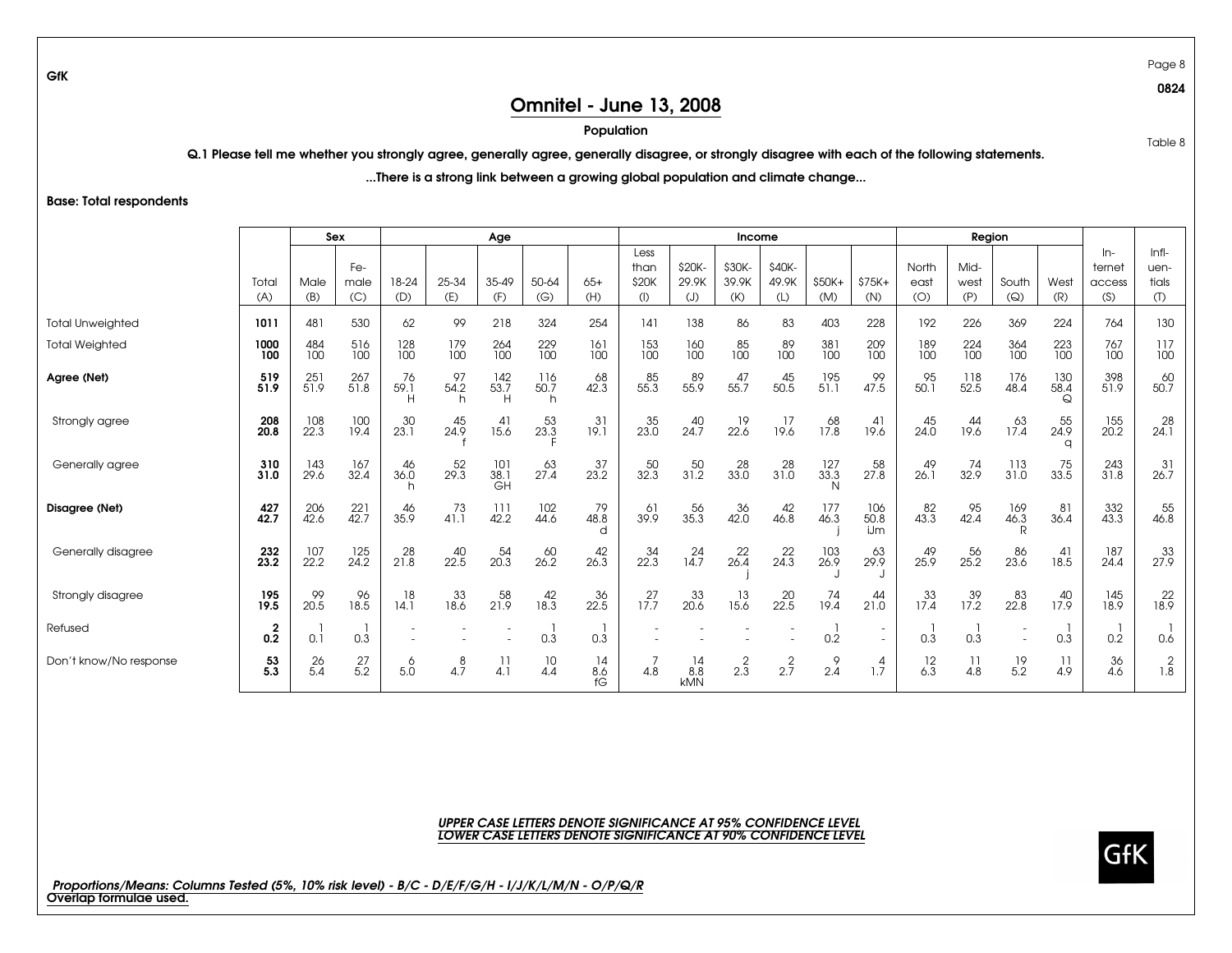Page 9 0824

Table 9

## Omnitel - June 13, 2008

#### Population

Q.1 Please tell me whether you strongly agree, generally agree, generally disagree, or strongly disagree with each of the following statements.

...Supporting global family planning initiatives will help improve the health of our planet and people around the world...

Base: Total respondents

|                         |                  |               | Sex                | Age                             |                   |                         |                              |                        |                              | Income                 |                        |                        |                             |                      | Region               |                     |                       |                       |                                  |                                      |
|-------------------------|------------------|---------------|--------------------|---------------------------------|-------------------|-------------------------|------------------------------|------------------------|------------------------------|------------------------|------------------------|------------------------|-----------------------------|----------------------|----------------------|---------------------|-----------------------|-----------------------|----------------------------------|--------------------------------------|
|                         | Total<br>(A)     | Male<br>(B)   | Fe-<br>male<br>(C) | 18-24<br>(D)                    | 25-34<br>(E)      | 35-49<br>(F)            | 50-64<br>(G)                 | $65+$<br>(H)           | Less<br>than<br>\$20K<br>(1) | \$20K-<br>29.9K<br>(J) | \$30K-<br>39.9K<br>(K) | \$40K-<br>49.9K<br>(L) | \$50K+<br>(M)               | $$75K+$<br>(N)       | North<br>east<br>(O) | Mid-<br>west<br>(P) | South<br>(Q)          | West<br>(R)           | $ln-$<br>ternet<br>access<br>(S) | $Infl-$<br>uen-<br>tials<br>$\sigma$ |
| <b>Total Unweighted</b> | 1011             | 481           | 530                | 62                              | 99                | 218                     | 324                          | 254                    | 141                          | 138                    | 86                     | 83                     | 403                         | 228                  | 192                  | 226                 | 369                   | 224                   | 764                              | 130                                  |
| <b>Total Weighted</b>   | 1000<br>100      | 484<br>100    | 516<br>100         | 128<br>100                      | 179<br>100        | 264<br>100              | 229<br>100                   | 161<br>100             | 153<br>100                   | 160<br>100             | 85<br>100              | 89<br>100              | 381<br>100                  | 209<br>100           | 189<br>100           | 224<br>100          | 364<br>100            | 223<br>100            | 767<br>100                       | 117<br>100                           |
| Agree (Net)             | 657<br>65.6      | 314<br>64.8   | 343<br>66.5        | 97<br>76.0<br>gH                | 116<br>64.8       | 172<br>65.2             | 145<br>63.5                  | 97<br>60.5             | 100<br>65.0                  | 112<br>70.0            | 52<br>61.1             | 65<br>72.7             | 251<br>65.7                 | 135<br>64.5          | $125$<br>66.3        | 151<br>67.5         | 238<br>65.4           | 142<br>63.6           | 511<br>66.6                      | 85<br>72.2                           |
| Strongly agree          | $243$<br>$24.3$  | 116<br>24.0   | $\frac{127}{24.6}$ | $\frac{20}{15.8}$               | 40<br>22.5        | $^{61}_{23.2}$          | $69$<br>30.2<br>Df           | 40<br>25.0             | $^{42}_{27.3}$               | $^{41}_{25.7}$         | $^{24}_{28.1}$         | $^{23}_{26.0}$         | $85$<br>22.2                | $\frac{51}{24.1}$    | 47<br>24.9           | $\frac{54}{24.1}$   | $82$<br>22.6          | 60<br>26.8            | $\frac{181}{23.6}$               | 37<br>31.2                           |
| Generally agree         | 413<br>41.3      | 198<br>40.8   | 216<br>41.8        | $77$<br>60.2<br><b>EFG</b><br>H | $76$<br>42.3      | $\frac{111}{42.0}$<br>g | 76<br>33.4                   | 57<br>35.5             | 58<br>37.8                   | $\frac{71}{44.3}$      | 28<br>33.0             | $42$<br>46.7           | 166<br>43.5                 | 85<br>40.4           | $78$<br>41.3         | 97<br>43.4          | 156<br>42.8           | 82<br>36.8            | 330<br>43.1                      | $^{48}_{40.9}$                       |
| Disagree (Net)          | $297$<br>$29.7$  | 144<br>29.8   | $\frac{153}{29.7}$ | $\frac{24}{18.4}$               | $\frac{54}{30.1}$ | $\frac{82}{31.0}$<br>d  | 72<br>$31.\overline{4}$<br>D | $\frac{55}{34.2}$<br>D | $\frac{46}{30.0}$            | $^{41}_{25.6}$         | $30$<br>$35.4$         | $^{24}_{27.3}$         | $\frac{120}{31.5}$          | $\frac{72}{34.4}$    | $\frac{52}{27.5}$    | $64$<br>28.6        | $\frac{109}{30.1}$    | $\frac{72}{32.2}$     | $^{226}_{29.5}$                  | $^{29}_{24.6}$                       |
| Generally disagree      | 157<br>15.7      | 72<br>14.9    | 85<br>16.5         | 13<br>10.5                      | 32<br>17.7        | 43<br>16.3              | 37<br>16.2                   | 27<br>16.6             | 26<br>17.2                   | 19<br>11.9             | 17<br>20.2             | 15<br>17.4             | 65<br>17.0                  | 42<br>19.9           | 34<br>18.0           | 35<br>15.7          | 53<br>14.5            | 35<br>15.8            | 117<br>15.2                      | 17<br>14.9                           |
| Strongly disagree       | 140<br>14.0      | 72<br>14.9    | 68<br>13.2         | 10<br>7.9                       | 22<br>12.4        | 39<br>14.7              | 35<br>15.2                   | 28<br>17.6<br>d        | 20<br>12.9                   | 22<br>13.8             | 13<br>15.2             | 9<br>9.9               | 55<br>14.5                  | 30<br>14.5           | $\frac{18}{9.5}$     | 29<br>12.9          | 57<br>15.5<br>$\circ$ | 37<br>16.4<br>$\circ$ | 109<br>14.3                      | 11<br>9.7                            |
| Refused                 | $0.\overline{2}$ | 0.1           | $0.4^{2}$          |                                 |                   |                         | 0.5                          | 0.8                    | 0.5                          |                        | 0.6                    |                        | 0.2                         | ٠<br>$\sim$          | 0.5                  | 0.3                 |                       | 0.3                   | $\frac{2}{0.3}$                  | 1.1                                  |
| Don't know/No response  | 44<br>4.4        | $^{26}_{5.3}$ | $\frac{18}{3.5}$   | 5.6                             | 9<br>5.1          | $\frac{10}{3.8}$        | $\frac{10}{4.5}$             | 4.5                    | 4.5<br>In                    | 4.3                    | 3<br>2.9               |                        | 10<br>$2.\overline{6}$<br>n | $1.\overline{1}^{2}$ | 11<br>5.7            | $3.5^8$             | $\frac{16}{4.5}$      | 9<br>3.9              | $\frac{27}{3.5}$                 | $2.\overline{2}$                     |



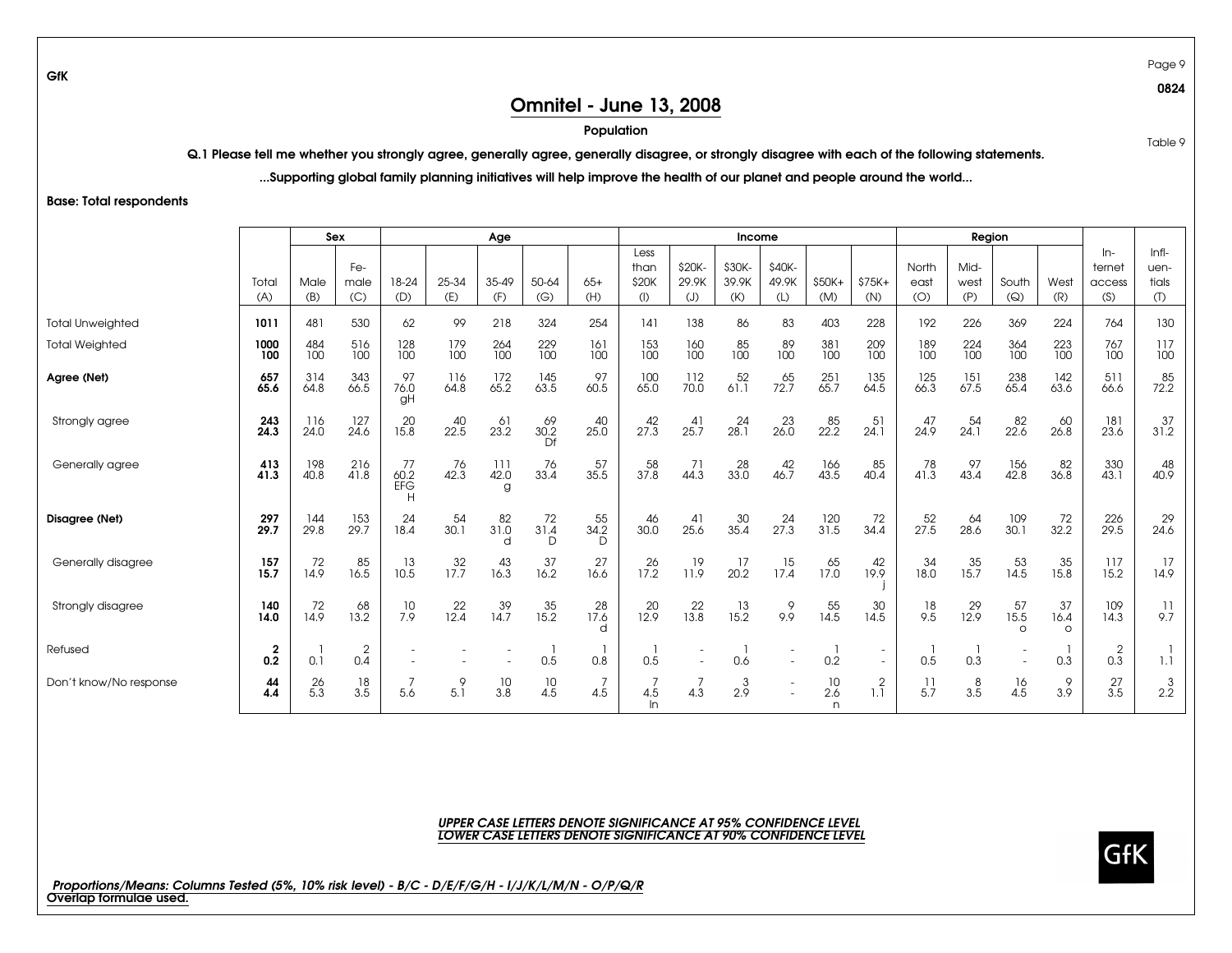Table 10

0824

## Omnitel - June 13, 2008

#### Population

Q.1 Please tell me whether you strongly agree, generally agree, generally disagree, or strongly disagree with each of the following statements.

...If the global population stops growing, it will help improve the health of our planet and people around the world...

Base: Total respondents

GfK

|                         |              | Sex                              |                  |                   | Age               |                   |                   |                             |               |                   | Income            |                   |                    |                          |                              | Region                       |                         |                  |                       |                   |
|-------------------------|--------------|----------------------------------|------------------|-------------------|-------------------|-------------------|-------------------|-----------------------------|---------------|-------------------|-------------------|-------------------|--------------------|--------------------------|------------------------------|------------------------------|-------------------------|------------------|-----------------------|-------------------|
|                         |              |                                  | Fe-              |                   |                   |                   |                   |                             | Less<br>than  | \$20K-            | \$30K-            | \$40K-            |                    |                          | North                        | Mid-                         |                         |                  | $In-$<br>ternet       | $Infl-$<br>uen-   |
|                         | Total<br>(A) | Male<br>(B)                      | male<br>(C)      | 18-24<br>(D)      | 25-34<br>(E)      | 35-49<br>(F)      | 50-64<br>(G)      | $65+$<br>(H)                | \$20K<br>(    | 29.9K<br>(J)      | 39.9K<br>(K)      | 49.9K<br>(L)      | \$50K+<br>(M)      | $$75K+$<br>(N)           | east<br>(O)                  | west<br>(P)                  | South<br>(Q)            | West<br>(R)      | access<br>(S)         | tials<br>(1)      |
| <b>Total Unweighted</b> | 1011         | 481                              | 530              | 62                | 99                | 218               | 324               | 254                         | 141           | 138               | 86                | 83                | 403                | 228                      | 192                          | 226                          | 369                     | 224              | 764                   | 130               |
| <b>Total Weighted</b>   | 1000<br>100  | 484<br>100                       | 516<br>100       | 128<br>100        | 179<br>100        | 264<br>100        | 229<br>100        | 161<br>100                  | 153<br>100    | 160<br>100        | 85<br>100         | 89<br>100         | 381<br>100         | 209<br>100               | 189<br>100                   | 224<br>100                   | 364<br>100              | 223<br>100       | 767<br>100            | 117<br>100        |
| Agree (Net)             | 511<br>51.1  | 258<br>53.2                      | $^{253}_{49.1}$  | 66<br>51.9        | 79<br>44.0        | 129<br>48.9       | 131<br>57.3<br>Ef | 87<br>54.0                  | 79<br>51.4    | 81<br>50.8        | 44<br>52.1        | 44<br>49.9        | 209<br>54.8<br>n   | 105<br>50.0              | 90<br>47.4                   | $\frac{128}{57.0}$<br>OQ     | 169<br>46.5             | 124<br>55.6<br>a | 394<br>51.4           | $60$<br>$50.8$    |
| Strongly agree          | 174<br>17.4  | $\frac{96}{19.9}$<br>$\mathbf C$ | $77$<br>15.0     | $\frac{22}{17.5}$ | $\frac{19}{10.8}$ | $\frac{32}{12.3}$ | 57<br>24.9<br>EF  | 37<br>22.9<br>EF            | $33$<br>21.5  | $\frac{31}{19.5}$ | $\frac{16}{19.2}$ | $\frac{10}{10.8}$ | $\frac{59}{15.4}$  | $\frac{29}{13.8}$        | $\frac{30}{15.7}$            | $\frac{51}{22.7}$<br>$\circ$ | 53<br>14.6              | $^{40}_{17.9}$   | $\frac{124}{16.2}$    | $2^{25}_{21.1}$   |
| Generally agree         | 337<br>33.7  | 161<br>33.3                      | 176<br>34.1      | 44<br>34.4        | 59<br>33.2        | 97<br>36.6        | 74<br>32.4        | 50<br>31.1                  | 46<br>29.9    | 50<br>31.3        | 28<br>33.0        | 35<br>39.1        | 150<br>39.4        | 76<br>36.2               | 60<br>31.7                   | 77<br>34.3                   | 116<br>32.0             | 84<br>37.7       | 270<br>35.2           | $\frac{35}{29.8}$ |
| Disagree (Net)          | 457<br>45.7  | 212<br>43.8                      | 245<br>47.4      | 56<br>43.4        | 93<br>52.2<br>Gh  | 132<br>49.9<br>Gh | 92<br>40.0        | 65<br>40.6                  | 68<br>44.5    | $72$<br>45.2      | 40<br>47.2        | 45<br>50.1        | 164<br>43.1        | 103<br>49.1<br>M         | $94$<br>49.7<br>$\mathsf{D}$ | 88<br>39.4                   | 182<br>50.0<br>Pr       | $^{92}_{41.5}$   | 350<br>45.7           | $\frac{54}{46.0}$ |
| Generally disagree      | 267<br>26.7  | 113<br>23.3                      | 154<br>29.8<br>B | 32<br>25.1        | $\frac{57}{32.0}$ | $^{72}_{27.3}$    | $\frac{55}{24.2}$ | 41<br>25.5                  | $35$<br>22.9  | $^{40}_{24.9}$    | $20$<br>23.4      | 28<br>31.1        | $\frac{102}{26.8}$ | 63<br>30.0               | 47<br>24.7                   | 56<br>24.9                   | $\frac{101}{27.8}$      | $^{63}_{28.3}$   | $^{208}_{27.2}$       | $\frac{35}{29.4}$ |
| Strongly disagree       | 190<br>19.0  | 99<br>20.5                       | 91<br>17.6       | 23<br>18.4        | 36<br>20.2        | 60<br>22.7<br>gh  | 36<br>15.9        | $\frac{24}{15.1}$           | 33<br>21.6    | $\frac{32}{20.3}$ | $^{20}_{23.8}$    | 17<br>19.1        | $^{62}_{16.3}$     | 40<br>19.1               | 47<br>25.0<br><b>PR</b>      | 33<br>14.5                   | 81<br>22.3<br><b>PR</b> | 29<br>13.1       | 142<br>18.5           | $\frac{19}{16.5}$ |
| Refused                 | 2<br>0.2     | 0.1                              | 0.3              |                   |                   |                   | 0.3               | 0.3                         |               |                   |                   |                   | 0.2                | $\overline{\phantom{a}}$ | 0.3                          |                              | 0.2                     | 0.3              | $\overline{2}$<br>0.3 | 0.6               |
| Don't know/No response  | 31<br>3.1    | 14<br>2.9                        | 17<br>3.2        | 6<br>4.6          | 3.8               | $\frac{3}{1.2}$   | $\frac{5}{2.3}$   | 8<br>$5.\overline{1}$<br>Fg | 6<br>4.1<br>n | 6<br>4.0          | 0.7               |                   | 1.8                | $rac{2}{0.9}$            | 5<br>2.6                     | 8<br>3.6                     | $\frac{12}{3.3}$        | 6<br>2.6         | 20<br>2.7             | $\frac{3}{2.6}$   |

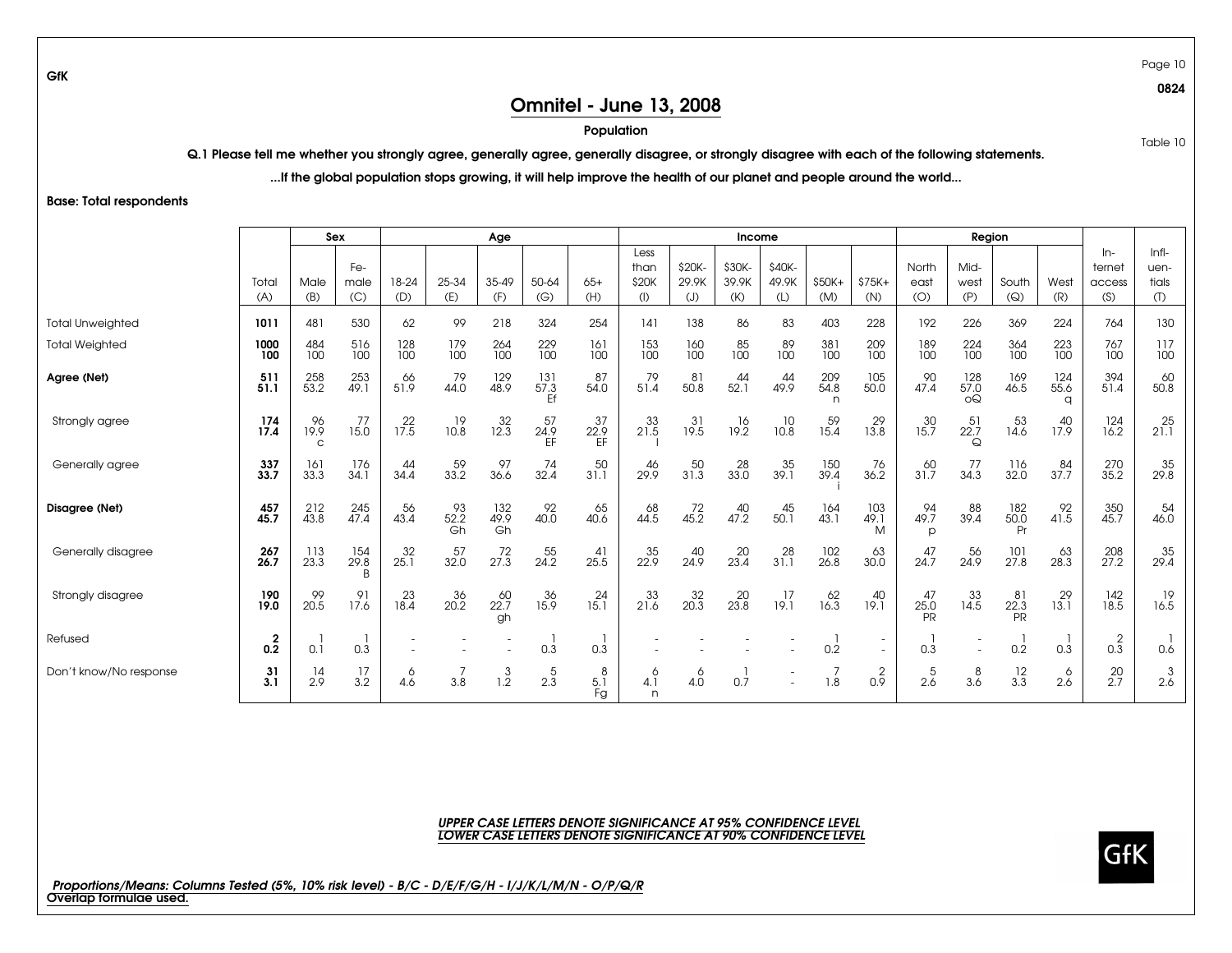Table 11

0824

## Omnitel - June 13, 2008

#### Population

Q.1 Please tell me whether you strongly agree, generally agree, generally disagree, or strongly disagree with each of the following statements.

...Global population growth will lead to more water shortages...

Base: Total respondents

GfK

|                         |                       |                    | Sex                     |                   |                 | Age                     |                           |                   |                        |                    | Income            |                          |                   |                   |                    | Region             |                   |                  |                           |                            |
|-------------------------|-----------------------|--------------------|-------------------------|-------------------|-----------------|-------------------------|---------------------------|-------------------|------------------------|--------------------|-------------------|--------------------------|-------------------|-------------------|--------------------|--------------------|-------------------|------------------|---------------------------|----------------------------|
|                         | Total                 | Male               | Fe-<br>male             | 18-24             | 25-34           | 35-49                   | 50-64                     | $65+$             | Less<br>than<br>\$20K  | \$20K-<br>29.9K    | \$30K-<br>39.9K   | \$40K-<br>49.9K          | \$50K+            | $$75K+$           | North<br>east      | Mid-<br>west       | South             | West             | $ln-$<br>ternet<br>access | $Infl-$<br>uen-<br>tials   |
|                         | (A)                   | (B)                | (C)                     | (D)               | (E)             | (F)                     | (G)                       | (H)               | $($ l                  | (J)                | (K)               | (L)                      | (M)               | (N)               | (O)                | (P)                | (Q)               | (R)              | (S)                       | $\left( \mathbb{T}\right)$ |
| <b>Total Unweighted</b> | 1011                  | 481                | 530                     | 62                | 99              | 218                     | 324                       | 254               | 141                    | 138                | 86                | 83                       | 403               | 228               | 192                | 226                | 369               | 224              | 764                       | 130                        |
| <b>Total Weighted</b>   | 1000<br>100           | 484<br>100         | 516<br>100              | 128<br>100        | 179<br>100      | 264<br>100              | 229<br>100                | 161<br>100        | 153<br>100             | 160<br>100         | 85<br>100         | 89<br>100                | 381<br>100        | 209<br>$100 -$    | 189<br>100         | 224<br>100         | 364<br>100        | 223<br>100       | 767<br>100                | 117<br>100                 |
| Agree (Net)             | $\frac{591}{59.1}$    | 290<br>59.9        | $301$<br>$58.4$         | 62<br>48.2        | 96<br>53.4      | $162$<br>61.3<br>d      | 154<br>67.5<br><b>DEN</b> | 97<br>60.1        | 86<br>56.0             | $\frac{103}{64.2}$ | 49<br>57.9        | 52<br>58.4               | 235<br>61.8<br>n  | 119<br>57.1       | $\frac{109}{57.8}$ | $\frac{137}{61.0}$ | 201<br>55.2       | 145<br>64.8<br>♤ | 451<br>58.8               | $74$<br>62.7               |
| Strongly agree          | 248<br>24.8           | $\frac{121}{25.1}$ | 126<br>24.5             | $\frac{22}{17.3}$ | $39$<br>21.9    | $\frac{52}{19.8}$       | $74$<br>32.3<br>DeF       | 50<br>31.3<br>DeF | $^{43}_{27.8}$         | $^{40}_{25.1}$     | 21<br>24.7        | $25$<br>27.6             | 89<br>23.4        | 48<br>23.1        | 48<br>25.6         | $\frac{56}{25.2}$  | $^{82}_{22.5}$    | 61<br>27.5       | 179<br>23.3               | $\frac{35}{29.8}$          |
| Generally agree         | $344$<br>$34.4$       | 169<br>34.9        | 175<br>33.9             | 39<br>30.9        | 56<br>31.5      | 110<br>41.4<br>H        | 80<br>35.2                | 46<br>28.8        | 43<br>28.2             | $rac{62}{39.1}$    | $\frac{28}{33.1}$ | 27<br>30.8               | 146<br>38.4<br>in | 71<br>33.9        | 61<br>32.2         | 80<br>35.8         | 119<br>32.8       | 83<br>37.3       | 272<br>35.5               | $39$<br>32.9               |
| <b>Disagree (Net)</b>   | 377<br>37.7           | 176<br>36.4        | 201<br>39.0             | 65<br>50.4<br>fGH | 74<br>41.6<br>g | 96<br>36.3              | 69<br>30.3                | 57<br>35.3        | 63<br>41.1             | $\frac{54}{33.8}$  | 35<br>40.8        | 36<br>40.1               | 139<br>36.5       | 87<br>41.6<br>M   | 69<br>36.5         | $\frac{83}{37.0}$  | 152<br>41.8       | 73<br>32.9       | 297<br>38.8               | $\frac{40}{34.5}$          |
| Generally disagree      | $\frac{211}{21.1}$    | 89<br>18.4         | $\frac{122}{23.6}$<br>b | 41<br>32.1<br>FGh | 42<br>23.6      | 43<br>$16.\overline{3}$ | 42<br>$18.\overline{4}$   | 32<br>19.7        | $^{28}_{18.5}$         | $\frac{29}{18.2}$  | $^{22}_{25.6}$    | $\frac{18}{20.3}$        | $\frac{88}{23.1}$ | $\frac{53}{25.5}$ | $\frac{38}{20.2}$  | $\frac{56}{25.0}$  | $^{76}_{20.9}$    | 40<br>18.1       | 169<br>22.1               | $^{28}_{23.8}$             |
| Strongly disagree       | 167<br>16.7           | 87<br>18.1         | 79<br>15.4              | 24<br>18.4        | 32<br>18.0      | $\frac{53}{20.0}$<br>G  | $^{27}_{12.0}$            | 25<br>15.6        | $\frac{35}{22.6}$<br>M | $\frac{25}{15.5}$  | $\frac{13}{15.3}$ | $\frac{18}{19.8}$        | $\frac{51}{13.4}$ | $34$<br>$16.0$    | $\frac{31}{16.3}$  | 27<br>12.0         | $76$<br>20.9<br>D | 33<br>14.8       | $\frac{128}{16.7}$        | $\frac{13}{10.7}$          |
| Refused                 | $\overline{2}$<br>0.2 | 0.1                | $\overline{2}$<br>0.4   |                   |                 |                         | 0.5                       | 0.3               |                        |                    | 0.6               | $\overline{\phantom{a}}$ | 0.2               |                   | 0.5                |                    | 0.2               | 0.3              | $\overline{2}$<br>0.3     | 1.1                        |
| Don't know/No response  | 29<br>2.9             | $\frac{17}{3.5}$   | $\frac{12}{2.2}$        | 2<br>1.4          | 9<br>5.0        | 6<br>2.4                | 4<br>1.6                  | 4.3<br>a          | $\overline{4}$<br>2.9  | $\frac{3}{2.0}$    | 0.7               | 1.5                      | 6<br>1.6          | 3<br>1.4          | $\frac{10}{5.2}$   | $\frac{5}{2.0}$    | $\frac{10}{2.7}$  | 4<br>2.0         | 16<br>2.1                 | $\frac{2}{1.8}$            |

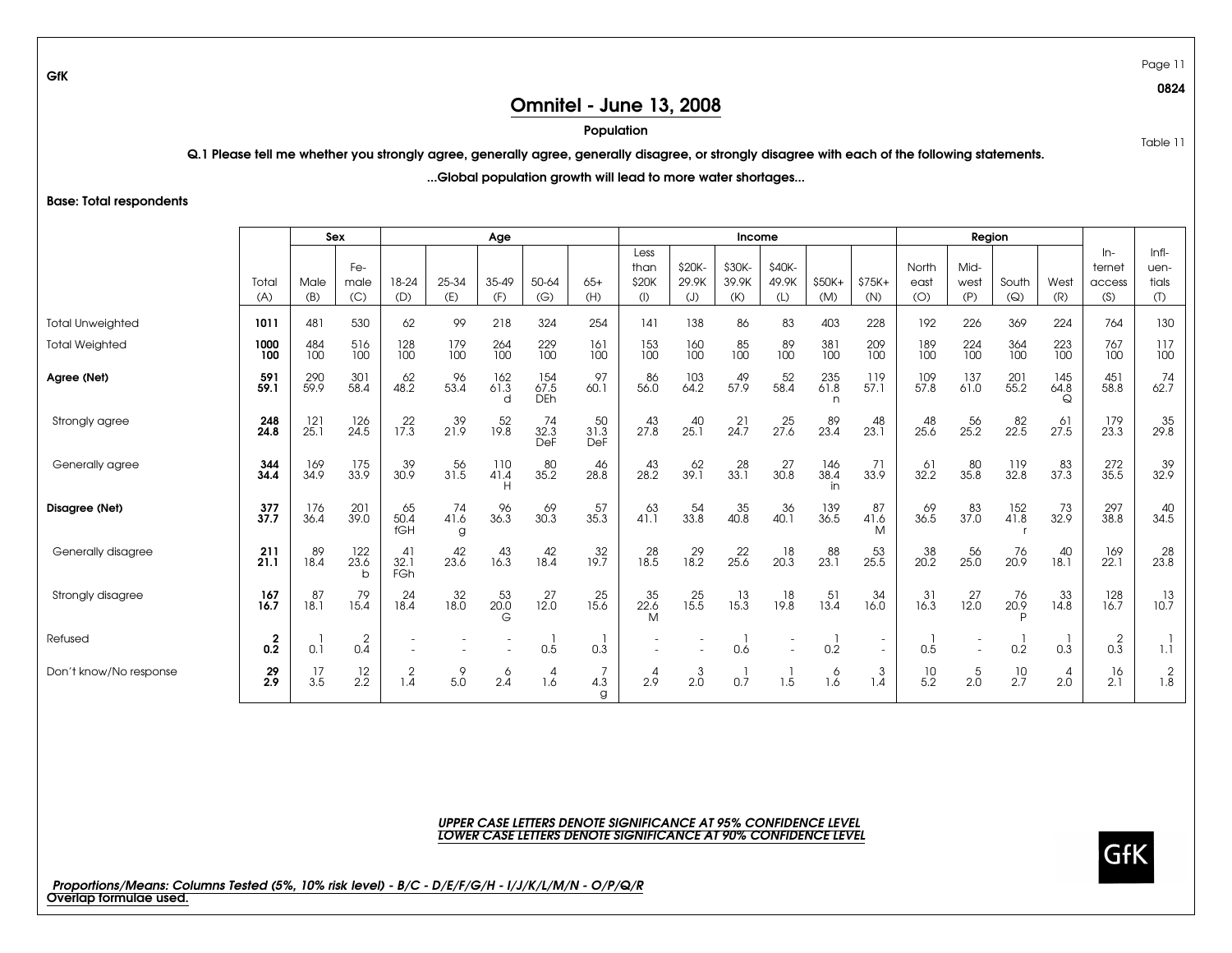Table 12

0824

## Omnitel - June 13, 2008

#### Population

Q.1 Please tell me whether you strongly agree, generally agree, generally disagree, or strongly disagree with each of the following statements.

...If people have fewer children, it will increase their financial options...

Base: Total respondents

GfK

|                         |                 |                            | Sex                                |              | Age               |                   |                   |                |                                 |                        | Income                 |                        |                    |                   |                       | Region                  |                        |                        |                                  |                                 |
|-------------------------|-----------------|----------------------------|------------------------------------|--------------|-------------------|-------------------|-------------------|----------------|---------------------------------|------------------------|------------------------|------------------------|--------------------|-------------------|-----------------------|-------------------------|------------------------|------------------------|----------------------------------|---------------------------------|
|                         | Total<br>(A)    | Male<br>(B)                | Fe-<br>male<br>(C)                 | 18-24<br>(D) | 25-34<br>(E)      | 35-49<br>(F)      | 50-64<br>(G)      | $65+$<br>(H)   | Less<br>than<br>\$20K<br>$($  ) | \$20K-<br>29.9K<br>(J) | \$30K-<br>39.9K<br>(K) | \$40K-<br>49.9K<br>(L) | $$50K+$<br>(M)     | $$75K+$<br>(N)    | North<br>east<br>(O)  | Mid-<br>west<br>(P)     | South<br>(Q)           | West<br>(R)            | $In-$<br>ternet<br>access<br>(S) | $Infl-$<br>uen-<br>tials<br>(T) |
| <b>Total Unweighted</b> | 1011            | 481                        | 530                                | 62           | 99                | 218               | 324               | 254            | 141                             | 138                    | 86                     | 83                     | 403                | 228               | 192                   | 226                     | 369                    | 224                    | 764                              | 130                             |
| <b>Total Weighted</b>   | 1000<br>100     | 484<br>100                 | 516<br>100                         | 128<br>100   | 179<br>100        | 264<br>100        | 229<br>100        | 161<br>100     | 153<br>100                      | 160<br>100             | 85<br>100              | 89<br>100              | 381<br>100         | 209<br>100        | 189<br>100            | 224<br>100              | 364<br>100             | 223<br>100             | 767<br>100                       | 117<br>100                      |
| Agree (Net)             | 644<br>64.4     | 324<br>66.9                | 320<br>62.1                        | 82<br>64.1   | 122<br>68.0       | 164<br>62.2       | 156<br>68.2       | 96<br>59.9     | 79<br>51.6                      | 112<br>70.0            | 48<br>56.8             | 59<br>66.7             | 267<br>70.1<br>IK  | 143<br>68.2       | 106<br>56.0           | 149<br>66.6<br>$\Omega$ | 243<br>66.7<br>$\circ$ | 146<br>65.6<br>$\circ$ | 497<br>64.9                      | $85$<br>$72.3$                  |
| Strongly agree          | $270$<br>$27.0$ | 146<br>30.1<br>$\mathbf C$ | $\frac{124}{24.0}$                 | $45$<br>35.5 | 47<br>26.1        | $\frac{59}{22.2}$ | $^{68}_{29.7}$    | $^{41}_{25.2}$ | $^{44}_{28.5}$                  | $\frac{48}{30.3}$      | $\frac{21}{24.2}$      | $^{23}_{25.6}$         | $\frac{103}{27.0}$ | $\frac{55}{26.5}$ | $39$<br>20.5          | $^{63}_{28.0}$          | $\frac{97}{26.7}$      | 31.9<br>∩              | 206<br>26.9                      | $\frac{41}{34.9}$               |
| Generally agree         | 374<br>37.4     | 178<br>36.7                | 196<br>38.1                        | 37<br>28.6   | 75<br>41.8        | 106<br>40.0       | 88<br>38.5        | 56<br>34.8     | 35<br>23.0                      | 64<br>39.7             | 28<br>32.6             | 37<br>41.1             | 164<br>43.1        | 87<br>41.7        | 67<br>35.4            | 87<br>38.6              | 145<br>40.0            | 75<br>33.7             | 291<br>38.0                      | 44<br>37.4                      |
| Disagree (Net)          | 321<br>32.1     | 139<br>28.8                | $\frac{181}{35.1}$<br>$\mathsf{b}$ | 46<br>35.9   | $^{49}_{27.1}$    | 92<br>34.6        | 65<br>28.4        | 55<br>34.4     | 71<br>46.1<br><b>MN</b>         | 44<br>27.3             | 33<br>38.5             | 28<br>30.9             | 108<br>28.4        | 66<br>31.6        | 72<br>37.9            | 66<br>29.6              | 113<br>31.2            | 69<br>30.9             | 247<br>32.3                      | 31<br>26.2                      |
| Generally disagree      | 180<br>18.0     | 82<br>17.0                 | 98<br>18.9                         | 30<br>23.5   | 29<br>16.4        | 45<br>16.8        | 36<br>15.5        | 33<br>20.3     | 37<br>24.0<br>m                 | 31<br>19.1             | 21<br>24.3<br>m        | 16<br>17.7             | 59<br>15.5         | 35<br>16.9        | 39<br>20.7            | 39<br>17.4              | 59<br>16.3             | 42<br>19.0             | 140<br>18.2                      | $\frac{18}{15.7}$               |
| Strongly disagree       | 141<br>14.1     | 57<br>11.8                 | 84<br>16.2<br>h                    | 16<br>12.4   | 19<br>10.7        | 47<br>17.8        | $\frac{29}{12.8}$ | 23<br>14.1     | 34<br>22.1<br>JM.               | $\frac{13}{8.2}$       | $\frac{12}{14.2}$      | 12<br>13.2             | $49$<br>12.9       | 31<br>14.7        | $\frac{33}{17.2}$     | $^{27}_{12.2}$          | 54<br>14.9             | 27<br>11.9             | 108<br>14.1                      | $\frac{12}{10.4}$               |
| Refused                 | 0.1             | 0.1                        | 0.1                                |              |                   |                   | 0.3               | 0.3            |                                 |                        |                        |                        | 0.2                |                   | 0.3                   |                         |                        | 0.3                    | 0.2                              | 0.6                             |
| Don't know/No response  | 34<br>3.4       | 21<br>4.3                  | 14<br>2.6                          |              | $^{9}_{4.9}$<br>d | $3.2^8$           | 3.1               | 6.3<br>D       | 4<br>$2.\overline{3}$           | 2.7<br>n               | 4<br>4.7<br>mN         | $2.\overline{3}$       | 1.3<br>N           | $\ast$<br>0.2     | 11<br>5.8<br>$\Omega$ | 8<br>3.8                | $^{8}_{2.2}$           | 3.1                    | 21<br>2.7                        | 1.0                             |

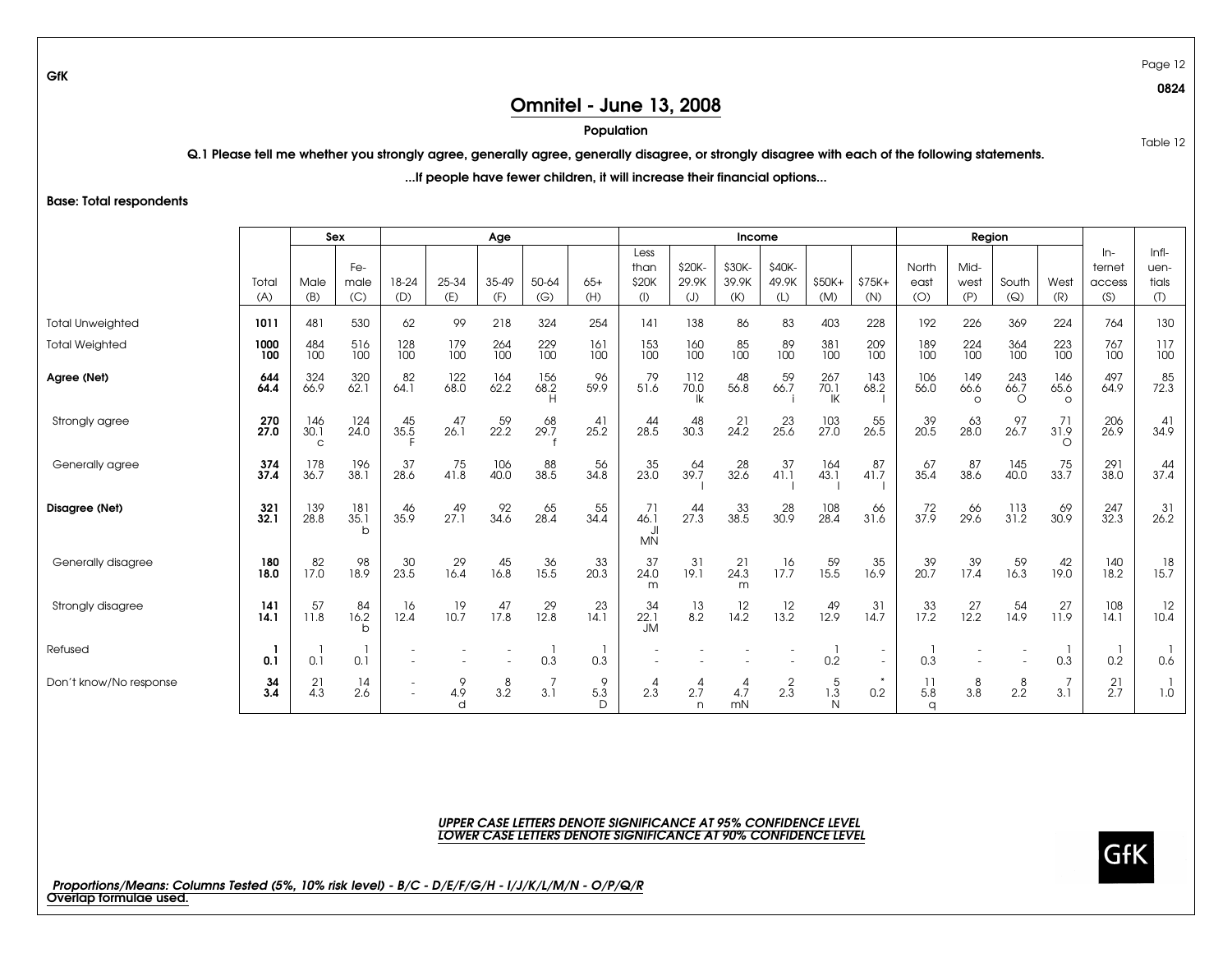Table 13

0824

## Omnitel - June 13, 2008

#### Population

Q.1 Please tell me whether you strongly agree, generally agree, generally disagree, or strongly disagree with each of the following statements.

...Reducing population numbers will help reduce sprawl...

Base: Total respondents

GfK

|                         |              |             | Sex                |                  |                  | Age                      |                           |                   |                                |                        | Income                 |                        |                                           |                            |                      | Region              |                    |                  |                                  |                                                        |
|-------------------------|--------------|-------------|--------------------|------------------|------------------|--------------------------|---------------------------|-------------------|--------------------------------|------------------------|------------------------|------------------------|-------------------------------------------|----------------------------|----------------------|---------------------|--------------------|------------------|----------------------------------|--------------------------------------------------------|
|                         | Total<br>(A) | Male<br>(B) | Fe-<br>male<br>(C) | 18-24<br>(D)     | 25-34<br>(E)     | 35-49<br>(F)             | 50-64<br>(G)              | $65+$<br>(H)      | Less<br>than<br>\$20K<br>$($ l | \$20K-<br>29.9K<br>(J) | \$30K-<br>39.9K<br>(K) | \$40K-<br>49.9K<br>(L) | $$50K+$<br>(M)                            | $$75K+$<br>(N)             | North<br>east<br>(O) | Mid-<br>west<br>(P) | South<br>(Q)       | West<br>(R)      | $In-$<br>ternet<br>access<br>(S) | $Infl-$<br>uen-<br>tials<br>$\left( \mathbb{T}\right)$ |
| <b>Total Unweighted</b> | 1011         | 481         | 530                | 62               | 99               | 218                      | 324                       | 254               | 141                            | 138                    | 86                     | 83                     | 403                                       | 228                        | 192                  | 226                 | 369                | 224              | 764                              | 130                                                    |
| <b>Total Weighted</b>   | 1000<br>100  | 484<br>100  | 516<br>100         | 128<br>100       | 179<br>100       | 264<br>100               | 229<br>100                | 161<br>100        | 153<br>100                     | 160<br>100             | 85<br>100              | 89<br>100              | 381<br>100                                | 209<br>100                 | 189<br>100           | 224<br>100          | 364<br>100         | 223<br>100       | 767<br>100                       | 117<br>100                                             |
| Agree (Net)             | 413<br>41.3  | 203<br>42.0 | $210$<br>$40.7$    | 42<br>33.1       | 62<br>34.6       | $\frac{121}{45.7}$<br>de | 110<br>48.2<br><b>DEH</b> | 64<br>39.9        | 60<br>38.9                     | 71<br>44.7             | 29<br>34.6             | $43\n48.5$             | $165$<br>$43.3$                           | 85<br>40.6                 | 79<br>41.6           | 88<br>39.2          | $\frac{141}{38.6}$ | 106<br>47.5<br>O | 312<br>40.7                      | $\frac{53}{45.1}$                                      |
| Strongly agree          | 127<br>12.7  | 69<br>14.2  | 59<br>11.4         | $\frac{11}{8.2}$ | $\frac{16}{8.7}$ | 37<br>13.9               | 39<br>16.9<br>dE          | 21<br>13.1        | $\frac{24}{15.7}$              | 20<br>12.6             | $\frac{10}{11.9}$      | 12<br>13.6             | $^{47}_{12.2}$                            | $^{20}_{9.6}$              | 19<br>10.0           | 23<br>10.4          | 50<br>13.8         | 35<br>15.6       | 95<br>12.4                       | $\frac{18}{15.7}$                                      |
| Generally agree         | 286<br>28.6  | 135<br>27.8 | 151<br>29.3        | 32<br>24.9       | 46<br>25.9       | 84<br>31.8               | 72<br>31.4                | 43<br>26.8        | 36<br>23.2                     | 51<br>32.2             | 19<br>22.7             | 31<br>34.9             | 118<br>31.1                               | 65<br>31.1                 | 60<br>31.6           | 65<br>28.9          | 90<br>24.8         | 71<br>31.9       | 217<br>28.3                      | 35<br>29.4                                             |
| Disagree (Net)          | 455<br>45.5  | 225<br>46.4 | 230<br>44.6        | 70<br>54.4<br>G  | 93<br>52.1<br>G  | 114<br>43.1              | 89<br>39.1                | 71<br>44.0        | 67<br>43.6                     | 67<br>42.0             | 43<br>50.6             | $42 \\ 47.3$           | 176<br>46.1                               | 112<br>53.6<br>jM          | 88<br>46.4           | $\frac{104}{46.5}$  | 174<br>47.9        | 89<br>39.9       | 358<br>46.7                      | $\frac{52}{44.7}$                                      |
| Generally disagree      | 263<br>26.3  | 123<br>25.5 | 140<br>27.1        | 46<br>36.0<br>Fh | 50<br>28.1       | 60<br>22.7               | 58<br>25.6                | 37<br>23.1        | 31<br>20.3                     | 29<br>18.0             | 26<br>30.3             | 29<br>33.0             | 114<br>30.0<br>i. I                       | 67<br>31.8<br>$\mathbf{L}$ | 46<br>24.4           | 66<br>29.4          | 103<br>28.3        | 48<br>21.6       | 224<br>29.2                      | 29<br>24.6                                             |
| Strongly disagree       | 192<br>19.2  | 101<br>20.9 | 91<br>17.6         | $^{24}_{18.4}$   | 43<br>24.1<br>G  | $\frac{54}{20.4}$<br>g   | $\frac{31}{13.6}$         | $34$<br>20.9<br>G | $36$<br>23.3                   | $\frac{38}{24.0}$<br>m | $\frac{17}{20.3}$      | 13<br>14.4             | $\begin{array}{c} 61 \\ 16.1 \end{array}$ | $^{45}_{21.7}$<br>M        | $^{42}_{22.0}$       | $\frac{38}{17.0}$   | $\frac{71}{19.6}$  | 41<br>18.3       | $\frac{135}{17.6}$               | $^{24}_{20.0}$                                         |
| Refused                 | 5<br>0.5     | 2<br>0.4    | 3<br>0.5           |                  |                  | 0.5                      | 0.6                       | 0.7               | $\sim$                         | 0.5                    |                        |                        | 3<br>0.7                                  | 0.3                        | 0.3                  |                     | 2<br>0.6           | 0.9 <sup>2</sup> | 4<br>0.5                         | 0.6                                                    |
| Don't know/No response  | 127<br>12.7  | 54<br>11.2  | 73<br>14.1         | 16<br>12.4       | 24<br>13.2       | 28<br>10.6               | 27<br>12.0                | 25<br>15.5        | 27<br>17.4<br><b>LM</b><br>N   | 20<br>12.8<br>IN       | 13<br>14.9<br>LN       | 4<br>4.2               | 38<br>9.9<br>$\mathsf{N}$                 | 12<br>5.5                  | 22<br>11.8           | 32<br>14.3          | 47<br>12.9         | 26<br>11.6       | 92<br>12.1                       | 11<br>9.6                                              |

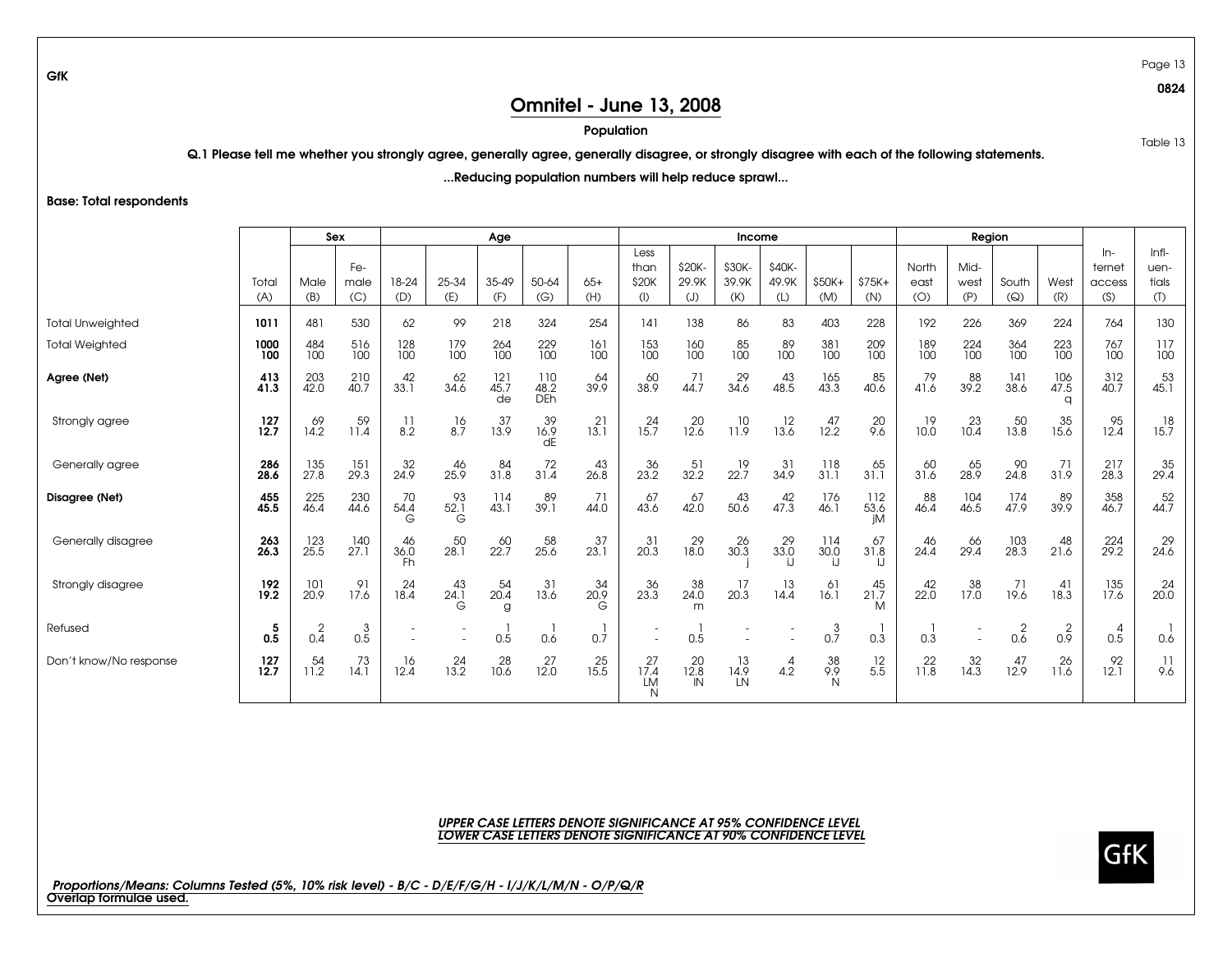Table 14

0824

## Omnitel - June 13, 2008

#### Population

Q.1 Please tell me whether you strongly agree, generally agree, generally disagree, or strongly disagree with each of the following statements.

...If people had fewer children, it would help protect the environment...

Base: Total respondents

GfK

|                         |                       |                          | Sex                         |                   |                      | Age          |                      |                         |                             |                                | Income                |                       |                            |                   |                 | Region                     |                                     |                   |                 |                   |
|-------------------------|-----------------------|--------------------------|-----------------------------|-------------------|----------------------|--------------|----------------------|-------------------------|-----------------------------|--------------------------------|-----------------------|-----------------------|----------------------------|-------------------|-----------------|----------------------------|-------------------------------------|-------------------|-----------------|-------------------|
|                         |                       |                          | Fe-                         |                   |                      |              |                      |                         | Less<br>than                | \$20K-                         | \$30K-                | \$40K-                |                            |                   | North           | Mid-                       |                                     |                   | $In-$<br>ternet | $Infl-$<br>uen-   |
|                         | Total<br>(A)          | Male<br>(B)              | male<br>(C)                 | 18-24<br>(D)      | 25-34<br>(E)         | 35-49<br>(F) | 50-64<br>(G)         | $65+$<br>(H)            | \$20K<br>$($ l $)$          | 29.9K<br>(J)                   | 39.9K<br>(K)          | 49.9K<br>(L)          | $$50K+$<br>(M)             | $$75K+$<br>(N)    | east<br>(O)     | west<br>(P)                | South<br>$\left( \mathsf{Q}\right)$ | West<br>(R)       | access<br>(S)   | tials<br>(1)      |
| <b>Total Unweighted</b> | 1011                  | 481                      | 530                         | 62                | 99                   | 218          | 324                  | 254                     | 141                         | 138                            | 86                    | 83                    | 403                        | 228               | 192             | 226                        | 369                                 | 224               | 764             | 130               |
| <b>Total Weighted</b>   | 1000<br>100           | 484<br>100               | 516<br>100                  | 128<br>100        | 179<br>100           | 264<br>100   | 229<br>100           | 161<br>100              | 153<br>100                  | 160<br>100                     | 85<br>100             | 89<br>100             | 381<br>100                 | 209<br>100        | 189<br>100      | 224<br>100                 | 364<br>100                          | 223<br>100        | 767<br>100      | 117<br>100        |
| Agree (Net)             | 385<br>38.5           | 207<br>$\frac{42.7}{C}$  | 179<br>34.6                 | 45<br>35.0        | 61<br>33.9           | 108<br>41.1  | 91<br>39.8           | 65<br>40.6              | 67<br>43.7                  | 75<br>46.9<br>mn               | $\frac{32}{37.2}$     | 31<br>34.8            | 137<br>35.9                | 72<br>34.5        | 68<br>36.1      | $93$<br>41.3               | 131<br>35.9                         | 94<br>42.1        | 288<br>37.5     | $rac{46}{39.3}$   |
| Strongly agree          | 130<br>13.0           | $\frac{70}{14.6}$        | 60<br>11.6                  | 8.6               | 17<br>9.7            | 37<br>13.9   | $\frac{34}{14.7}$    | $\frac{28}{17.2}$<br>de | $^{26}_{17.2}$<br><b>MN</b> | $\frac{29}{18.3}$<br><b>MN</b> | 14<br>17.0<br>mn      | 10<br>11.1            | $\frac{34}{9.0}$           | $\frac{18}{8.4}$  | 11.7            | $\frac{35}{15.7}$          | $^{45}_{12.3}$                      | $^{28}_{12.6}$    | 93<br>12.2      | $\frac{18}{15.7}$ |
| Generally agree         | 255<br>25.5           | 136<br>28.1              | 119<br>23.0                 | 34<br>26.4        | 43<br>24.2           | 72<br>27.2   | 57<br>25.1           | 38<br>23.4              | 41<br>26.6                  | 46<br>28.7                     | 17<br>20.2            | 21<br>23.7            | 103<br>26.9                | 55<br>26.1        | 46<br>24.4      | 57<br>25.6                 | 86<br>23.5                          | 66<br>29.5        | 195<br>25.4     | $^{28}_{23.6}$    |
| Disagree (Net)          | 584<br>58.4           | 267<br>55.1              | 317<br>61.4<br>$\mathsf{b}$ | 81<br>63.7        | 112<br>62.4          | 149<br>56.2  | 129<br>56.5          | 88<br>54.9              | 82<br>53.5                  | 82<br>51.0                     | 51<br>59.6            | 55<br>62.2            | 235<br>61.6                | 136<br>65.0<br>IJ | 115<br>61.1     | 127<br>56.9                | 220<br>60.6                         | 120<br>53.9       | 455<br>59.4     | 68<br>58.1        |
| Generally disagree      | 289<br>28.9           | 132<br>27.3              | $\frac{157}{30.4}$          | 45<br>34.8        | 52<br>29.0           | $69$<br>26.2 | 60<br>26.4           | 50<br>31.4              | 33<br>21.3                  | 48<br>30.1                     | 29<br>34.0            | 23<br>25.4            | 116<br>30.4                | 70<br>33.3        | 56<br>29.5      | 76<br>34.1<br>$\mathsf{R}$ | 105<br>28.9                         | $\frac{52}{23.2}$ | 227<br>29.6     | $\frac{40}{34.5}$ |
| Strongly disagree       | 295<br>29.5           | $\frac{134}{27.8}$       | $\frac{160}{31.1}$          | $\frac{37}{28.8}$ | $rac{60}{33.3}$<br>h | 79<br>30.0   | $rac{69}{30.2}$<br>h | $38$<br>23.6            | 49<br>32.1                  | $\frac{33}{20.9}$              | $^{22}_{25.6}$        | $33$<br>36.9          | 119<br>31.2                | 66<br>31.7        | 60<br>31.6<br>p | $\frac{51}{22.8}$          | $\frac{115}{31.7}$<br>D             | $rac{68}{30.7}$   | 228<br>29.8     | $^{28}_{23.6}$    |
| Refused                 | $\overline{2}$<br>0.2 | $\overline{\phantom{a}}$ | 2<br>0.4                    |                   |                      |              | $0.7^{2}$            | 0.4                     |                             |                                |                       |                       | 0.2                        |                   |                 |                            |                                     | 2<br>0.9          | 0.2             | 0.6               |
| Don't know/No response  | 29<br>2.9             | 11<br>2.2                | 18<br>3.6                   | 2<br>1.4          | 3.7                  | 2.7          | 3.0                  | 4.2                     | 2.8                         | 3<br>$2.\overline{0}$          | $3.\overline{2}$<br>n | 3<br>$3.\overline{0}$ | 9<br>$2.\overline{3}$<br>N | 0.5               | 5<br>2.8        | 4<br>1.8                   | $\frac{13}{3.6}$                    | 3.0               | 22<br>2.9       | $2.\overline{0}$  |

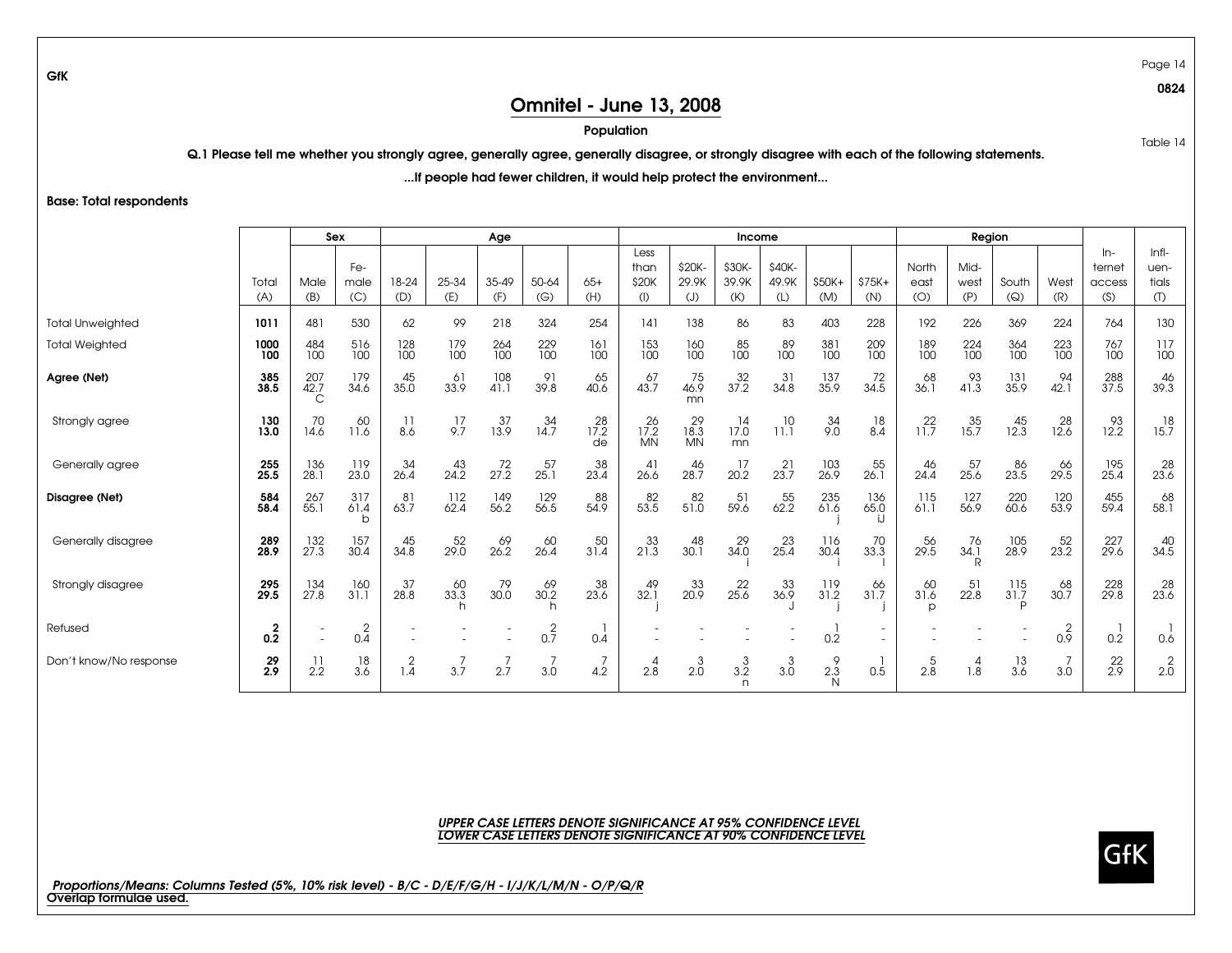0824

Table 15

## Omnitel - June 13, 2008

#### Population

Q.1 Please tell me whether you strongly agree, generally agree, generally disagree, or strongly disagree with each of the following statements.

...The resources on earth can support only so many people, so unmanaged population growth could lead to catastrophe...

Base: Total respondents

GfK

|                         |               |                    | Sex                |                       |                   | Age                    |                              |                   |                         |                       | Income           |                   |                    |                    |                           | Region                 |                         |                |                 |                                    |
|-------------------------|---------------|--------------------|--------------------|-----------------------|-------------------|------------------------|------------------------------|-------------------|-------------------------|-----------------------|------------------|-------------------|--------------------|--------------------|---------------------------|------------------------|-------------------------|----------------|-----------------|------------------------------------|
|                         |               |                    | Fe-                |                       |                   |                        |                              |                   | Less<br>than            | \$20K-                | \$30K-           | \$40K-            |                    |                    | North                     | Mid-                   |                         |                | $ln-$<br>ternet | $Infl-$<br>uen-                    |
|                         | Total         | Male               | male               | 18-24                 | 25-34             | 35-49                  | 50-64                        | $65+$             | \$20K                   | 29.9K                 | 39.9K            | 49.9K             | $$50K+$            | $$75K+$            | east                      | west                   | South                   | West           | access          | tials                              |
|                         | (A)           | (B)                | (C)                | (D)                   | (E)               | (F)                    | (G)                          | (H)               | (                       | (J)                   | (K)              | (L)               | (M)                | (N)                | (O)                       | (P)                    | (Q)                     | (R)            | (S)             | $\sigma$                           |
| <b>Total Unweighted</b> | 1011          | 481                | 530                | 62                    | 99                | 218                    | 324                          | 254               | 141                     | 138                   | 86               | 83                | 403                | 228                | 192                       | 226                    | 369                     | 224            | 764             | 130                                |
| <b>Total Weighted</b>   | 1000<br>100   | 484<br>100         | 516<br>100         | 128<br>100            | 179<br>100        | 264<br>100             | 229<br>100                   | 161<br>100        | 153<br>100              | 160<br>100            | $\frac{85}{100}$ | 89<br>100         | 381<br>100         | 209<br>100         | 189<br>100                | 224<br>100             | 364<br>100              | 223<br>100     | 767<br>$100 -$  | 117<br>100                         |
| Agree (Net)             | 499<br>49.9   | 247<br>51.1        | 252<br>48.8        | $75$<br>58.5<br>eh    | 76<br>42.6        | 131<br>49.5            | 123<br>53.9<br>eh            | 73<br>45.4        | 79<br>51.7              | 94<br>59.1<br>Km<br>N | 37<br>43.0       | 43<br>47.8        | 182<br>47.8        | 95<br>45.6         | 93<br>49.1                | 130<br>58.1<br>Qr      | 167<br>45.8             | 109<br>49.1    | 378<br>49.3     | 65<br>55.2                         |
| Strongly agree          | 200<br>20.0   | $\frac{108}{22.3}$ | $\frac{92}{17.8}$  | 27<br>21.1            | $\frac{30}{16.9}$ | 48<br>18.1             | 57<br>24.9                   | 32<br>19.9        | 49<br>32.2<br>jK<br>LMN | 34<br>21.3            | 8<br>9.3         | 16<br>18.0        | 67<br>17.6         | 40<br>19.0         | 37<br>19.3                | 51<br>22.8             | 66<br>18.1              | 46<br>20.8     | 141<br>18.4     | $^{25}_{21.2}$                     |
| Generally agree         | 299<br>29.9   | 140<br>28.8        | $\frac{160}{30.9}$ | $rac{48}{37.4}$<br>h  | $^{46}_{25.8}$    | $83$<br>31.4           | $66$<br>29.1                 | 41<br>25.5        | $\frac{30}{19.4}$       | 60<br>37.8<br>$\ln$   | 33.7             | 27<br>29.8        | $\frac{115}{30.2}$ | 56<br>26.6         | $\frac{56}{29.8}$         | $\frac{79}{35.2}$<br>q | 101<br>27.7             | $^{63}_{28.3}$ | 237<br>30.9     | $^{40}_{34.0}$                     |
| Disagree (Net)          | 460<br>46.0   | 218<br>45.0        | 242<br>47.0        | 51<br>40.2            | 94<br>52.6<br>g   | 123<br>46.7            | 94<br>41.2                   | 80<br>49.6<br>g   | 63<br>41.1              | 62<br>38.5            | 47<br>55.3<br>IJ | 44<br>49.6        | 187<br>48.9        | 108<br>51.7<br>i.l | 84<br>44.6                | 88<br>39.5             | 182<br>50.0<br>D        | 105<br>47.2    | 358<br>46.7     | 49<br>41.9                         |
| Generally disagree      | $265$<br>26.5 | 120<br>24.7        | $\frac{145}{28.1}$ | 40<br>31.4            | 46<br>26.0        | 74<br>27.9             | 52<br>22.6                   | 45<br>27.9        | 30<br>19.6              | $\frac{30}{18.7}$     | 26<br>31.1       | 28<br>30.9        | 120<br>31.4        | 64<br>30.5         | 53<br>28.0                | $\frac{56}{24.9}$      | -91<br>25.1             | 65<br>29.0     | 210<br>27.3     | $^{26}_{22.2}$                     |
| Strongly disagree       | 196<br>19.6   | $\frac{98}{20.3}$  | 97<br>18.9         | 11<br>8.8             | 48<br>26.6<br>D   | $\frac{50}{18.8}$<br>d | 42<br>$18.\overline{6}$<br>d | $35$<br>21.8<br>D | $33$<br>21.5            | $32$<br>19.9          | $^{21}_{24.2}$   | $\frac{17}{18.7}$ | $\frac{67}{17.5}$  | 44<br>21.2<br>m    | 31<br>16.6                | $\frac{33}{14.6}$      | $\frac{91}{24.9}$<br>OP | 41<br>18.2     | 149<br>19.4     | $\frac{23}{19.7}$                  |
| Refused                 | 0.1           | 0.1                | 0.1                |                       |                   |                        | 0.3                          | 0.4               |                         |                       |                  |                   | 0.2                |                    |                           |                        | 0.3                     |                | 0.2             | $\overline{\phantom{a}}$<br>$\sim$ |
| Don't know/No response  | 39<br>3.9     | 18<br>3.7          | 21<br>4.2          | $\overline{2}$<br>1.4 | 9<br>4.8          | 10<br>3.8              | 11<br>4.6                    | 7<br>4.6          | 7.2<br>mn               | $\overline{A}$<br>2.4 | 1.7              | 2<br>2.6          | $\frac{12}{3.2}$   | 6<br>2.7           | 12<br>6.2<br>$\mathsf{D}$ | 5<br>2.4               | 14<br>3.9               | 8<br>3.7       | 29<br>3.8       | $\frac{3}{2.9}$                    |

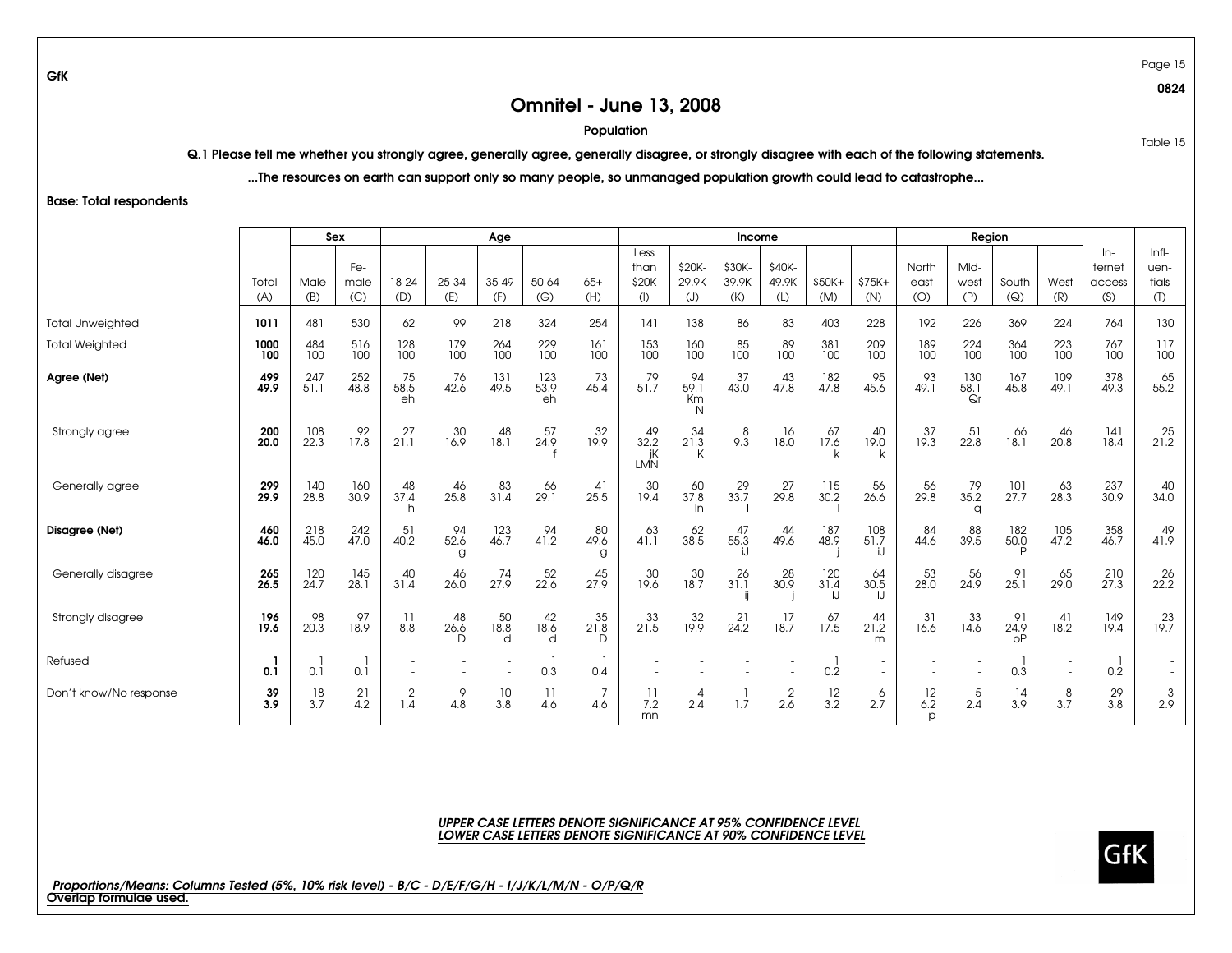Table 16

0824

## Omnitel - June 13, 2008

#### Population

Q.1 Please tell me whether you strongly agree, generally agree, generally disagree, or strongly disagree with each of the following statements.

...The growing global population is a threat to U.S. security...

Base: Total respondents

GfK

|                         |             | Sex                |               | Age              |                   |                    |                         |                          |                       |                  | Income            |                       |                |                                |                            | Region           |                  |                    |                           |                          |
|-------------------------|-------------|--------------------|---------------|------------------|-------------------|--------------------|-------------------------|--------------------------|-----------------------|------------------|-------------------|-----------------------|----------------|--------------------------------|----------------------------|------------------|------------------|--------------------|---------------------------|--------------------------|
|                         | Total       | Male               | Fe-<br>male   | 18-24            | 25-34             | 35-49              | 50-64                   | $65+$                    | Less<br>than<br>\$20K | \$20K-<br>29.9K  | \$30K-<br>39.9K   | \$40K-<br>49.9K       | \$50K+         | $$75K+$                        | North<br>east              | Mid-<br>west     | South            | West               | $In-$<br>ternet<br>access | $Infl-$<br>uen-<br>tials |
|                         | (A)         | (B)                | (C)           | (D)              | (E)               | (F)                | (G)                     | (H)                      | $($  )                | (J)              | (K)               | (L)                   | (M)            | (N)                            | (O)                        | (P)              | (Q)              | (R)                | (S)                       | (1)                      |
| <b>Total Unweighted</b> | 1011        | 481                | 530           | 62               | 99                | 218                | 324                     | 254                      | 141                   | 138              | 86                | 83                    | 403            | 228                            | 192                        | 226              | 369              | 224                | 764                       | 130                      |
| <b>Total Weighted</b>   | 1000<br>100 | 484<br>100         | 516<br>100    | 128<br>100       | 179<br>100        | 264<br>100         | 229<br>$\overline{100}$ | 161<br>100               | 153<br>100            | 160<br>100       | $\frac{85}{100}$  | $\frac{89}{100}$      | 381<br>100     | 209<br>100                     | 189<br>100                 | 224<br>100       | 364<br>100       | 223<br>100         | 767<br>100                | 117<br>100               |
| Agree (Net)             | 353<br>35.3 | 176<br>36.3        | 177<br>34.3   | 33<br>25.6       | 50<br>27.9        | 103<br>39.1<br>de  | 90<br>39.3<br>DE        | 59<br>36.8               | 58<br>38.0            | 65<br>40.6<br>n. | 24<br>28.4        | 41<br>46.5<br>KM<br>N | 125<br>32.9    | 61<br>29.0                     | 67<br>35.7                 | 78<br>34.9       | 122<br>33.6      | 85<br>38.0         | 250<br>32.7               | 37<br>31.8               |
| Strongly agree          | 142<br>14.2 | 70<br>14.4         | 72<br>13.9    | $\frac{10}{7.8}$ | 17<br>9.3         | 30<br>11.4         | 48<br>20.9<br>DEF       | 30<br>18.7<br><b>DEF</b> | $\frac{23}{15.3}$     | 22<br>13.6       | 13<br>15.9        | 16<br>18.4            | 50<br>13.1     | 23<br>10.9                     | $^{29}_{15.5}$             | 34<br>15.1       | 50<br>13.6       | $^{29}_{12.9}$     | $\frac{92}{12.0}$         | $\frac{10}{8.9}$         |
| Generally agree         | 211<br>21.1 | 106<br>21.9        | 105<br>20.3   | 23<br>17.7       | 33<br>18.6        | 73<br>$27.7$<br>GH | 42<br>18.4              | 29<br>18.0               | 35<br>22.7            | 43<br>27.0<br>Kn | -11<br>12.5       | 25<br>28.1<br>Kn      | 75<br>19.8     | 38<br>18.1                     | 38<br>20.2                 | 44<br>19.7       | 73<br>20.0       | 56<br>25.1         | 158<br>20.6               | 27<br>22.8               |
| Disagree (Net)          | 598<br>59.8 | 286<br>59.0        | $313$<br>60.6 | 89,8<br>fGH      | 123<br>68.9<br>fG | 150<br>56.9        | 125<br>54.8             | $\frac{90}{55.7}$        | $87$<br>$56.8$        | 90<br>56.4       | $\frac{58}{68.8}$ | $^{46}_{51.9}$        | 243<br>63.8    | $\frac{147}{70.0}$<br>IJL<br>M | $\frac{109}{57.6}$         | 135<br>60.4      | $^{226}_{62.2}$  | $\frac{128}{57.3}$ | 486<br>63.4               | $75$<br>63.8             |
| Generally disagree      | 324<br>32.4 | $\frac{146}{30.2}$ | 178<br>34.5   | 46<br>36.1       | 67<br>37.2        | 77<br>29.1         | 69<br>30.3              | 53<br>32.7               | $\frac{34}{21.9}$     | 56<br>34.9       | 30<br>34.9        | 25<br>28.0            | 144<br>37.7    | 84<br>40.1                     | 52<br>27.4                 | 86<br>38.4<br>∩  | 119<br>32.7      | 67<br>30.1         | 267<br>34.9               | 39<br>33.5               |
| Strongly disagree       | 274<br>27.4 | $\frac{140}{28.8}$ | 135<br>26.1   | $rac{43}{33.7}$  | $\frac{57}{31.7}$ | $\frac{73}{27.8}$  | 56<br>24.5              | 37<br>22.9               | 54<br>34.9<br>Jm      | 34<br>21.5       | 29<br>33.9        | 21<br>23.9            | 100<br>26.1    | 63<br>29.9                     | 57<br>30.3<br>$\mathsf{D}$ | $^{49}_{22.0}$   | 107<br>29.4<br>D | $^{61}_{27.2}$     | 219<br>28.5               | $35$<br>30.3             |
| Refused                 | 2<br>0.2    | 0.3                | 0.1           |                  |                   |                    | 0.3                     | 0.3                      |                       | 0.5              |                   |                       |                |                                | 0.3                        |                  |                  | 2<br>0.7           | $0.\overline{3}$          |                          |
| Don't know/No response  | 47<br>4.7   | 21<br>4.4          | 26<br>4.9     | 6<br>4.6         | 6<br>3.1          | 11<br>4.0          | $\frac{13}{5.6}$        | $\frac{12}{7.3}$         | $rac{8}{5.2}$<br>N    | 4<br>2.6         | $\frac{2}{2.8}$   | 1.6                   | 13<br>3.3<br>N | $\overline{2}$<br>0.9          | $\frac{12}{6.4}$           | $\frac{11}{4.7}$ | $\frac{15}{4.2}$ | 9<br>3.9           | 28<br>3.7                 | 4.5                      |

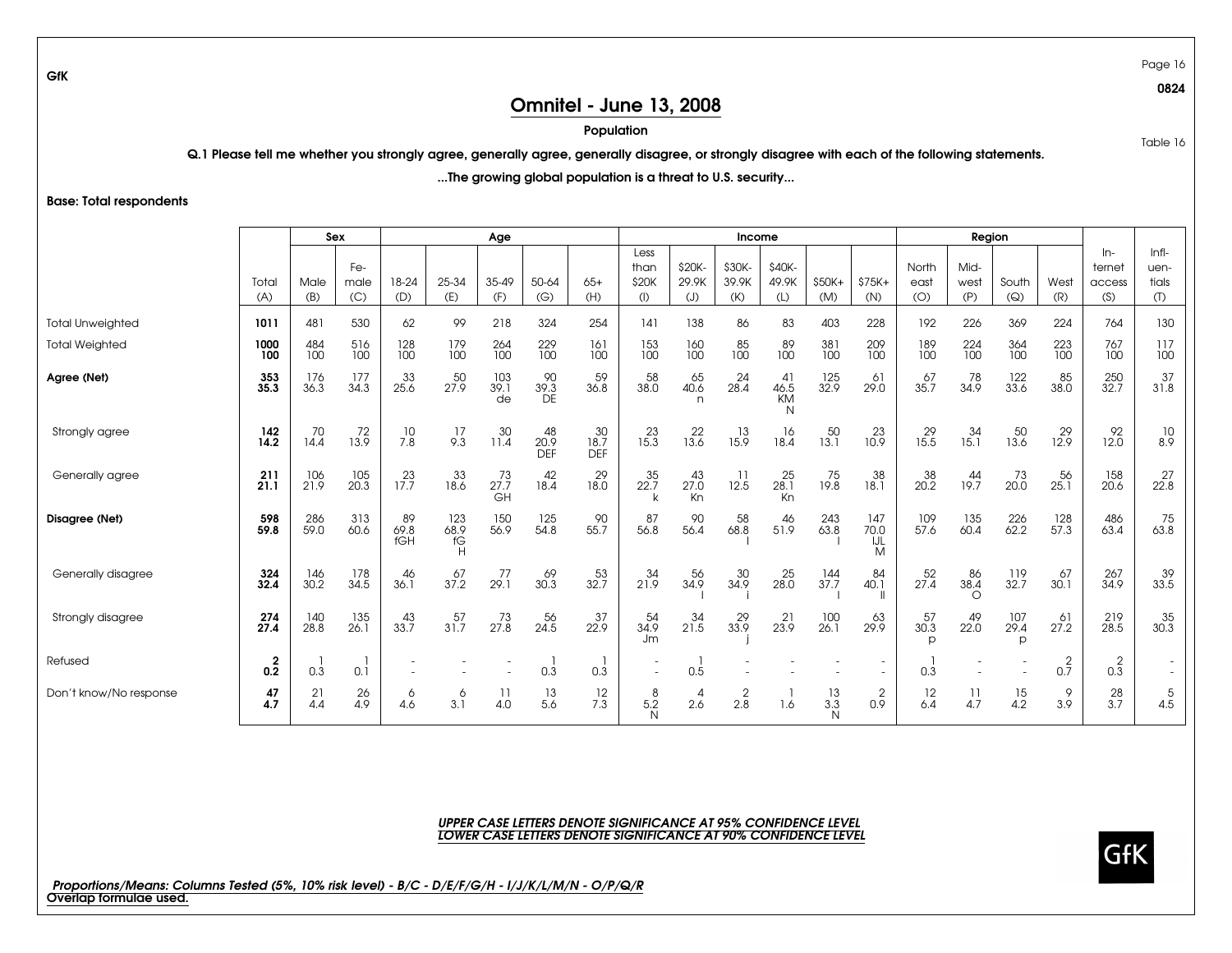0824

Table 17

## Omnitel - June 13, 2008

#### Population

Q.1 Please tell me whether you strongly agree, generally agree, generally disagree, or strongly disagree with each of the following statements.

...Rapid population growth causes an increase in demand for food, which leads to higher food prices...

Base: Total respondents

GfK

|                         |                    |                             | Sex                                | Age                |                  |                                   |                        |                   | Income                         |                        |                        |                                |                         | Region                   |                      |                          |                         |                   |                                  |                                      |
|-------------------------|--------------------|-----------------------------|------------------------------------|--------------------|------------------|-----------------------------------|------------------------|-------------------|--------------------------------|------------------------|------------------------|--------------------------------|-------------------------|--------------------------|----------------------|--------------------------|-------------------------|-------------------|----------------------------------|--------------------------------------|
|                         | Total<br>(A)       | Male<br>(B)                 | Fe-<br>male<br>(C)                 | 18-24<br>(D)       | 25-34<br>(E)     | 35-49<br>(F)                      | 50-64<br>(G)           | $65+$<br>(H)      | Less<br>than<br>\$20K<br>(     | \$20K-<br>29.9K<br>(J) | \$30K-<br>39.9K<br>(K) | \$40K-<br>49.9K<br>(L)         | \$50K+<br>(M)           | $$75K+$<br>(N)           | North<br>east<br>(O) | Mid-<br>west<br>(P)      | South<br>(Q)            | West<br>(R)       | $ln-$<br>ternet<br>access<br>(S) | $Infl-$<br>uen-<br>tials<br>$\sigma$ |
| <b>Total Unweighted</b> | 1011               | 481                         | 530                                | 62                 | 99               | 218                               | 324                    | 254               | 141                            | 138                    | 86                     | 83                             | 403                     | 228                      | 192                  | 226                      | 369                     | 224               | 764                              | 130                                  |
| <b>Total Weighted</b>   | 1000<br>100        | 484<br>100                  | 516<br>100                         | 128<br>100         | 179<br>100       | 264<br>100                        | 229<br>100             | 161<br>100        | 153<br>100                     | 160<br>100             | 85<br>100              | 89<br>100                      | 381<br>100              | 209<br>100               | 189<br>100           | 224<br>100               | 364<br>100              | 223<br>100        | 767<br>100                       | 117<br>100                           |
| Agree (Net)             | 601<br>60.1        | 315<br>65.1<br>$\mathsf{C}$ | 286<br>55.5                        | 89<br>69.2<br>gh   | 118<br>65.9      | 154<br>58.2                       | 132<br>57.7            | 92<br>57.1        | 93<br>60.4                     | 99<br>62.1             | 49<br>57.1             | 62<br>69.4                     | 228<br>59.8             | 123<br>58.6              | 116<br>61.4          | 120<br>53.8              | 226<br>62.1<br>p        | 139<br>62.2       | 462<br>60.2                      | 69<br>58.5                           |
| Strongly agree          | $247$<br>24.7      | 125<br>25.7                 | $\frac{123}{23.8}$                 | 30<br>23.4         | 48<br>26.7       | $\frac{57}{21.4}$                 | $^{62}_{27.2}$         | $^{45}_{27.8}$    | $\frac{53}{34.5}$<br><b>MN</b> | $^{41}_{25.7}$         | $^{23}_{26.6}$         | $\frac{29}{32.1}$<br><b>MN</b> | 77<br>20.1              | $\frac{39}{18.4}$        | 45<br>23.9           | $^{46}_{20.5}$           | $\frac{102}{27.9}$<br>p | $\frac{54}{24.4}$ | 175<br>22.8                      | $\frac{34}{28.7}$                    |
| Generally agree         | 354<br>35.4        | 190<br>39.3<br>$\mathsf{C}$ | 164<br>31.7                        | $59$<br>45.8<br>GH | 70<br>39.2<br>h. | 97<br>36.8                        | $70$<br>30.5           | 47<br>29.3        | 40<br>25.9                     | 58<br>36.4             | 26<br>30.5             | 33<br>37.3                     | 151<br>39.7             | 84<br>40.2               | 71<br>37.4           | $75$<br>33.3             | 125<br>34.2             | 84<br>37.8        | 287<br>37.5                      | $\frac{35}{29.9}$                    |
| Disagree (Net)          | 376<br>37.6        | 162<br>33.4                 | $^{215}_{41.6}$                    | 38<br>29.4         | $rac{61}{34.1}$  | 106<br>39.9                       | $89$<br>39.0           | $63$<br>39.4      | $\frac{58}{37.5}$              | $\frac{59}{37.0}$      | 34<br>39.9             | $\frac{27}{30.6}$              | 147<br>38.5             | 85<br>40.6               | 68<br>36.1           | $\frac{101}{45.0}$<br>ar | 130<br>35.6             | 78<br>34.9        | 292<br>38.1                      | 47<br>40.3                           |
| Generally disagree      | $\frac{211}{21.1}$ | $\frac{90}{18.5}$           | $\frac{122}{23.6}$<br>$\mathsf{b}$ | $^{28}_{21.9}$     | $^{22}_{12.2}$   | $\frac{54}{20.3}$<br>$\mathsf{e}$ | $\frac{54}{23.8}$<br>E | $39$<br>24.3<br>E | $33$<br>21.6                   | $\frac{22}{13.7}$      | $\frac{13}{15.2}$      | $\frac{16}{18.4}$              | $\frac{95}{25.0}$<br>Jk | $\frac{52}{24.9}$        | $\frac{33}{17.4}$    | $rac{68}{30.5}$<br>OQ    | $^{62}_{16.9}$          | $^{49}_{21.8}$    | $\frac{165}{21.5}$               | $\frac{30}{25.4}$                    |
| Strongly disagree       | 165<br>16.5        | 72<br>14.9                  | 93<br>18.0                         | 10<br>7.6          | 39<br>21.9<br>D  | 52<br>19.6<br>D                   | 35<br>15.1             | 24<br>15.1        | 25<br>16.0                     | 37<br>23.3<br>IM       | 21<br>24.7<br>IM       | -11<br>12.2                    | 51<br>13.5              | 33<br>15.7               | 35<br>18.7           | 32<br>14.4               | 68<br>18.6              | 29<br>13.1        | 127<br>16.5                      | 17<br>14.9                           |
| Refused                 | 3<br>0.3           | 0.1                         | $0.4^{2}$                          |                    |                  |                                   | $0.\overline{7}$       | 0.3               |                                |                        |                        |                                | 0.2                     | $\overline{\phantom{a}}$ | 0.3                  |                          | 0.2                     | $0.\overline{7}$  | $\frac{2}{0.3}$                  | 0.6                                  |
| Don't know/No response  | 20<br>2.0          | 1.4                         | $\frac{13}{2.5}$                   | $\frac{2}{1.4}$    |                  | $\frac{5}{1.9}$                   | 6<br>2.7<br>$\Theta$   | 5<br>3.1<br>F     | 3<br>2.0                       | 0.9                    | 3<br>3.0               |                                | $^{6}_{1.5}$            | $0.\overline{8}$         | 4<br>2.3             | $3^{3}$                  | 8<br>2.1                | 5<br>2.2          | 11<br>1.4                        | 0.6                                  |

#### *UPPER CASE LETTERS DENOTE SIGNIFICANCE AT 95% CONFIDENCE LEVELLOWER CASE LETTERS DENOTE SIGNIFICANCE AT 90% CONFIDENCE LEVEL*

*Proportions/Means: Columns Tested (5%, 10% risk level) - B/C - D/E/F/G/H - I/J/K/L/M/N - O/P/Q/R* Overlap formulae used.

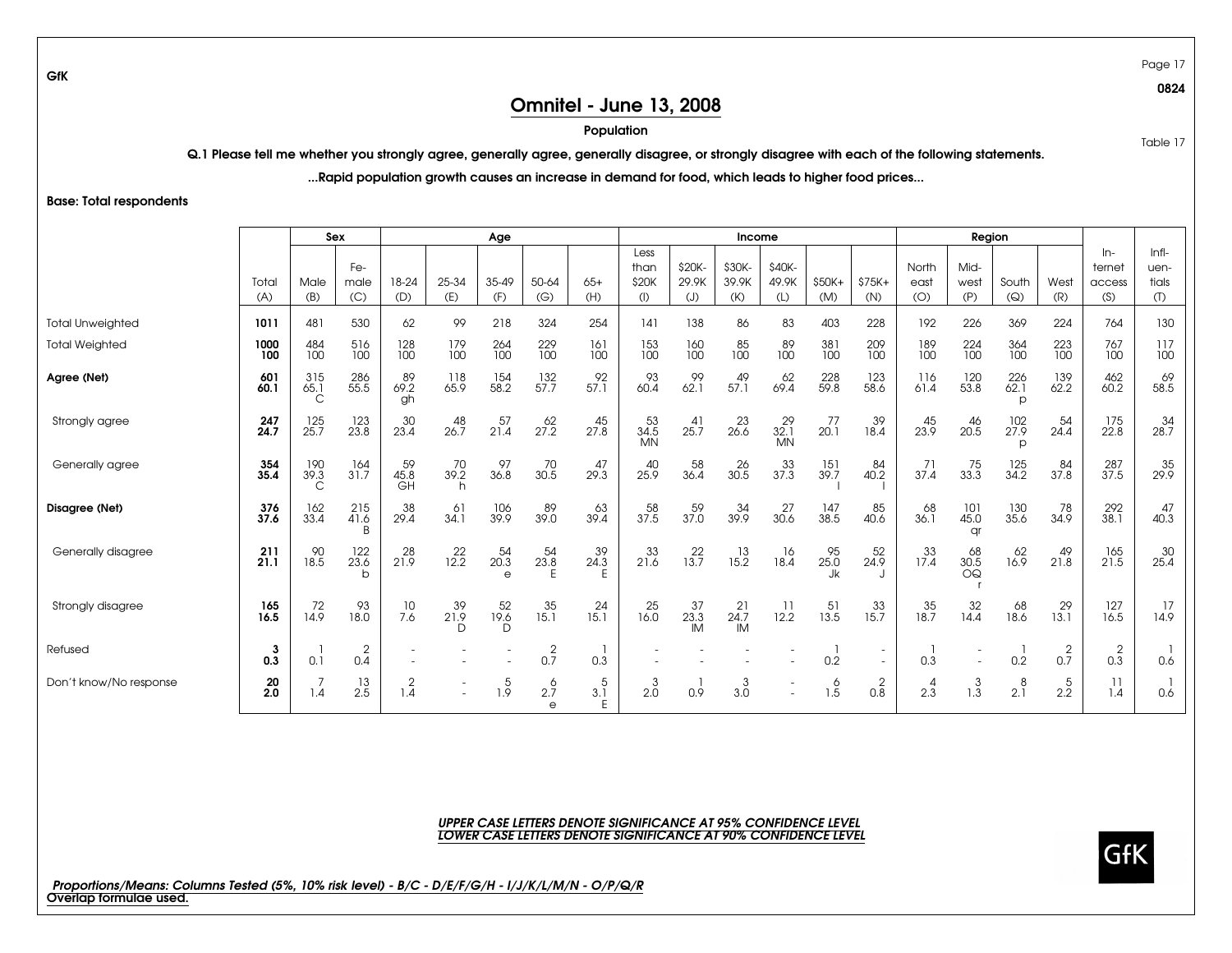Table 18

0824

## Omnitel - June 13, 2008

#### Population

Q.1 Please tell me whether you strongly agree, generally agree, generally disagree, or strongly disagree with each of the following statements.

...Rapid population growth is causing an increased demand for energy, which leads to increases in oil and gas prices...

Base: Total respondents

GfK

|                         |                 |                   | Sex                | Age                    |                       |                        |                       |                        |                          |                   | Income                |                   |                |              |                                  | Region                 |                         |                       |                           |                          |
|-------------------------|-----------------|-------------------|--------------------|------------------------|-----------------------|------------------------|-----------------------|------------------------|--------------------------|-------------------|-----------------------|-------------------|----------------|--------------|----------------------------------|------------------------|-------------------------|-----------------------|---------------------------|--------------------------|
|                         | Total           | Male              | Fe-<br>male        | 18-24                  | 25-34                 | 35-49                  | 50-64                 | $65+$                  | Less<br>than<br>\$20K    | \$20K-<br>29.9K   | \$30K-<br>39.9K       | \$40K-<br>49.9K   | \$50K+         | $$75K+$      | North<br>east                    | Mid-<br>west           | South                   | West                  | $ln-$<br>ternet<br>access | $Infl-$<br>uen-<br>tials |
|                         | (A)             | (B)               | (C)                | (D)                    | (E)                   | (F)                    | (G)                   | (H)                    | (                        | (J)               | (K)                   | (L)               | (M)            | (N)          | (O)                              | (P)                    | (Q)                     | (R)                   | (S)                       | (1)                      |
| <b>Total Unweighted</b> | 1011            | 481               | 530                | 62                     | 99                    | 218                    | 324                   | 254                    | 141                      | 138               | 86                    | 83                | 403            | 228          | 192                              | 226                    | 369                     | 224                   | 764                       | 130                      |
| <b>Total Weighted</b>   | 1000<br>100     | 484<br>100        | 516<br>100         | 128<br>100             | 179<br>100            | 264<br>100             | 229<br>100            | 161<br>100             | 153<br>100               | 160<br>100        | 85<br>100             | 89<br>100         | 381<br>100     | 209<br>100   | 189<br>100                       | 224<br>100             | 364<br>100              | 223<br>100            | 767<br>100                | 117<br>100               |
| Agree (Net)             | 588<br>58.8     | 287<br>59.3       | 301<br>58.3        | 96<br>75.0<br>EFG<br>H | 99<br>55.4            | 157<br>59.4            | 129<br>56.4           | 86<br>53.6             | 86<br>56.0               | 107<br>67.2<br>n  | 50<br>59.1            | 56<br>62.6        | 223<br>58.6    | 116<br>55.3  | $\frac{104}{55.2}$               | 136<br>60.6            | 209<br>57.4             | 139<br>62.4           | 461<br>60.1               | 74<br>63.1               |
| Strongly agree          | 256<br>25.6     | 126<br>26.1       | $\frac{129}{25.0}$ | $32$<br>25.3           | $\frac{50}{28.1}$     | $62$<br>23.5           | 60<br>26.1            | 44<br>27.1             | -51<br>33.4<br><b>MN</b> | 48<br>30.0        | $^{21}_{25.0}$        | $^{20}_{22.3}$    | 84<br>22.1     | 45<br>21.6   | 41<br>21.4                       | $^{47}_{21.2}$         | $\frac{98}{26.8}$       | 70<br>31.4<br>OP      | 185<br>24.1               | $^{28}_{23.7}$           |
| Generally agree         | 333<br>33.3     | 161<br>33.2       | 172<br>33.3        | 64<br>49.7<br>EfG<br>H | 49<br>27.4            | $\frac{95}{36.0}$<br>H | 69<br>30.3            | 43<br>26.5             | $35$<br>22.6             | 60<br>37.2        | 29<br>34.1            | 36<br>40.3        | 139<br>36.4    | 70<br>33.6   | 64<br>33.8                       | 88<br>39.4<br>$\Omega$ | -111<br>30.6            | 69<br>31.0            | 276<br>36.0               | 46<br>39.4               |
| Disagree (Net)          | 381<br>38.1     | 185<br>38.2       | 196<br>38.0        | 30<br>23.7             | 74<br>41.4<br>D       | 100<br>37.7<br>D       | 93<br>40.4<br>D       | 68<br>42.4<br>D        | 60<br>38.9               | 52<br>32.4        | $\frac{32}{37.8}$     | 33<br>37.4        | 154<br>40.4    | 91<br>43.5   | $76$<br>40.0                     | 85<br>38.1             | 144<br>39.6             | 76<br>34.3            | 290<br>37.9               | 40<br>34.1               |
| Generally disagree      | 194<br>19.4     | 87<br>17.9        | 107<br>20.8        | 14<br>11.1             | 39<br>21.9<br>d       | 50<br>19.0             | 48<br>20.9<br>d       | 34<br>20.9<br>d        | 27<br>17.3               | 20<br>12.7        | 14<br>16.5            | 16<br>17.6        | 94<br>24.7     | 52<br>25.0   | 42<br>22.4<br>$\alpha$           | 51<br>22.6<br>q        | 56<br>15.3              | 46<br>20.4            | 153<br>20.0               | $^{22}_{19.0}$           |
| Strongly disagree       | $187$<br>$18.7$ | $\frac{98}{20.3}$ | $89$<br>17.3       | 16<br>12.6             | $\frac{35}{19.5}$     | $\frac{50}{18.7}$      | 45<br>19.6            | $34$<br>21.4           | $33$<br>21.6             | $\frac{32}{19.7}$ | $\frac{18}{21.3}$     | $\frac{18}{19.8}$ | $^{60}_{15.7}$ | $39$<br>18.5 | $\frac{33}{17.5}$                | $35$<br>15.5           | 89<br>24.4<br><b>PR</b> | 31<br>13.8            | 137<br>17.9               | $\frac{18}{15.1}$        |
| Refused                 | 3<br>0.3        | 0.1               | 3<br>0.5           |                        |                       |                        | $\overline{2}$<br>0.9 | 0.8                    | 0.5                      |                   | 0.6                   |                   | 0.2            | ٠            | 0.5                              | 0.3                    |                         | $\overline{2}$<br>0.7 | $\overline{2}$<br>0.3     | 1.1                      |
| Don't know/No response  | 27<br>2.7       | 11<br>2.3         | 16<br>3.1          | $\overline{2}$<br>1.4  | 6<br>$3.\overline{2}$ | 7<br>2.8               | 5<br>2.2              | $5\phantom{.0}$<br>3.3 | 4.6<br>jIM<br>n          | 0.4               | $\overline{2}$<br>2.5 |                   | 3<br>0.9       | 3<br>1.2     | 8<br>$4.\bar{3}$<br>$\mathsf{D}$ | $1.0^{2}$              | 11<br>3.0               | 6<br>2.6              | 13<br>1.7                 | $1.7^{2}$                |

#### *UPPER CASE LETTERS DENOTE SIGNIFICANCE AT 95% CONFIDENCE LEVELLOWER CASE LETTERS DENOTE SIGNIFICANCE AT 90% CONFIDENCE LEVEL*

*Proportions/Means: Columns Tested (5%, 10% risk level) - B/C - D/E/F/G/H - I/J/K/L/M/N - O/P/Q/R* Overlap formulae used.

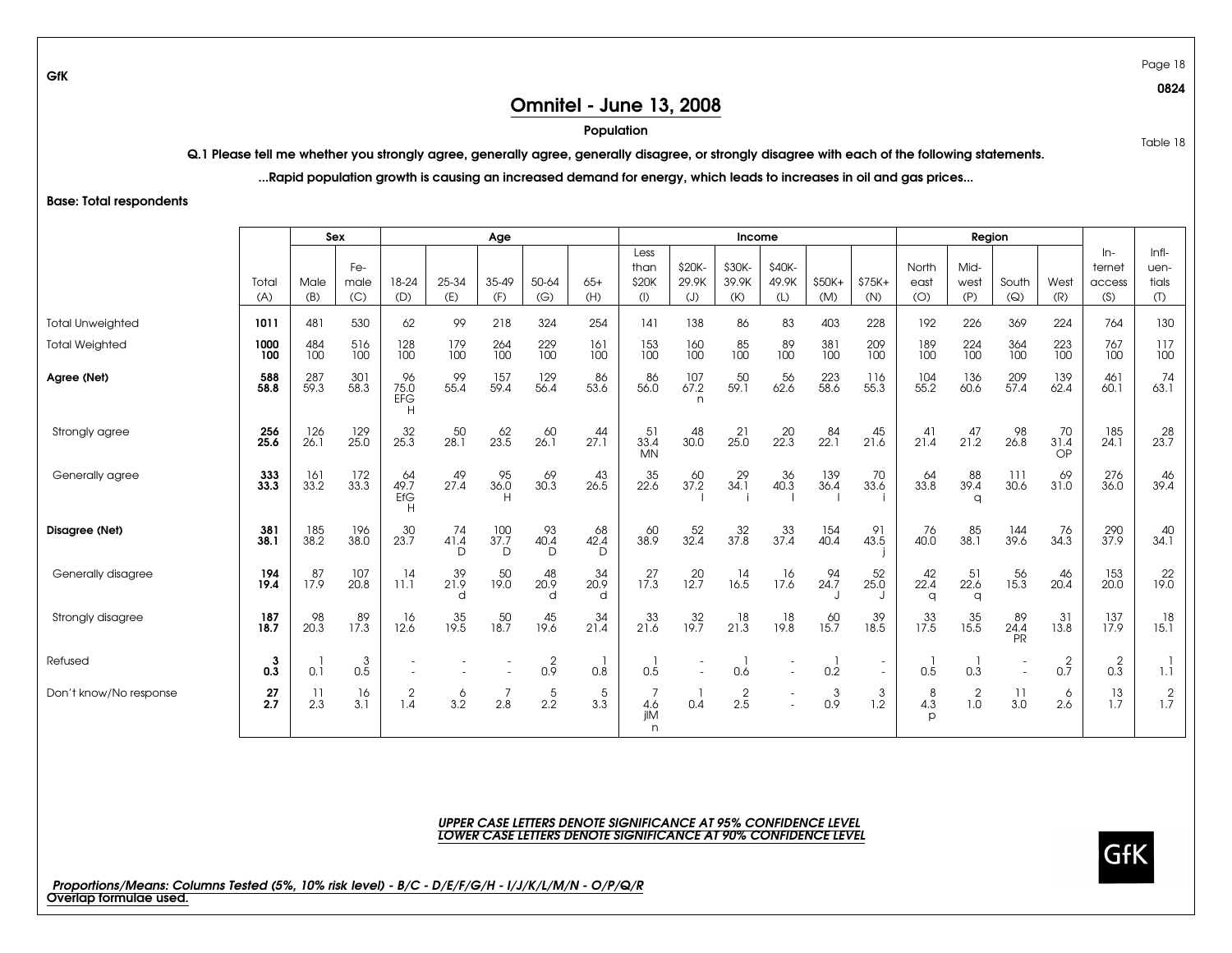Table 19

0824

## Omnitel - June 13, 2008

Population

Q.1 Please tell me whether you strongly agree, generally agree, generally disagree, or strongly disagree with each of the following statements.

...The rise of oil and gas prices is due in large part to world population growth...

Base: Total respondents

GfK

|                         |                 | Sex                |                       |                                           |                              | Age               |                         |                               |                                |                       | Income            |                   |                    |                                           |                   | Region                 |                                 |                   |                 |                   |
|-------------------------|-----------------|--------------------|-----------------------|-------------------------------------------|------------------------------|-------------------|-------------------------|-------------------------------|--------------------------------|-----------------------|-------------------|-------------------|--------------------|-------------------------------------------|-------------------|------------------------|---------------------------------|-------------------|-----------------|-------------------|
|                         |                 |                    | Fe-                   |                                           |                              |                   |                         |                               | Less<br>than                   | \$20K-                | \$30K-            | \$40K-            |                    |                                           | North             | Mid-                   |                                 |                   | $In-$<br>ternet | $Infl-$<br>uen-   |
|                         | Total<br>(A)    | Male<br>(B)        | male<br>(C)           | 18-24<br>(D)                              | 25-34<br>(E)                 | 35-49<br>(F)      | 50-64<br>(G)            | $65+$<br>(H)                  | \$20K<br>$($ l $)$             | 29.9K<br>(J)          | 39.9K<br>(K)      | 49.9K<br>(L)      | \$50K+<br>(M)      | $$75K+$<br>(N)                            | east<br>(O)       | west<br>(P)            | South<br>(Q)                    | West<br>(R)       | access<br>(S)   | tials<br>(1)      |
| <b>Total Unweighted</b> | 1011            | 481                | 530                   | 62                                        | 99                           | 218               | 324                     | 254                           | 141                            | 138                   | 86                | 83                | 403                | 228                                       | 192               | 226                    | 369                             | 224               | 764             | 130               |
| <b>Total Weighted</b>   | 1000<br>100     | 484<br>100         | 516<br>$100 -$        | 128<br>100                                | 179<br>100                   | 264<br>100        | 229<br>100              | 161<br>100                    | 153<br>100                     | 160<br>100            | $\frac{85}{100}$  | $\frac{89}{100}$  | 381<br>100         | 209<br>100                                | 189<br>100        | 224<br>100             | 364<br>100                      | 223<br>100        | 767<br>$100 -$  | 117<br>100        |
| Agree (Net)             | $352$<br>$35.2$ | 168<br>34.7        | 184<br>35.6           | 51<br>39.8                                | 56<br>31.4                   | $94$<br>35.5      | 82<br>36.0              | 54<br>33.6                    | 61<br>39.5                     | 61<br>38.3            | 25<br>29.1        | 35<br>39.5        | $\frac{124}{32.5}$ | 63<br>30.3                                | 63<br>33.3        | 89<br>39.6<br>O        | 111<br>30.6                     | 89<br>39.7<br>a   | 261<br>34.0     | $39$<br>$33.3$    |
| Strongly agree          | 144<br>14.4     | $^{65}_{13.4}$     | $79$<br>15.4          | $\frac{18}{13.7}$                         | $\frac{24}{13.5}$            | $\frac{30}{11.4}$ | 42<br>$18.\overline{4}$ | $\frac{23}{14.4}$             | $\frac{33}{21.3}$<br><b>MN</b> | $\frac{20}{12.6}$     | $\frac{14}{15.9}$ | -11<br>12.4       | 44<br>11.5         | $^{22}_{10.7}$                            | $\frac{24}{12.7}$ | $35$<br>15.5           | 48<br>13.1                      | $\frac{38}{16.8}$ | 101<br>13.2     | $\frac{17}{14.8}$ |
| Generally agree         | 207<br>20.7     | $\frac{103}{21.3}$ | $\frac{104}{20.2}$    | 33<br>26.1                                | $\frac{32}{17.9}$            | 64<br>24.1<br>g   | 40<br>17.6              | 31<br>19.2                    | $\frac{28}{18.2}$              | 41<br>25.6            | -11<br>13.2       | $^{24}_{27.1}$    | 80<br>21.0         | $\begin{array}{c} 41 \\ 19.5 \end{array}$ | 39<br>20.6        | 54<br>24.1<br>$\Omega$ | $^{64}_{17.5}$                  | -51<br>22.9       | 159<br>20.8     | $^{22}_{18.5}$    |
| Disagree (Net)          | $623$<br>$62.3$ | 301<br>62.1        | $\frac{322}{62.4}$    | $73$<br>57.4                              | 118<br>65.7                  | 167<br>63.3       | 140<br>61.0             | 101<br>62.7                   | 86<br>56.1                     | 97<br>60.8            | 59<br>69.6        | 54<br>60.5        | 252<br>66.2        | 144<br>68.8                               | 118<br>62.2       | $\frac{131}{58.4}$     | $^{241}_{66.2}$<br>$\mathsf{D}$ | 133<br>59.8       | 490<br>64.0     | $73$<br>62.6      |
| Generally disagree      | $269$<br>26.9   | $\frac{132}{27.4}$ | $\frac{137}{26.5}$    | $\begin{array}{c} 40 \\ 31.0 \end{array}$ | $^{42}_{23.2}$               | $77$<br>29.3      | $^{61}_{26.7}$          | 44<br>27.4                    | $33$<br>21.6                   | $^{43}_{26.9}$        | $\frac{29}{33.6}$ | $\frac{27}{30.1}$ | $\frac{109}{28.5}$ | $rac{64}{30.4}$                           | $\frac{54}{28.6}$ | $rac{69}{30.7}$        | $\frac{90}{24.6}$               | $\frac{57}{25.6}$ | $215$<br>$28.0$ | $\frac{34}{29.1}$ |
| Strongly disagree       | 353<br>35.3     | 168<br>34.7        | 185<br>35.9           | $34$<br>26.4                              | $76$<br>42.5<br><sub>d</sub> | 90<br>34.0        | 78<br>34.3              | 57<br>35.3                    | $\frac{53}{34.5}$              | $\frac{54}{33.9}$     | 31<br>36.0        | 27<br>30.3        | $\frac{144}{37.7}$ | 80<br>38.4                                | 64<br>33.6        | 62<br>27.6             | $\frac{152}{41.6}$<br>D         | 76<br>34.2        | 275<br>35.9     | $39$<br>33.5      |
| Refused                 | 2<br>0.2        |                    | $\overline{2}$<br>0.4 |                                           |                              |                   | $\frac{2}{0.9}$         | $\overline{\phantom{a}}$<br>۰ |                                |                       | 0.6               |                   | 0.4                |                                           | 0.3               |                        | 0.2                             | 0.3               | $\frac{2}{0.3}$ | $1.7^{2}$         |
| Don't know/No response  | 24<br>2.4       | $\frac{16}{3.2}$   | 8<br>1.6              | $\overline{4}$<br>2.8                     | 5<br>2.9                     | $\frac{3}{1.2}$   | 5<br>2.2                | 6<br>3.7                      | 4.5<br><b>IMn</b>              | $\overline{2}$<br>0.9 | 0.7               |                   | 3<br>0.9           | $\frac{2}{0.9}$                           | 8<br>4.2          | $\overline{4}$<br>2.0  | 11<br>3.0<br>R                  | 0.2               | 14<br>1.8       | $\frac{3}{2.4}$   |

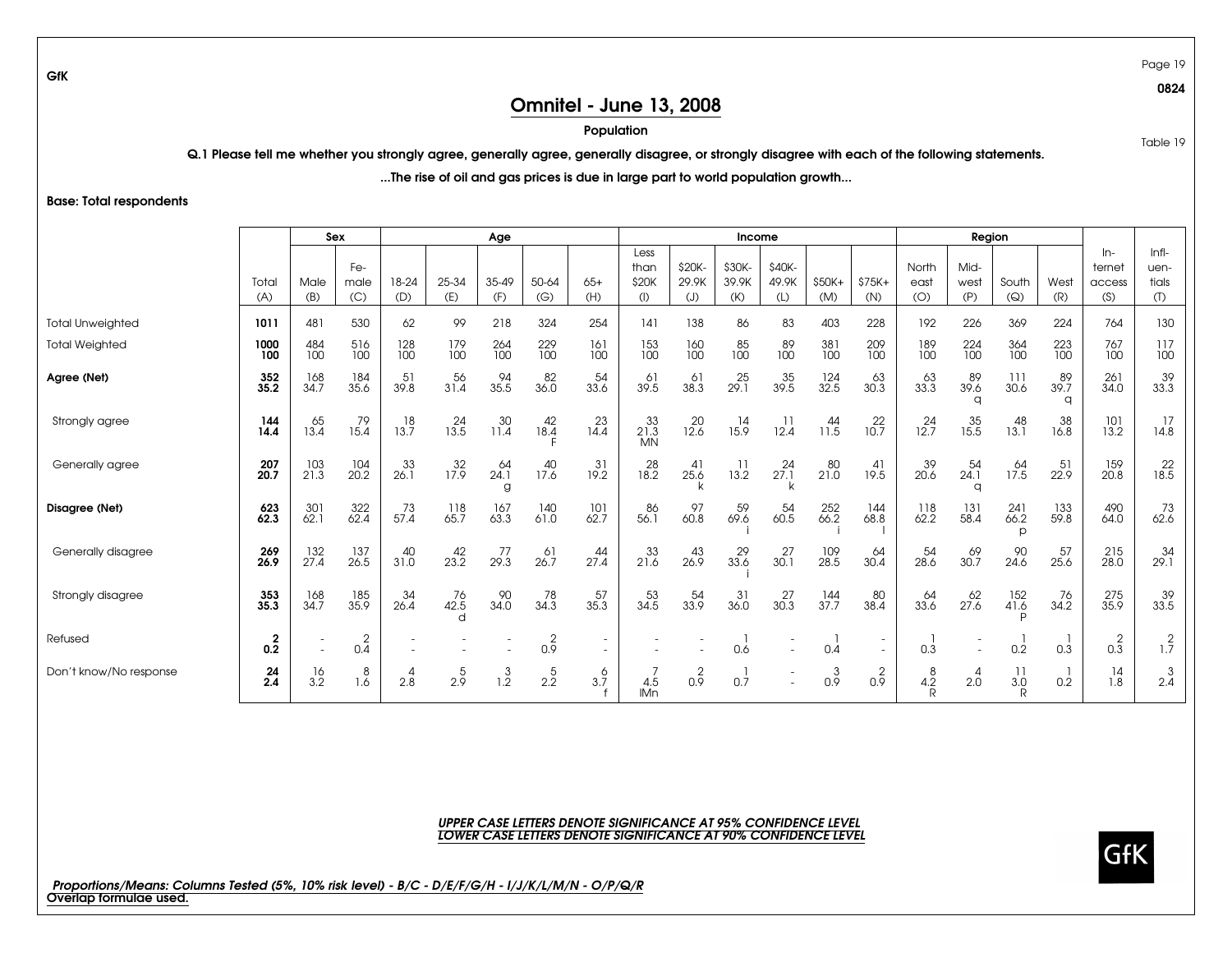Table 20

0824

## Omnitel - June 13, 2008

#### Population

Q.1 Please tell me whether you strongly agree, generally agree, generally disagree, or strongly disagree with each of the following statements.

...Stopping population growth will help reduce traffic congestion....

Base: Total respondents

GfK

|                         |                 |                  | Sex                      | Age            |                         |                   |                      |                   |                                 |                   | Income            |                      |                    |                                  |                   | Region             |                     |                       |                                                  |                          |
|-------------------------|-----------------|------------------|--------------------------|----------------|-------------------------|-------------------|----------------------|-------------------|---------------------------------|-------------------|-------------------|----------------------|--------------------|----------------------------------|-------------------|--------------------|---------------------|-----------------------|--------------------------------------------------|--------------------------|
|                         | Total           | Male             | Fe-<br>male              | 18-24          | 25-34                   | 35-49             | 50-64                | $65+$             | Less<br>than<br>\$20K           | \$20K-<br>29.9K   | \$30K-<br>39.9K   | \$40K-<br>49.9K      | \$50K+             | $$75K+$                          | North<br>east     | Mid-<br>west       | South               | West                  | $ln-$<br>ternet<br>access                        | $Infl-$<br>uen-<br>tials |
|                         | (A)             | (B)              | (C)                      | (D)            | (E)                     | (F)               | (G)                  | (H)               | $($ l                           | (J)               | (K)               | (L)                  | (M)                | (N)                              | (O)               | (P)                | (Q)                 | (R)                   | (S)                                              | (T)                      |
| <b>Total Unweighted</b> | 1011            | 481              | 530                      | 62             | 99                      | 218               | 324                  | 254               | 141                             | 138               | 86                | 83                   | 403                | 228                              | 192               | 226                | 369                 | 224                   | 764                                              | 130                      |
| <b>Total Weighted</b>   | 1000<br>100     | 484<br>100       | 516<br>100               | 128<br>100     | 179<br>100              | 264<br>100        | 229<br>100           | 161<br>100        | 153<br>100                      | 160<br>100        | $\frac{85}{100}$  | $\frac{89}{100}$     | 381<br>100         | 209<br>100                       | 189<br>100        | 224<br>100         | 364<br>100          | 223<br>100            | 767<br>100                                       | 117<br>100               |
| Agree (Net)             | 464<br>46.4     | 235<br>48.6      | $^{228}_{44.3}$          | $63$<br>49.2   | 76<br>42.6              | 120<br>45.5       | 109<br>47.6          | 79<br>49.0        | 76<br>49.7                      | 86<br>53.7        | 37<br>43.7        | 40<br>45.4           | 175<br>45.8<br>n.  | 86<br>41.0                       | $92$<br>48.5      | $\frac{100}{44.8}$ | $157$<br>43.2       | 115<br>51.4<br>a      | 345<br>45.0                                      | $\frac{59}{50.4}$        |
| Strongly agree          | $157$<br>15.7   | 87<br>17.9       | $\frac{71}{13.7}$        | $^{20}_{15.8}$ | $\frac{22}{12.1}$       | $\frac{35}{13.1}$ | $^{45}_{19.7}$<br>ef | $\frac{31}{19.0}$ | $39$<br>25.4<br>JL<br><b>MN</b> | $\frac{22}{13.5}$ | $\frac{13}{15.5}$ | 8,2                  | $\frac{55}{14.3}$  | $^{28}_{13.3}$                   | $\frac{29}{15.5}$ | $\frac{30}{13.3}$  | $\frac{59}{16.3}$   | $\frac{39}{17.3}$     | 109<br>14.2                                      | $^{22}_{18.9}$           |
| Generally agree         | 307<br>30.7     | 149<br>30.8      | 158<br>30.6              | 43<br>33.4     | 55<br>30.5              | 86<br>32.4        | 64<br>28.0           | 48<br>30.1        | 37<br>24.3                      | 64<br>40.2<br>IN  | 24<br>28.2        | $32$<br>$36.3$       | $\frac{120}{31.5}$ | 58<br>27.6                       | 62<br>33.0        | 71<br>31.6         | 98<br>26.8          | 76<br>34.1            | 236<br>30.8                                      | 37<br>31.5               |
| Disagree (Net)          | 508<br>50.8     | 236<br>48.7      | 273<br>52.9              | $^{61}_{48.0}$ | $\frac{103}{57.4}$<br>h | 138<br>52.2       | $\frac{112}{48.9}$   | $74$<br>46.1      | 70<br>45.8                      | $72$<br>45.3      | $45$<br>53.1      | $47$ <sub>52.6</sub> | 204<br>53.5        | $\frac{123}{58.5}$<br><b>IJm</b> | $89$<br>47.2      | $\frac{118}{52.7}$ | $197$<br>54.1       | $\frac{104}{46.6}$    | 405<br>52.9                                      | $\frac{56}{47.6}$        |
| Generally disagree      | 287<br>28.7     | 134<br>27.7      | $152$<br>29.5            | 44<br>34.7     | 53<br>29.6              | 78<br>29.7        | 61<br>26.5           | 42<br>26.2        | $\frac{33}{21.7}$               | 41<br>25.4        | 27<br>32.1        | 28<br>31.5           | 119<br>31.1        | 64<br>30.7                       | 55<br>28.9        | 81<br>36.3<br>QR   | 92<br>25.4          | 58<br>26.1            | 226<br>29.4                                      | 27<br>23.1               |
| Strongly disagree       | $^{222}_{22.2}$ | 101<br>20.9      | 120<br>$23.\overline{3}$ | 17<br>13.3     | $\frac{50}{27.9}$<br>D  | 60<br>22.6        | 51<br>22.4           | 32<br>19.9        | 37<br>24.0                      | 32<br>19.9        | 18<br>21.0        | 19<br>21.1           | 85<br>22.3         | 58<br>27.9<br>M                  | 35<br>18.3        | 37<br>16.4         | 105<br>$28.7$<br>OP | 46<br>20.5            | 180<br>23.4                                      | $^{29}_{24.5}$           |
| Refused                 | 4<br>0.4        | 0.1              | 3<br>0.6                 |                |                         |                   | 2<br>0.9             | 0.6               |                                 |                   | 0.6               | 0.5                  | 0.2                |                                  | 0.3               | 0.2                | 0.2                 | $\overline{2}$<br>0.9 | $\begin{smallmatrix} 2 \\ 0.3 \end{smallmatrix}$ | 0.6                      |
| Don't know/No response  | 24<br>2.4       | $\frac{13}{2.6}$ | $^{12}_{2.2}$            | 4<br>2.8       |                         | 6<br>$2.\bar{3}$  | 6<br>2.6<br>$\Theta$ | 7<br>4.3<br>E     | 4.5<br><b>MN</b>                | $1.0^{2}$         | $2.\overline{6}$  | 1.4                  | $\frac{2}{0.5}$    | 0.5                              | 4.0               | 5<br>$2.\bar{3}$   | 9<br>2.5            | $1.1^{2}$             | 14<br>1.9                                        | $\frac{2}{1.4}$          |

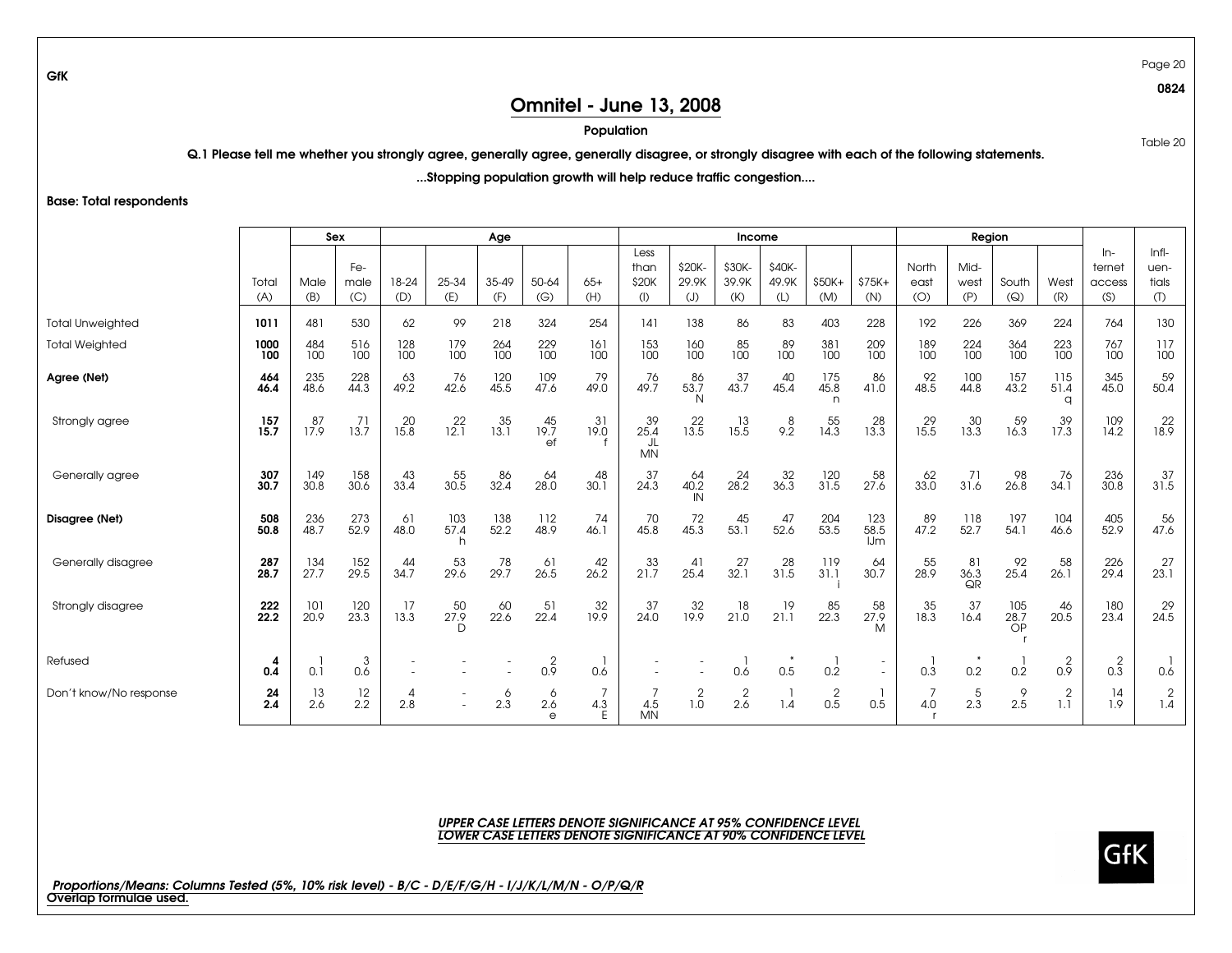Page 21 0824

Table 21

## Omnitel - June 13, 2008

#### Population

Q.1 Please tell me whether you strongly agree, generally agree, generally disagree, or strongly disagree with each of the following statements.

#### ...Summary of Agree...

Base: Total respondents

|                                                                                                                                     |             | Sex              |                    |                  |             | Age              |                    |            |             |                   | Income      |            |                  |             |             | Region                  |                            |                         |             |            |
|-------------------------------------------------------------------------------------------------------------------------------------|-------------|------------------|--------------------|------------------|-------------|------------------|--------------------|------------|-------------|-------------------|-------------|------------|------------------|-------------|-------------|-------------------------|----------------------------|-------------------------|-------------|------------|
|                                                                                                                                     |             |                  |                    |                  |             |                  |                    |            | Less        |                   |             |            |                  |             |             |                         |                            |                         | $In-$       | $Infl-$    |
|                                                                                                                                     |             |                  | Fe-                |                  |             |                  |                    |            | than        | \$20K-            | \$30K-      | \$40K-     |                  |             | North       | Mid-                    |                            |                         | ternet      | uen-       |
|                                                                                                                                     | Total       | Male             | male               | 18-24            | 25-34       | 35-49            | 50-64              | $65+$      | \$20K       | 29.9K             | 39.9K       | 49.9K      | $$50K+$          | $$75K+$     | east        | west                    | South                      | West                    | access      | tials      |
|                                                                                                                                     | (A)         | (B)              | (C)                | (D)              | (E)         | (F)              | (G)                | (H)        | $($ l       | (J)               | (K)         | (L)        | (M)              | (N)         | (O)         | (P)                     | (Q)                        | (R)                     | (S)         | (1)        |
| <b>Total Unweighted</b>                                                                                                             | 1011        | 481              | 530                | 62               | 99          | 218              | 324                | 254        | 141         | 138               | 86          | 83         | 403              | 228         | 192         | 226                     | 369                        | 224                     | 764         | 130        |
| <b>Total Weighted</b>                                                                                                               | 1000<br>100 | 484<br>100       | 516<br>100         | 128<br>100       | 179<br>100  | 264<br>100       | 229<br>100         | 161<br>100 | 153<br>100  | 160<br>100        | 85<br>100   | 89<br>100  | 381<br>100       | 209<br>100  | 189<br>100  | 224<br>100              | 364<br>100                 | 223<br>100              | 767<br>100  | 117<br>100 |
| Supporting global<br>family planning<br>initiatives will help<br>improve the health of<br>our planet and people<br>around the world | 657<br>65.6 | 314<br>64.8      | 343<br>66.5        | 97<br>76.0<br>gH | 116<br>64.8 | 172<br>65.2      | 145<br>63.5        | 97<br>60.5 | 100<br>65.0 | 112<br>70.0       | 52<br>61.1  | 65<br>72.7 | 251<br>65.7      | 135<br>64.5 | 125<br>66.3 | 151<br>67.5             | 238<br>65.4                | 142<br>63.6             | 511<br>66.6 | 85<br>72.2 |
| If people have fewer children,<br>it will increase their<br>financial options                                                       | 644<br>64.4 | 324<br>66.9      | $\frac{320}{62.1}$ | 82<br>64.1       | 122<br>68.0 | 164<br>62.2      | 156<br>68.2<br>H   | 96<br>59.9 | 79<br>51.6  | 112<br>70.0<br>Ik | 48<br>56.8  | 59<br>66.7 | 267<br>70.1      | 143<br>68.2 | 106<br>56.0 | 149<br>66.6<br>$\Omega$ | $^{243}_{66.7}$<br>$\circ$ | 146<br>65.6<br>$\circ$  | 497<br>64.9 | 85<br>72.3 |
| As the U.S. population<br>grows, so does the<br>amount of carbon<br>emissions coming from<br>the U.S.                               | 639<br>63.9 | 309<br>63.9      | 330<br>63.9        | 80<br>62.7       | 106<br>59.4 | 179<br>67.8<br>h | 155<br>67.8<br>H   | 94<br>58.6 | 85<br>55.7  | 109<br>68.0       | -51<br>59.5 | 66<br>73.9 | 260<br>68.1      | 135<br>64.5 | 113<br>59.9 | 157<br>69.9<br>OQ       | 218<br>59.9                | 151<br>67.6             | 509<br>66.4 | 79<br>67.3 |
| Rapid population growth causes<br>an increase in demand for food,<br>which leads to higher food<br>prices                           | 601<br>60.1 | 315<br>65.1<br>C | 286<br>55.5        | 89<br>69.2<br>ah | 118<br>65.9 | 154<br>58.2      | 132<br>57.7        | 92<br>57.1 | 93<br>60.4  | 99<br>62.1        | 49<br>57.1  | 62<br>69.4 | 228<br>59.8      | 123<br>58.6 | 116<br>61.4 | 120<br>53.8             | 226<br>62.1<br>D           | 139<br>62.2             | 462<br>60.2 | 69<br>58.5 |
| Global population growth will<br>lead to more water shortages                                                                       | 591<br>59.1 | 290<br>59.9      | 301<br>58.4        | 62<br>48.2       | 96<br>53.4  | 162<br>61.3      | 154<br>67.5<br>DEh | 97<br>60.1 | -86<br>56.0 | 103<br>64.2       | 49<br>57.9  | 52<br>58.4 | 235<br>61.8<br>n | 119<br>57.1 | 109<br>57.8 | 137<br>61.0             | 201<br>55.2                | 145<br>64.8<br>$\Omega$ | 451<br>58.8 | 74<br>62.7 |

#### *UPPER CASE LETTERS DENOTE SIGNIFICANCE AT 95% CONFIDENCE LEVELLOWER CASE LETTERS DENOTE SIGNIFICANCE AT 90% CONFIDENCE LEVEL*

*Proportions/Means: Columns Tested (5%, 10% risk level) - B/C - D/E/F/G/H - I/J/K/L/M/N - O/P/Q/R* Overlap formulae used.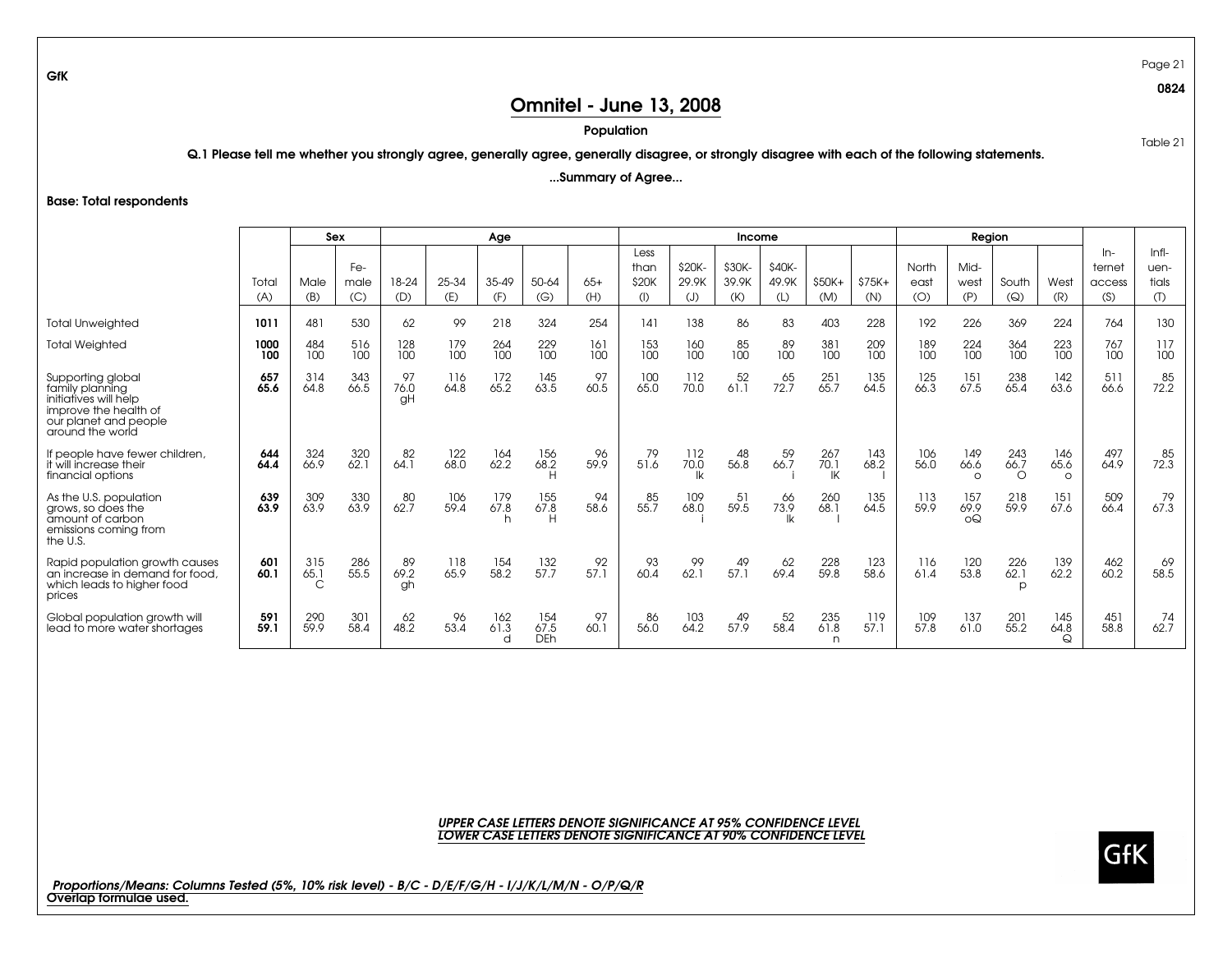Page 22 0824

Table 21

## Omnitel - June 13, 2008

#### Population

Q.1 Please tell me whether you strongly agree, generally agree, generally disagree, or strongly disagree with each of the following statements.

#### ...Summary of Agree...

Base: Total respondents

|                                                                                                                                                                 |              |                  | Sex                |                        |                   | Age              |                          |                  |                            |                                      | Income                 |                        |                  |                |                      | Region              |               |                  |                                  |                                 |
|-----------------------------------------------------------------------------------------------------------------------------------------------------------------|--------------|------------------|--------------------|------------------------|-------------------|------------------|--------------------------|------------------|----------------------------|--------------------------------------|------------------------|------------------------|------------------|----------------|----------------------|---------------------|---------------|------------------|----------------------------------|---------------------------------|
|                                                                                                                                                                 | Total<br>(A) | Male<br>(B)      | Fe-<br>male<br>(C) | 18-24<br>(D)           | 25-34<br>(E)      | 35-49<br>(F)     | 50-64<br>(G)             | $65+$<br>(H)     | Less<br>than<br>\$20K<br>( | \$20K-<br>29.9K<br>(J)               | \$30K-<br>39.9K<br>(K) | \$40K-<br>49.9K<br>(L) | \$50K+<br>(M)    | $$75K+$<br>(N) | North<br>east<br>(O) | Mid-<br>west<br>(P) | South<br>(Q)  | West<br>(R)      | $ln-$<br>ternet<br>access<br>(S) | $Infl-$<br>uen-<br>tials<br>(1) |
| <b>Total Unweighted</b>                                                                                                                                         | 1011         | 481              | 530                | 62                     | 99                | 218              | 324                      | 254              | 141                        | 138                                  | 86                     | 83                     | 403              | 228            | 192                  | 226                 | 369           | 224              | 764                              | 130                             |
| <b>Total Weighted</b>                                                                                                                                           | 1000<br>100  | 484<br>100       | 516<br>100         | 128<br>100             | 179<br>100        | 264<br>100       | 229<br>100               | 161<br>100       | 153<br>100                 | 160<br>100                           | 85<br>100              | 89<br>100              | 381<br>100       | 209<br>100     | 189<br>100           | 224<br>100          | 364<br>100    | 223<br>100       | 767<br>100                       | 117<br>100                      |
| Rapid population growth is<br>causing<br>an increased demand for energy,<br>which leads to increases in oil<br>and gas prices                                   | 588<br>58.8  | 287<br>59.3      | 301<br>58.3        | 96<br>75.0<br>EFG<br>Н | 99<br>55.4        | 157<br>59.4      | 129<br>56.4              | 86<br>53.6       | 86<br>56.0                 | 107<br>67.2<br>n                     | 50<br>59.1             | 56<br>62.6             | 223<br>58.6      | 116<br>55.3    | 104<br>55.2          | 136<br>60.6         | 209<br>57.4   | 139<br>62.4      | 461<br>60.1                      | 74<br>63.1                      |
| There is a strong link between<br>a growing global population<br>and climate change                                                                             | 519<br>51.9  | 251<br>51.9      | 267<br>51.8        | 76<br>59.1<br>H        | 97<br>54.2<br>h   | 142<br>53.7<br>H | 116<br>50.7<br>h         | 68<br>42.3       | 85<br>55.3                 | 89<br>55.9                           | 47<br>55.7             | 45<br>50.5             | 195<br>51.1      | 99<br>47.5     | 95<br>50.1           | 118<br>52.5         | 176<br>48.4   | 130<br>58.4<br>♤ | 398<br>51.9                      | 60<br>50.7                      |
| If the global population<br>stops growing, it will<br>help improve the health of<br>our planet and people<br>around the world                                   | 511<br>51.1  | 258<br>53.2      | 253<br>49.1        | 66<br>51.9             | 79<br>44.0        | 129<br>48.9      | $\frac{131}{57.3}$<br>Ef | 87<br>54.0       | 79<br>51.4                 | 81<br>50.8                           | 44<br>52.1             | 44<br>49.9             | 209<br>54.8<br>n | 105<br>50.0    | 90<br>47.4           | 128<br>57.0<br>0Q   | 169<br>46.5   | 124<br>55.6<br>a | 394<br>51.4                      | 60<br>50.8                      |
| If developing countries<br>had better family<br>planning initiatives in<br>place, there would be<br>fewer people trying to<br>immigrate to the United<br>States | 501<br>50.1  | 261<br>53.9<br>C | 240<br>46.5        | $65$<br>50.9           | $\frac{95}{52.9}$ | $120$<br>45.4    | 110<br>48.1              | 94<br>58.6<br>FG | $\frac{81}{52.5}$          | $\frac{102}{63.5}$<br><b>LM</b><br>N | $^{48}_{56.8}$<br>mn   | $^{42}_{47.0}$         | 170<br>44.7      | $^{92}_{43.8}$ | 98<br>51.6           | $\frac{120}{53.8}$  | $183$<br>50.3 | 100<br>44.8      | $\frac{36}{47}$ .                | 57<br>48.8                      |
| The resources on earth<br>can support only so many<br>people, so unmanaged<br>population growth could<br>lead to catastrophe                                    | 499<br>49.9  | 247<br>51.1      | 252<br>48.8        | 75<br>58.5<br>eh       | 76<br>42.6        | 131<br>49.5      | 123<br>53.9<br>eh        | 73<br>45.4       | -79<br>51.7                | 94<br>59.1<br>Km<br>N                | 37<br>43.0             | 43<br>47.8             | 182<br>47.8      | 95<br>45.6     | 93<br>49.1           | 130<br>58.1<br>Qr   | 167<br>45.8   | 109<br>49.1      | 378<br>49.3                      | 65<br>55.2                      |

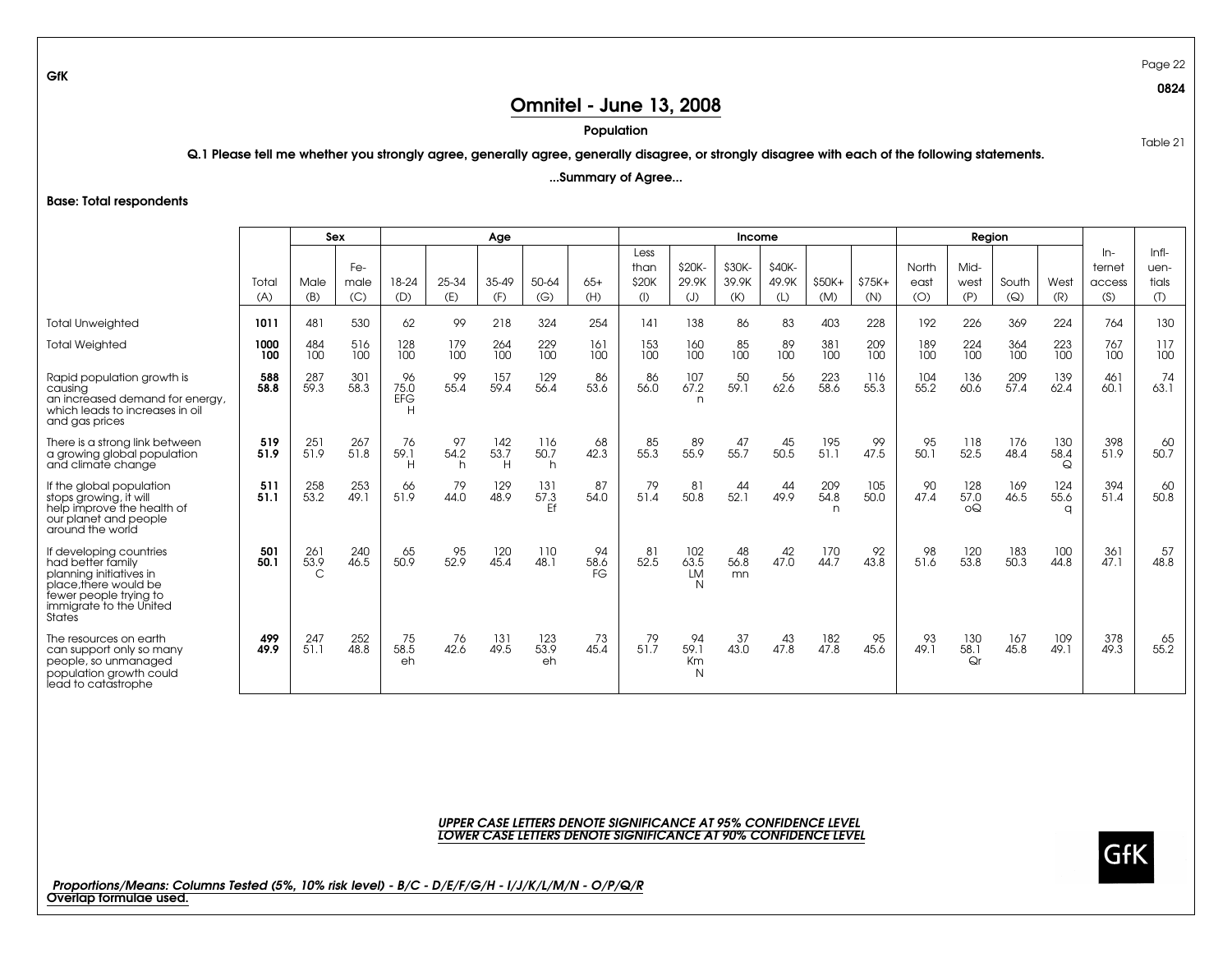Page 23 0824

Table 21

## Omnitel - June 13, 2008

#### Population

Q.1 Please tell me whether you strongly agree, generally agree, generally disagree, or strongly disagree with each of the following statements.

#### ...Summary of Agree...

Base: Total respondents

|                                                                                                                                                                                               |              |                             | Sex         |                        |              | Age          |                  |              |                 |                                 | Income       |              |                  |                |                   | Region                  |              |                  |                 |                                     |
|-----------------------------------------------------------------------------------------------------------------------------------------------------------------------------------------------|--------------|-----------------------------|-------------|------------------------|--------------|--------------|------------------|--------------|-----------------|---------------------------------|--------------|--------------|------------------|----------------|-------------------|-------------------------|--------------|------------------|-----------------|-------------------------------------|
|                                                                                                                                                                                               |              |                             | Fe-         |                        |              |              |                  |              | Less<br>than    | \$20K                           | \$30K-       | \$40K-       |                  |                | North             | Mid-                    |              |                  | $ln-$<br>ternet | $Infl-$<br>uen-                     |
|                                                                                                                                                                                               | Total<br>(A) | Male<br>(B)                 | male<br>(C) | 18-24<br>(D)           | 25-34<br>(E) | 35-49<br>(F) | 50-64<br>(G)     | $65+$<br>(H) | \$20K<br>(1)    | 29.9K<br>(J)                    | 39.9K<br>(K) | 49.9K<br>(L) | \$50K+<br>(M)    | $$75K+$<br>(N) | east<br>(O)       | west<br>(P)             | South<br>(Q) | West<br>(R)      | access<br>(S)   | tials<br>$\left( \mathbb{T}\right)$ |
| <b>Total Unweighted</b>                                                                                                                                                                       | 1011         | 481                         | 530         | 62                     | 99           | 218          | 324              | 254          | 141             | 138                             | 86           | 83           | 403              | 228            | 192               | 226                     | 369          | 224              | 764             | 130                                 |
| <b>Total Weighted</b>                                                                                                                                                                         | 1000<br>100  | 484<br>100                  | 516<br>100  | 128<br>100             | 179<br>100   | 264<br>100   | 229<br>100       | 161<br>100   | 153<br>100      | 160<br>100                      | 85<br>100    | 89<br>100    | 381<br>100       | 209<br>100     | 189<br>100        | 224<br>100              | 364<br>100   | 223<br>100       | 767<br>100      | 117<br>100                          |
| Every year, the world<br>adds 78 million people<br>to its population.At<br>this rate of growth,<br>there will not be<br>enough resources for<br>today's children when<br>they reach adulthood | 484<br>48.4  | 220<br>45.4                 | 264<br>51.2 | 57<br>44.6             | 86<br>47.8   | 131<br>49.4  | 119<br>52.0      | 73<br>45.3   | 79<br>51.4<br>N | 101<br>63.4<br>iK<br><b>LMN</b> | 33<br>39.3   | 42<br>47.5   | 175<br>45.8<br>N | 79<br>37.6     | 115<br>60.7<br>QR | 118<br>52.6<br>$\Theta$ | 152<br>41.8  | 99<br>44.5       | 356<br>46.4     | 49<br>41.8                          |
| Limiting family size to two<br>children or less will help<br>stabilize population numbers.                                                                                                    | 465<br>46.5  | 250<br>51.7<br>$\mathsf{C}$ | 215<br>41.7 | 53<br>41.5             | 88<br>49.2   | 117<br>44.4  | 113<br>49.6      | 74<br>46.1   | 65<br>42.5      | 96<br>59.7<br>IK<br>Mn          | 34<br>39.6   | -41<br>46.5  | 180<br>47.1      | 102<br>48.9    | 72<br>38.3        | 126<br>56.1<br>OQ<br>R  | 166<br>45.7  | 101<br>45.3      | 357<br>46.5     | 65<br>55.1                          |
| Stopping population growth will<br>help reduce traffic congestion                                                                                                                             | 464<br>46.4  | 235<br>48.6                 | 228<br>44.3 | 63<br>49.2             | 76<br>42.6   | 120<br>45.5  | 109<br>47.6      | 79<br>49.0   | 76<br>49.7      | 86<br>53.7<br>N                 | 37<br>43.7   | 40<br>45.4   | 175<br>45.8<br>n | 86<br>41.0     | 92<br>48.5        | 100<br>44.8             | 157<br>43.2  | 115<br>51.4<br>a | 345<br>45.0     | 59<br>50.4                          |
| Population growth is<br>ONE of the leading cause<br>of CO2 emissions, which<br>cause global warming                                                                                           | 459<br>45.9  | 230<br>47.4                 | 229<br>44.4 | 76<br>59.6<br>eFG<br>h | 82<br>45.5   | 116<br>43.8  | 96<br>42.0       | 73<br>45.2   | 74<br>48.4      | 90<br>56.3<br>kM<br>n           | 35<br>41.6   | 42<br>47.5   | 169<br>44.3      | 92<br>43.7     | 86<br>45.8        | 110<br>49.0             | 160<br>43.9  | 103<br>46.1      | 344<br>44.9     | 59<br>50.4                          |
| The global population<br>needs to stop growing<br>so there will be<br>enough resources for<br>future generations                                                                              | 454<br>45.4  | 235<br>48.5<br>$\mathsf{C}$ | 219<br>42.5 | 56<br>43.8             | 81<br>45.5   | 117<br>44.3  | 117<br>51.4<br>H | 68<br>42.2   | 72<br>47.3      | 82<br>51.4                      | 41<br>48.3   | 41<br>46.4   | 170<br>44.7      | 88<br>41.8     | 80<br>42.3        | 106<br>47.4             | 160<br>43.8  | 108<br>48.6      | 342<br>44.7     | 45<br>38.4                          |

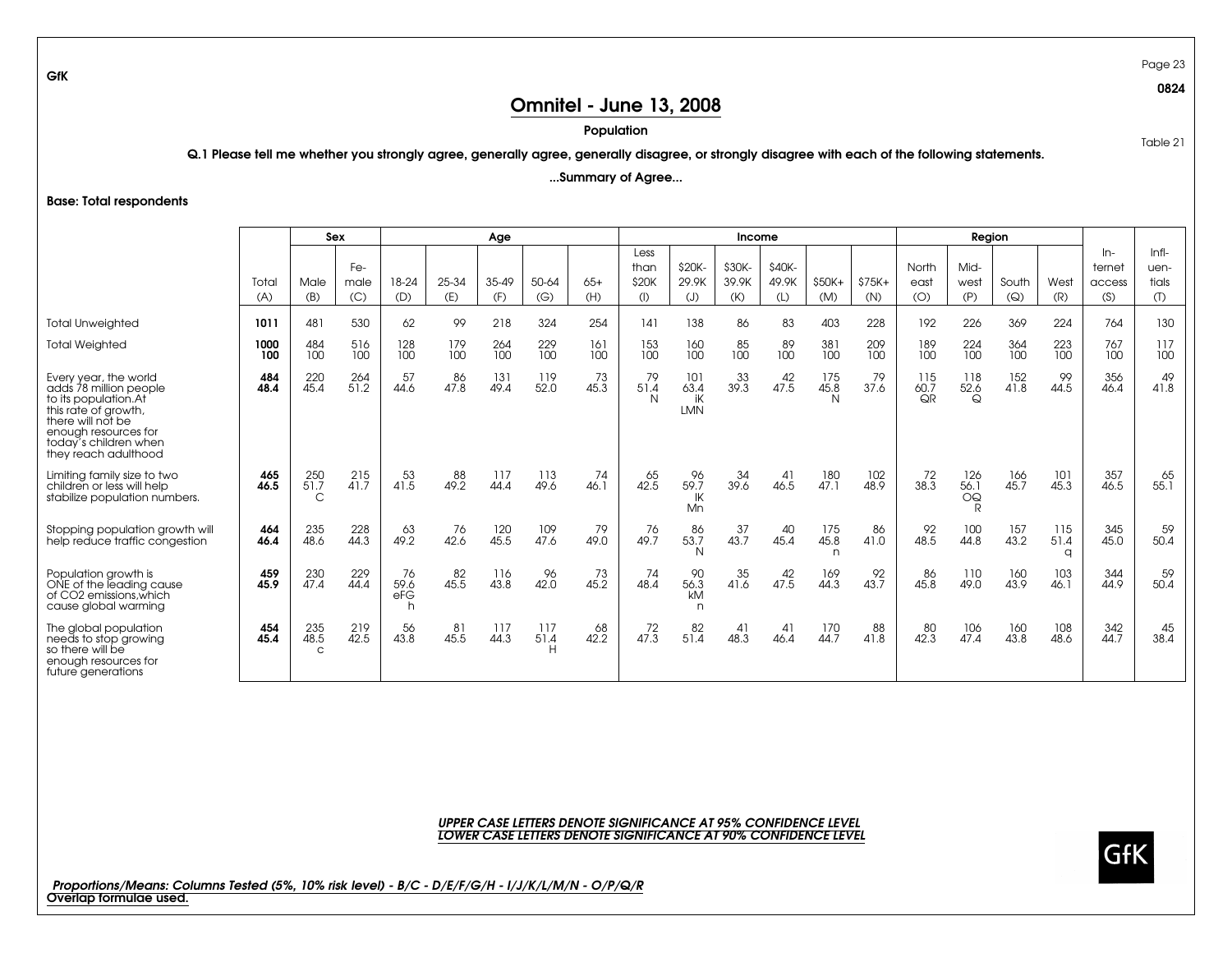Page 24 0824

Table 21

## Omnitel - June 13, 2008

#### Population

Q.1 Please tell me whether you strongly agree, generally agree, generally disagree, or strongly disagree with each of the following statements.

#### ...Summary of Agree...

Base: Total respondents

|                                                                                                                             |              | Sex              |             |              |              | Age               |                           |                  |                 |                  | Income                   |                        |                    |                   |             | Region                 |              |                  |               |            |
|-----------------------------------------------------------------------------------------------------------------------------|--------------|------------------|-------------|--------------|--------------|-------------------|---------------------------|------------------|-----------------|------------------|--------------------------|------------------------|--------------------|-------------------|-------------|------------------------|--------------|------------------|---------------|------------|
|                                                                                                                             |              |                  |             |              |              |                   |                           |                  | Less            |                  |                          |                        |                    |                   |             |                        |              |                  | $In-$         | $Infl-$    |
|                                                                                                                             |              |                  | Fe-         |              |              |                   |                           |                  | than            | \$20K-           | \$30K-                   | \$40K-                 |                    |                   | North       | Mid-                   |              |                  | ternet        | uen-       |
|                                                                                                                             | Total<br>(A) | Male<br>(B)      | male<br>(C) | 18-24<br>(D) | 25-34<br>(E) | 35-49<br>(F)      | 50-64<br>(G)              | $65+$<br>(H)     | \$20K           | 29.9K            | 39.9K<br>(K)             | 49.9K                  | $$50K+$<br>(M)     | $$75K+$<br>(N)    | east<br>(O) | west<br>(P)            | South<br>(Q) | West<br>(R)      | access<br>(S) | tials      |
|                                                                                                                             |              |                  |             |              |              |                   |                           |                  | $($ l $)$       | (J)              |                          | (L)                    |                    |                   |             |                        |              |                  |               | (1)        |
| <b>Total Unweighted</b>                                                                                                     | 1011         | 481              | 530         | 62           | 99           | 218               | 324                       | 254              | 141             | 138              | 86                       | 83                     | 403                | 228               | 192         | 226                    | 369          | 224              | 764           | 130        |
| <b>Total Weighted</b>                                                                                                       | 1000<br>100  | 484<br>100       | 516<br>100  | 128<br>100   | 179<br>100   | 264<br>100        | 229<br>100                | 161<br>100       | 153<br>100      | 160<br>100       | 85<br>100                | 89<br>100              | 381<br>100         | 209<br>100        | 189<br>100  | 224<br>100             | 364<br>100   | 223<br>100       | 767<br>100    | 117<br>100 |
| Reducing population numbers<br>will help reduce sprawl                                                                      | 413<br>41.3  | 203<br>42.0      | 210<br>40.7 | 42<br>33.1   | 62<br>34.6   | 121<br>45.7<br>de | 110<br>48.2<br><b>DEh</b> | 64<br>39.9       | 60<br>38.9      | 44.7             | 29<br>34.6               | 43<br>48.5             | 165<br>43.3        | 85<br>40.6        | 79<br>41.6  | 88<br>39.2             | 141<br>38.6  | 106<br>47.5<br>a | 312<br>40.7   | 53<br>45.1 |
| If people had fewer children,<br>it would help protect the<br>environment                                                   | 385<br>38.5  | 207<br>42.7<br>C | 179<br>34.6 | 45<br>35.0   | 61<br>33.9   | 108<br>41.1       | 91<br>39.8                | 65<br>40.6       | 67<br>43.7      | 75<br>46.9<br>mn | $32$<br>37.2             | $\frac{31}{34.8}$      | 137<br>35.9        | $\frac{72}{34.5}$ | 68<br>36.1  | 93<br>41.3             | 131<br>35.9  | 94<br>42.1       | 288<br>37.5   | 46<br>39.3 |
| The growing global population<br>is a threat to U.S. security                                                               | 353<br>35.3  | 176<br>36.3      | 177<br>34.3 | 33<br>25.6   | 50<br>27.9   | 103<br>39.1<br>de | 90<br>39.3<br>DE          | 59<br>36.8       | 58<br>38.0      | 65<br>40.6<br>n  | 24<br>28.4               | -41<br>46.5<br>KM<br>N | 125<br>32.9        | 61<br>29.0        | 67<br>35.7  | 78<br>34.9             | 122<br>33.6  | 85<br>38.0       | 250<br>32.7   | 37<br>31.8 |
| The rise of oil and gas prices<br>is due in large part to<br>world population growth                                        | 352<br>35.2  | 168<br>34.7      | 184<br>35.6 | 51<br>39.8   | 56<br>31.4   | 94<br>35.5        | 82<br>36.0                | 54<br>33.6       | 61<br>39.5      | 61<br>38.3       | $^{25}_{29.1}$           | 35<br>39.5             | $\frac{124}{32.5}$ | 63<br>30.3        | 63<br>33.3  | 89<br>39.6<br>$\Omega$ | 111<br>30.6  | 89<br>39.7<br>a  | 261<br>34.0   | 39<br>33.3 |
| Reducing the number of<br>immigrants we allow<br>into the U.S. will help<br>reduce carbon emissions<br>coming from the U.S. | 348<br>34.8  | 167<br>34.5      | 181<br>35.1 | 39<br>30.6   | 56<br>31.1   | 93<br>35.1        | 78<br>34.1                | 68<br>42.3<br>eg | 60<br>39.4<br>N | 53<br>33.4       | -37<br>43.7<br><b>MN</b> | 35<br>39.3<br>N        | 119<br>31.1<br>N   | 53<br>25.2        | 64<br>33.9  | 80<br>35.7             | 116<br>31.9  | 88<br>39.4       | 247<br>32.2   | 35<br>30.2 |

#### *UPPER CASE LETTERS DENOTE SIGNIFICANCE AT 95% CONFIDENCE LEVELLOWER CASE LETTERS DENOTE SIGNIFICANCE AT 90% CONFIDENCE LEVEL*

*Proportions/Means: Columns Tested (5%, 10% risk level) - B/C - D/E/F/G/H - I/J/K/L/M/N - O/P/Q/R* Overlap formulae used.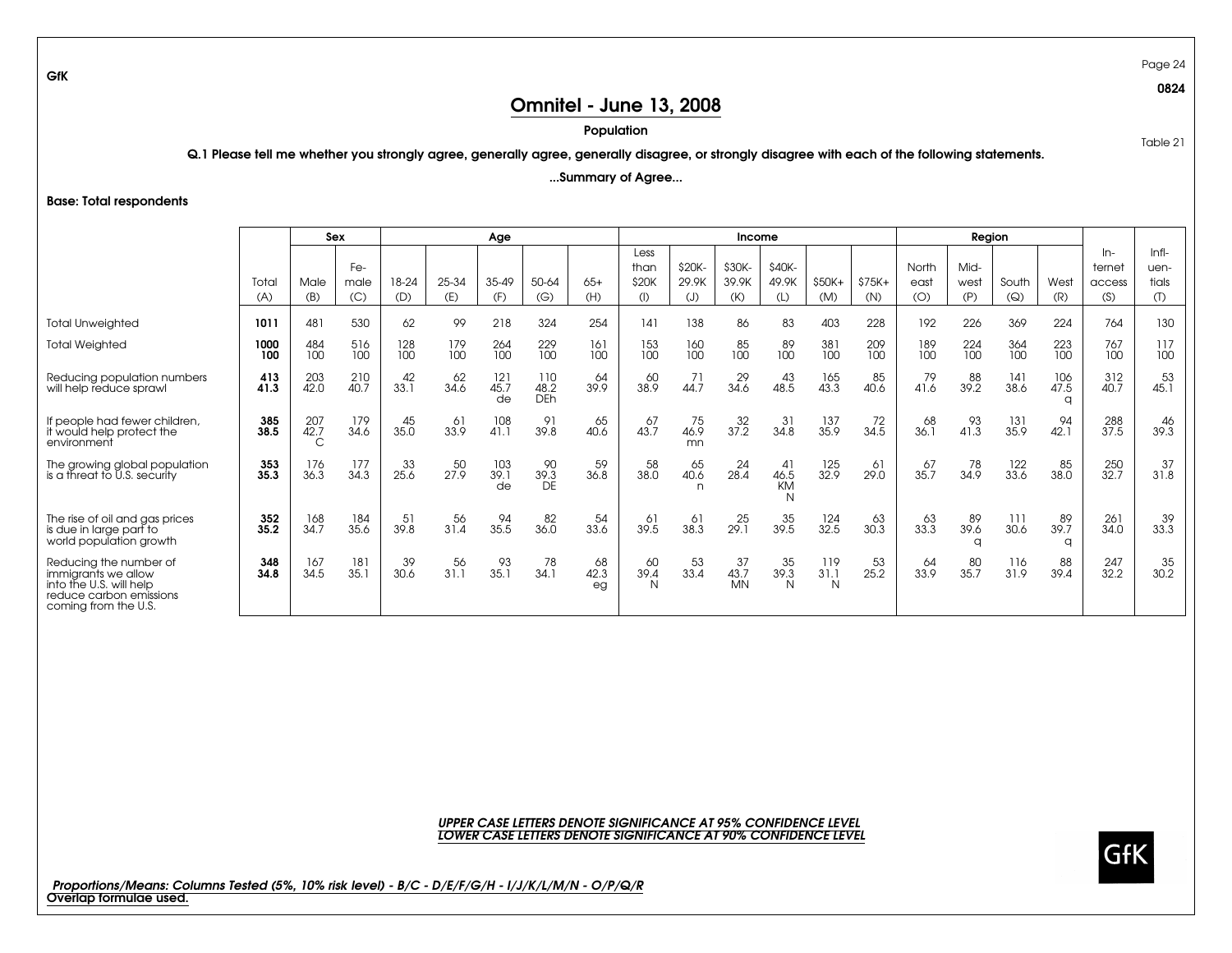Page 25 0824

Table 22

## Omnitel - June 13, 2008

#### Population

Q.1 Please tell me whether you strongly agree, generally agree, generally disagree, or strongly disagree with each of the following statements.

#### ...Summary of Disagree...

Base: Total respondents

|                                                                                                                             |             |             | Sex              |                   |                               | Age         |                    |             |                       |                 | Income          |                 |                 |                         |                    | Region        |                             |                    |                           |                          |
|-----------------------------------------------------------------------------------------------------------------------------|-------------|-------------|------------------|-------------------|-------------------------------|-------------|--------------------|-------------|-----------------------|-----------------|-----------------|-----------------|-----------------|-------------------------|--------------------|---------------|-----------------------------|--------------------|---------------------------|--------------------------|
|                                                                                                                             | Total       | Male        | Fe-<br>male      | 18-24             | 25-34                         | 35-49       | 50-64              | $65+$       | Less<br>than<br>\$20K | \$20K-<br>29.9K | \$30K-<br>39.9K | \$40K-<br>49.9K | \$50K+          | $$75K+$                 | North<br>east      | Mid-<br>west  | South                       | West               | $In-$<br>ternet<br>access | $Infl-$<br>uen-<br>tials |
|                                                                                                                             | (A)         | (B)         | (C)              | (D)               | (E)                           | (F)         | (G)                | (H)         | (                     | (J)             | (K)             | (L)             | (M)             | (N)                     | (O)                | (P)           | (Q)                         | (R)                | (S)                       | (1)                      |
| <b>Total Unweighted</b>                                                                                                     | 1011        | 481         | 530              | 62                | 99                            | 218         | 324                | 254         | 141                   | 138             | 86              | 83              | 403             | 228                     | 192                | 226           | 369                         | 224                | 764                       | 130                      |
| <b>Total Weighted</b>                                                                                                       | 1000<br>100 | 484<br>100  | 516<br>100       | 128<br>100        | 179<br>100                    | 264<br>100  | 229<br>100         | 161<br>100  | 153<br>100            | 160<br>100      | 85<br>100       | 89<br>100       | 381<br>100      | 209<br>100              | 189<br>100         | 224<br>100    | 364<br>100                  | 223<br>100         | 767<br>100                | 117<br>100               |
| The rise of oil and gas prices<br>is due in large part to<br>world population growth                                        | 623<br>62.3 | 301<br>62.1 | 322<br>62.4      | 73<br>57.4        | 118<br>65.7                   | 167<br>63.3 | 140<br>61.0        | 101<br>62.7 | 86<br>56.1            | 97<br>60.8      | 59<br>69.6      | 54<br>60.5      | 252<br>66.2     | 144<br>68.8             | 118<br>62.2        | 131<br>58.4   | 241<br>66.2<br>$\mathsf{D}$ | 133<br>59.8        | 490<br>64.0               | 73<br>62.6               |
| Reducing the number of<br>immigrants we allow<br>into the U.S. will help<br>reduce carbon emissions<br>coming from the U.S. | 61<br>61.1  | 298<br>61.7 | 313<br>60.6      | 85<br>66.7<br>h   | 117<br>65.4<br>н              | 160<br>60.7 | 140<br>61.1<br>h   | 85<br>53.0  | -87<br>56.6           | 104<br>64.9     | 44<br>51.2      | -51<br>57.1     | 254<br>66.5     | 155<br>74.1<br>IKL<br>M | 113<br>59.9        | 135<br>60.1   | 234<br>64.2                 | $129$<br>$58.0$    | 497<br>64.8               | 80<br>68.6               |
| The growing global population<br>is a threat to U.S. security                                                               | 598<br>59.8 | 286<br>59.0 | 313<br>60.6      | 89<br>69.8<br>fGH | $\frac{123}{68.9}$<br>fG<br>н | 150<br>56.9 | $\frac{125}{54.8}$ | 90<br>55.7  | 87<br>56.8            | 90<br>56.4      | $^{58}_{68.8}$  | $^{46}_{51.9}$  | $^{243}_{63.8}$ | 147<br>70.0<br>IJL<br>M | $\frac{109}{57.6}$ | $135$<br>60.4 | $^{226}_{62.2}$             | $\frac{128}{57.3}$ | 486<br>63.4               | $75$<br>63.8             |
| If people had fewer children,<br>it would help protect the<br>environment                                                   | 584<br>58.4 | 267<br>55.1 | 317<br>61.4<br>b | 81<br>63.7        | 112<br>62.4                   | 149<br>56.2 | 129<br>56.5        | 88<br>54.9  | $82$<br>53.5          | $82$<br>51.0    | 51<br>59.6      | $55$<br>62.2    | 235<br>61.6     | 136<br>65.0             | 115<br>61.1        | 127<br>56.9   | 220<br>60.6                 | 120<br>53.9        | 455<br>59.4               | 68<br>58.1               |
| The global population<br>needs to stop growing<br>so there will be<br>enough resources for<br>future generations            | 510<br>50.9 | 233<br>48.2 | 276<br>53.5      | 66<br>51.5        | 93<br>52.2                    | 139<br>52.6 | 105<br>45.9        | 83<br>51.3  | 73<br>47.7            | 74<br>46.5      | 40<br>47.3      | 48<br>53.6      | 204<br>53.4     | 121<br>57.5             | 100<br>52.7        | 108<br>48.1   | 193<br>52.9                 | 110<br>49.2        | 398<br>52.0               | 65<br>55.3               |
| Stopping population growth will<br>help reduce traffic congestion                                                           | 508<br>50.8 | 236<br>48.7 | 273<br>52.9      | -61<br>48.0       | 103<br>57.4                   | 138<br>52.2 | 112<br>48.9        | 74<br>46.1  | -70<br>45.8           | 72<br>45.3      | 45<br>53.1      | 47<br>52.6      | 204<br>53.5     | 123<br>58.5<br>$l$ Jm   | 89<br>47.2         | 118<br>52.7   | 197<br>54.1                 | 104<br>46.6        | 405<br>52.9               | 56<br>47.6               |



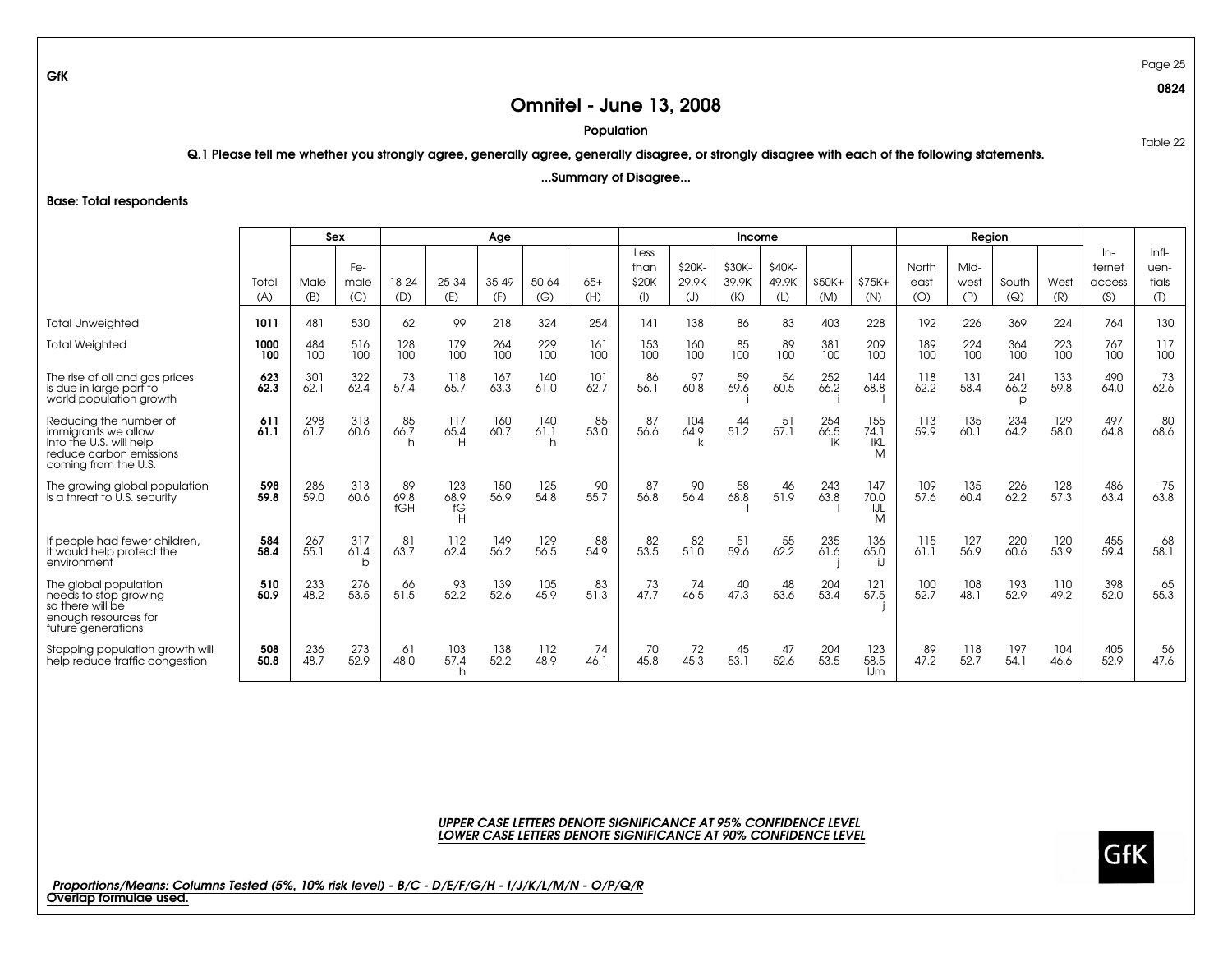Page 26 0824

Table 22

## Omnitel - June 13, 2008

#### Population

Q.1 Please tell me whether you strongly agree, generally agree, generally disagree, or strongly disagree with each of the following statements.

#### ...Summary of Disagree...

Base: Total respondents

|                                                                                                                                                                                                |              |             | Sex                |              |                  | Age                     |                  |                 |                                |                        | Income                 |                        |               |                    |                      | Region              |                             |                        |                                  |                                 |
|------------------------------------------------------------------------------------------------------------------------------------------------------------------------------------------------|--------------|-------------|--------------------|--------------|------------------|-------------------------|------------------|-----------------|--------------------------------|------------------------|------------------------|------------------------|---------------|--------------------|----------------------|---------------------|-----------------------------|------------------------|----------------------------------|---------------------------------|
|                                                                                                                                                                                                | Total<br>(A) | Male<br>(B) | Fe-<br>male<br>(C) | 18-24<br>(D) | 25-34<br>(E)     | 35-49<br>(F)            | 50-64<br>(G)     | $65+$<br>(H)    | Less<br>than<br>\$20K<br>$($ l | \$20K-<br>29.9K<br>(J) | \$30K-<br>39.9K<br>(K) | \$40K-<br>49.9K<br>(L) | \$50K+<br>(M) | $$75K+$<br>(N)     | North<br>east<br>(O) | Mid-<br>west<br>(P) | South<br>(Q)                | West<br>(R)            | $ln-$<br>ternet<br>access<br>(S) | $Infl-$<br>uen-<br>tials<br>(T) |
| <b>Total Unweighted</b>                                                                                                                                                                        | 1011         | 481         | 530                | 62           | 99               | 218                     | 324              | 254             | 4                              | 138                    | 86                     | 83                     | 403           | 228                | 192                  | 226                 | 369                         | 224                    | 764                              | 130                             |
| <b>Total Weighted</b>                                                                                                                                                                          | 1000<br>100  | 484<br>100  | 516<br>100         | 128<br>100   | 179<br>100       | 264<br>100              | 229<br>100       | 161<br>100      | 153<br>100                     | 160<br>100             | 85<br>100              | 89<br>100              | 381<br>100    | 209<br>100         | 189<br>100           | 224<br>100          | 364<br>100                  | 223<br>100             | 767<br>100                       | 117<br>100                      |
| Limiting family size to two<br>children or less will help<br>stabilize population numbers.                                                                                                     | 499<br>49.9  | 221<br>45.7 | 277<br>53.8<br>B.  | 71<br>55.3   | 89<br>49.7       | 138<br>52.1             | 105<br>45.9      | 78<br>48.5      | 84<br>54.8                     | 60<br>37.8             | 50<br>58.4             | 47<br>52.5             | 193<br>50.5   | 105<br>50.2        | 109<br>57.5<br>P     | 91<br>40.4          | 187<br>51.3<br>D            | 112<br>50.4<br>$\circ$ | 384<br>50.1                      | 46<br>39.1                      |
| Population arowth is<br>ONE of the leading cause<br>of CO2 emissions, which<br>cause global warming                                                                                            | 496<br>49.6  | 233<br>48.1 | 263<br>51.0        | 50<br>39.1   | 86<br>47.8       | $\frac{142}{53.7}$<br>d | 118<br>51.8<br>d | 79<br>48.8      | -71<br>46.4                    | 65<br>40.6             | 46<br>54.6             | 42<br>47.0             | 199<br>52.1   | 114<br>54.3        | 92<br>48.9           | 105<br>46.7         | 190<br>52.3                 | 109<br>48.7            | 388<br>50.6                      | 56<br>47.4                      |
| Every year, the world<br>adds 78 million people<br>to its population. At<br>this rate of growth,<br>there will not be<br>enough resources for<br>today's children when<br>they reach adulthood | 471<br>47.1  | 240<br>49.6 | 232<br>44.9        | 63<br>49.0   | 85<br>47.4       | 124<br>46.8             | 101<br>44.2      | 81<br>50.3      | 68<br>44.1                     | 55<br>34.3             | 48<br>56.5             | 44<br>48.9             | 193<br>50.7   | 123<br>58.6<br>IJM | 67<br>35.6           | 95<br>42.3          | 196<br>53.8<br>$\bigcirc$ P | 114<br>51.0<br>∩       | 380<br>49.6                      | 61<br>51.9                      |
| The resources on earth<br>can support only so many<br>people, so unmanaged<br>population growth could<br>lead to catastrophe                                                                   | 460<br>46.0  | 218<br>45.0 | 242<br>47.0        | 51<br>40.2   | 94<br>52.6<br>g  | 123<br>46.7             | 94<br>41.2       | 80<br>49.6<br>g | 63<br>41.1                     | 62<br>38.5             | 47<br>55.3<br>i.l      | 44<br>49.6             | 187<br>48.9   | 108<br>51.7<br>i.l | 84<br>44.6           | 88<br>39.5          | 182<br>50.0<br>D            | 105<br>47.2            | 358<br>46.7                      | 49<br>41.9                      |
| If the global population<br>stops growing, it will<br>help improve the health of<br>our planet and people<br>around the world                                                                  | 457<br>45.7  | 212<br>43.8 | 245<br>47.4        | 56<br>43.4   | 93<br>52.2<br>Gh | 132<br>49.9<br>Gh       | 92<br>40.0       | 65<br>40.6      | 68<br>44.5                     | $72$<br>45.2           | 40<br>47.2             | 45<br>50.1             | 164<br>43.1   | 103<br>49.1<br>M   | 94<br>49.7<br>p      | 88<br>39.4          | 182<br>50.0<br>Pr           | 92<br>41.5             | 350<br>45.7                      | 54<br>46.0                      |



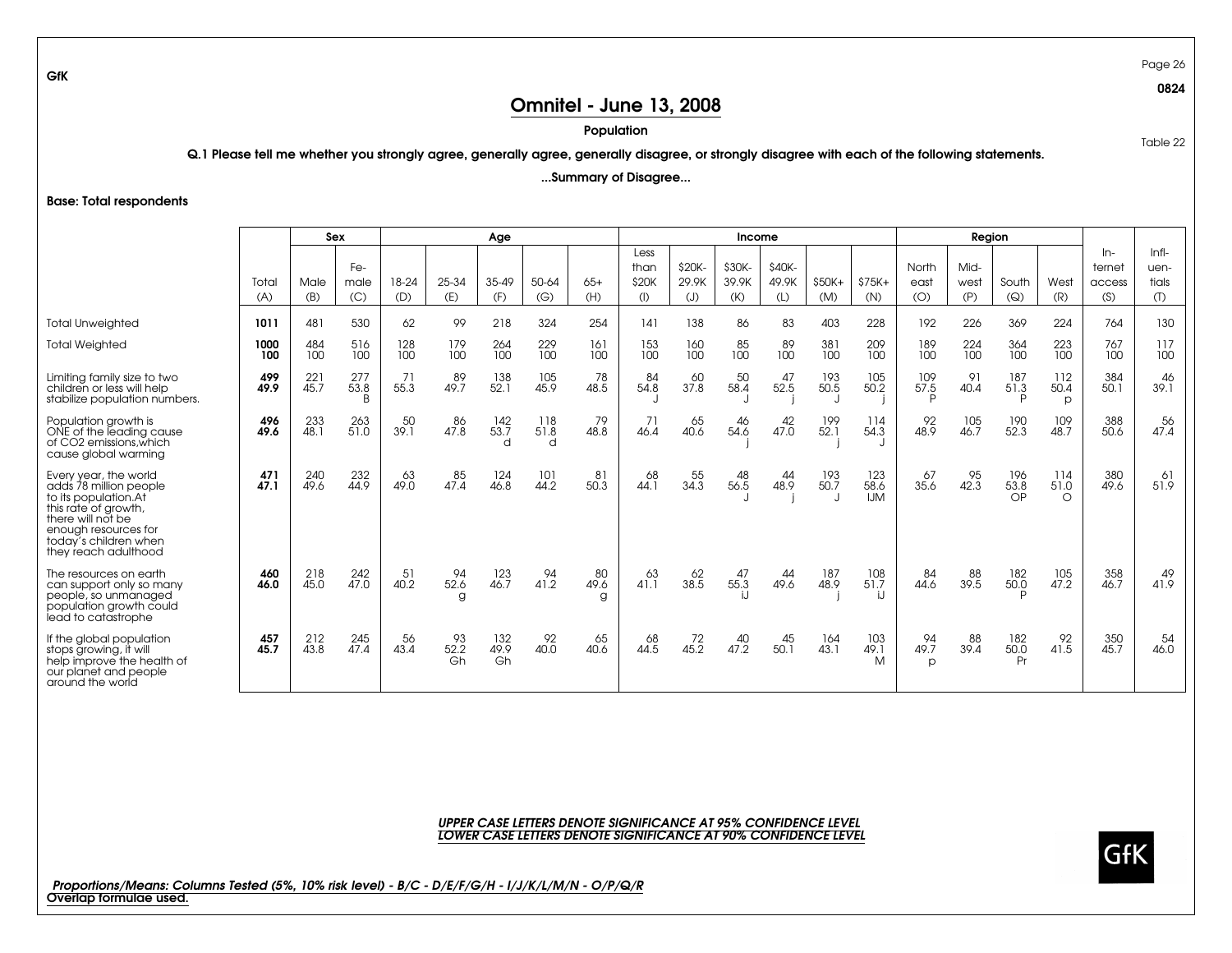Page 27 0824

Table 22

## Omnitel - June 13, 2008

#### Population

Q.1 Please tell me whether you strongly agree, generally agree, generally disagree, or strongly disagree with each of the following statements.

#### ...Summary of Disagree...

Base: Total respondents

|                                                                                                                                                                 |              |             | Sex                |                   |                 | Age                     |                  |                            |                            |                        | Income                 |                         |                    |                           |                      | Region              |                    |                             |                                  |                                 |
|-----------------------------------------------------------------------------------------------------------------------------------------------------------------|--------------|-------------|--------------------|-------------------|-----------------|-------------------------|------------------|----------------------------|----------------------------|------------------------|------------------------|-------------------------|--------------------|---------------------------|----------------------|---------------------|--------------------|-----------------------------|----------------------------------|---------------------------------|
|                                                                                                                                                                 | Total<br>(A) | Male<br>(B) | Fe-<br>male<br>(C) | 18-24<br>(D)      | 25-34<br>(E)    | 35-49<br>(F)            | 50-64<br>(G)     | $65+$<br>(H)               | Less<br>than<br>\$20K<br>( | \$20K-<br>29.9K<br>(J) | \$30K-<br>39.9K<br>(K) | \$40K-<br>49.9K<br>(L)  | \$50K+<br>(M)      | $$75K+$<br>(N)            | North<br>east<br>(O) | Mid-<br>west<br>(P) | South<br>(Q)       | West<br>(R)                 | $In-$<br>ternet<br>access<br>(S) | $Infl-$<br>uen-<br>tials<br>(1) |
| <b>Total Unweighted</b>                                                                                                                                         | 1011         | 481         | 530                | 62                | 99              | 218                     | 324              | 254                        | 141                        | 138                    | 86                     | 83                      | 403                | 228                       | 192                  | 226                 | 369                | 224                         | 764                              | 130                             |
| <b>Total Weighted</b>                                                                                                                                           | 1000<br>100  | 484<br>100  | 516<br>100         | 128<br>100        | 179<br>100      | 264<br>100              | 229<br>100       | 161<br>100                 | 153<br>100                 | 160<br>100             | 85<br>100              | 89<br>100               | 381<br>100         | 209<br>100                | 189<br>100           | 224<br>100          | 364<br>100         | 223<br>100                  | 767<br>100                       | 117<br>100                      |
| If developing countries<br>had better family<br>planning initiatives in<br>place, there would be<br>fewer people trying to<br>immigrate to the United<br>States | 455<br>45.5  | 199<br>41.2 | 256<br>49.6<br>B.  | 59<br>45.9        | -73<br>40.9     | 135<br>51.0<br>H        | 110<br>48.3      | 58<br>35.7                 | 64<br>41.8                 | 57<br>35.7             | 34<br>39.5             | 46<br>51.2              | 201<br>52.7<br>i.J | 116<br>55.2<br><b>IJK</b> | 80<br>42.6           | 94<br>41.8          | 166<br>45.6        | 115<br>51.6<br>$\mathsf{D}$ | 376<br>49.1                      | 54<br>46.3                      |
| Reducing population numbers<br>will help reduce sprawl                                                                                                          | 455<br>45.5  | 225<br>46.4 | 230<br>44.6        | 70<br>54.4<br>G   | 93<br>52.1<br>G | 114<br>43.1             | 89<br>39.1       | 71<br>44.0                 | 67<br>43.6                 | 67<br>42.0             | 43<br>50.6             | 42<br>47.3              | 176<br>46.1        | 112<br>53.6<br>jM         | 88<br>46.4           | 104<br>46.5         | 174<br>47.9        | -89<br>39.9                 | 358<br>46.7                      | 52<br>44.7                      |
| There is a strong link between<br>a growing global population<br>and climate change                                                                             | 427<br>42.7  | 206<br>42.6 | $^{221}_{42.7}$    | 46<br>35.9        | 73<br>41.1      | 111<br>42.2             | 102<br>44.6      | 79<br>48.8<br>d            | 61<br>39.9                 | 56<br>35.3             | $36$<br>$42.0$         | 42<br>$46.\overline{8}$ | 177<br>46.3        | 106<br>50.8<br>iJm        | 82<br>43.3           | 95<br>42.4          | 169<br>46.3<br>R   | -81<br>36.4                 | 332<br>43.3                      | $\frac{55}{46.8}$               |
| Rapid population growth is<br>causing<br>an increased demand for energy,<br>which leads to increases in oil<br>and gas prices                                   | 381<br>38.1  | 185<br>38.2 | 196<br>38.0        | $\frac{30}{23.7}$ | 74<br>41.4<br>D | $\frac{100}{37.7}$<br>D | 93<br>40.4<br>D. | 68<br>42.4<br>$\mathsf{D}$ | 60<br>38.9                 | $\frac{52}{32.4}$      | $32 \\ 37.8$           | $\frac{33}{37.4}$       | $\frac{154}{40.4}$ | 91<br>43.5                | 76<br>40.0           | 85<br>38.1          | 144<br>39.6        | 76<br>34.3                  | 290<br>37.9                      | 40<br>34.1                      |
| Global population growth will<br>lead to more water shortages                                                                                                   | 377<br>37.7  | 176<br>36.4 | $\frac{201}{39.0}$ | 65<br>50.4<br>fGH | 74<br>41.6<br>g | 96<br>36.3              | 69<br>30.3       | 57<br>35.3                 | 63<br>41.1                 | 54<br>33.8             | $\frac{35}{40.8}$      | $\frac{36}{40.1}$       | 139<br>36.5        | 87<br>41.6<br>M           | 69<br>36.5           | 83<br>37.0          | $\frac{152}{41.8}$ | -73<br>32.9                 | 297<br>38.8                      | $\frac{40}{34.5}$               |
| Rapid population growth causes<br>an increase in demand for food,<br>which leads to higher food<br>prices                                                       | 376<br>37.6  | 162<br>33.4 | 215<br>41.6<br>B   | 38<br>29.4        | 61<br>34.1      | 106<br>39.9             | 89<br>39.0       | 63<br>39.4                 | 58<br>37.5                 | 59<br>37.0             | 34<br>39.9             | 27<br>30.6              | 147<br>38.5        | 85<br>40.6                | 68<br>36.1           | 101<br>45.0<br>qr   | 130<br>35.6        | 78<br>34.9                  | 292<br>38.1                      | 47<br>40.3                      |